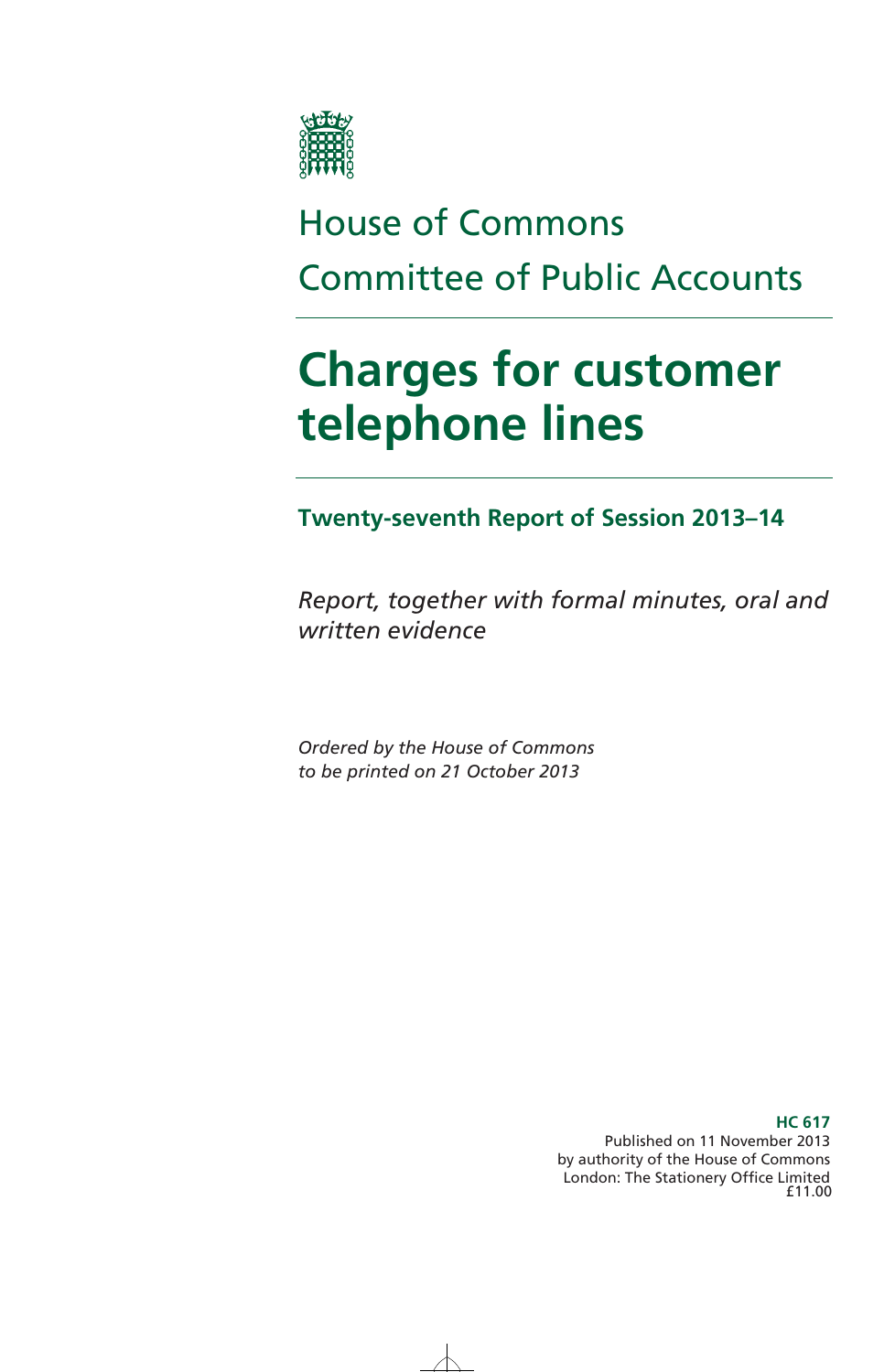# **Committee of Public Accounts**

The Committee of Public Accounts is appointed by the House of Commons to examine ''the accounts showing the appropriation of the sums granted by Parliament to meet the public expenditure, and of such other accounts laid before Parliament as the committee may think fit'' (Standing Order No 148).

# **Current membership**

Rt Hon Margaret Hodge (Labour, Barking) (Chair) Mr Richard Bacon (Conservative, South Norfolk) Stephen Barclay (Conservative, North East Cambridgeshire) Guto Bebb (Conservative, Aberconwy) Jackie Doyle-Price (Conservative, Thurrock) Chris Heaton-Harris (Conservative, Daventry) Meg Hillier (Labour, Hackney South and Shoreditch) Mr Stewart Jackson (Conservative, Peterborough) Fiona Mactaggart (Labour, Slough) Austin Mitchell (Labour, Great Grimsby) Nicky Morgan (Conservative, Loughborough) Nick Smith (Labour, Blaenau Gwent) Ian Swales (Liberal Democrats, Redcar) Justin Tomlinson (Conservative, North Swindon)

## **Powers**

Powers of the Committee of Public Accounts which are set out in House of Commons Standing Orders, principally in SO No 148. These are available on the internet via www.parliament.uk.

## **Publications**

The Reports and evidence of the Committee are published by The Stationery Office by Order of the House. All publications of the Committee (including press notices) are on the internet at www.parliament.uk/pac. A list of Reports of the Committee in the present Parliament is at the back of this volume. Additional written evidence may be published on the internet only.

#### **Committee staff**

The current staff of the Committee is Adrian Jenner (Clerk),Claire Cozens (Committee Specialist), Sonia Draper (Senior Committee Assistant), Ian Blair and James McQuade (Committee Assistants) and Alex Paterson (Media Officer).

#### **Contacts**

All correspondence should be addressed to the Clerk, Committee of Public Accounts, House of Commons, 7 Millbank, London SW1P 3JA. The telephone number for general enquiries is 020 7219 5708; the Committee's email address is pubaccom@parliament.uk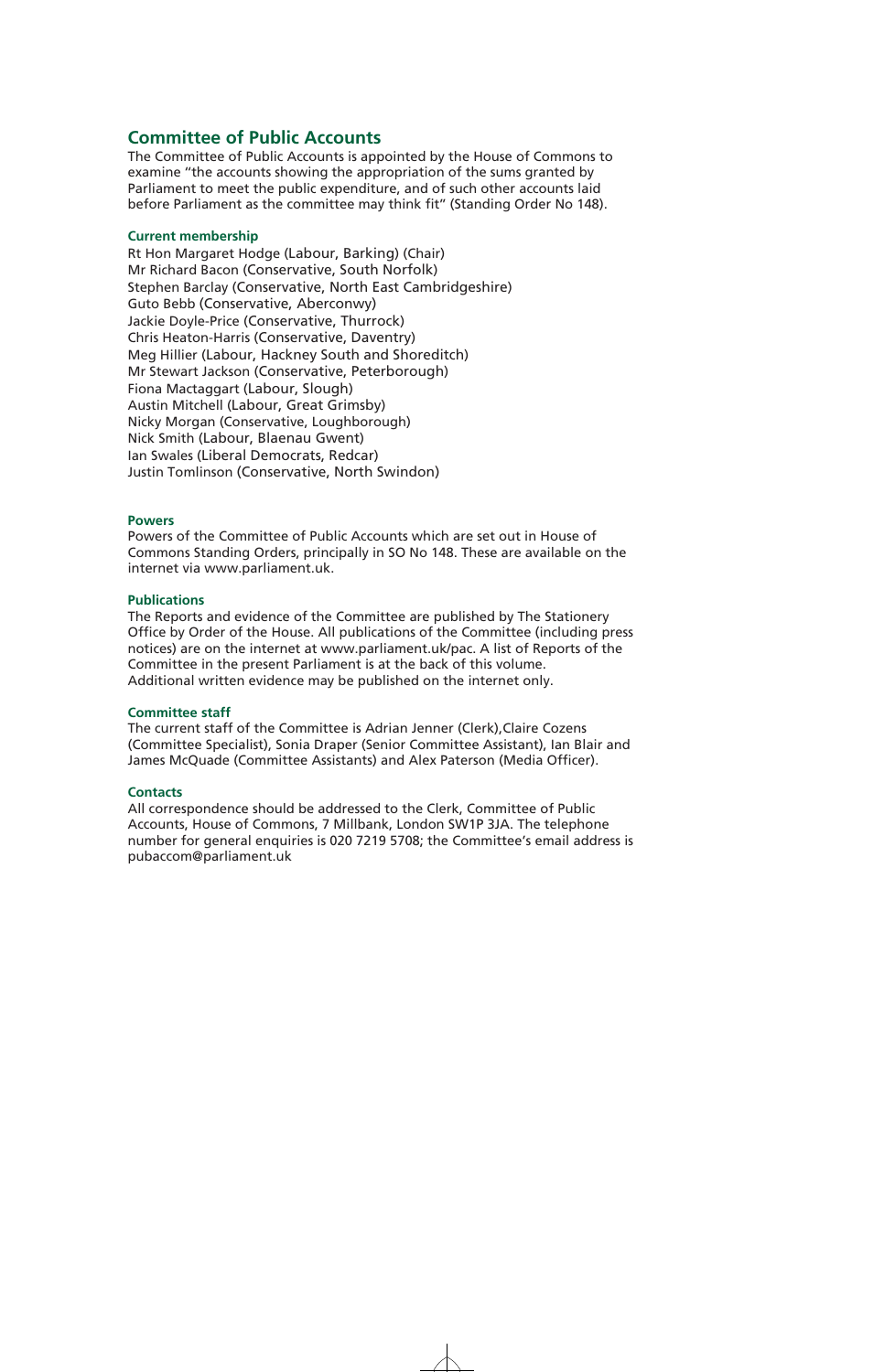# **Contents**

| <b>Report</b>  |                                                                  | Page |
|----------------|------------------------------------------------------------------|------|
|                | <b>Summary</b>                                                   | 3    |
|                | <b>Conclusions and recommendations</b>                           | 5    |
| $\mathbf 1$    | <b>Ensuring accessible telephone services</b>                    | 8    |
| 2 <sup>1</sup> | Providing efficient and effective telephone services             | 11   |
|                |                                                                  |      |
|                | <b>Formal Minutes</b>                                            | 14   |
|                | <b>Witnesses</b>                                                 | 15   |
|                | List of printed written evidence                                 | 15   |
|                | List of Reports from the Committee during the current Parliament | 16   |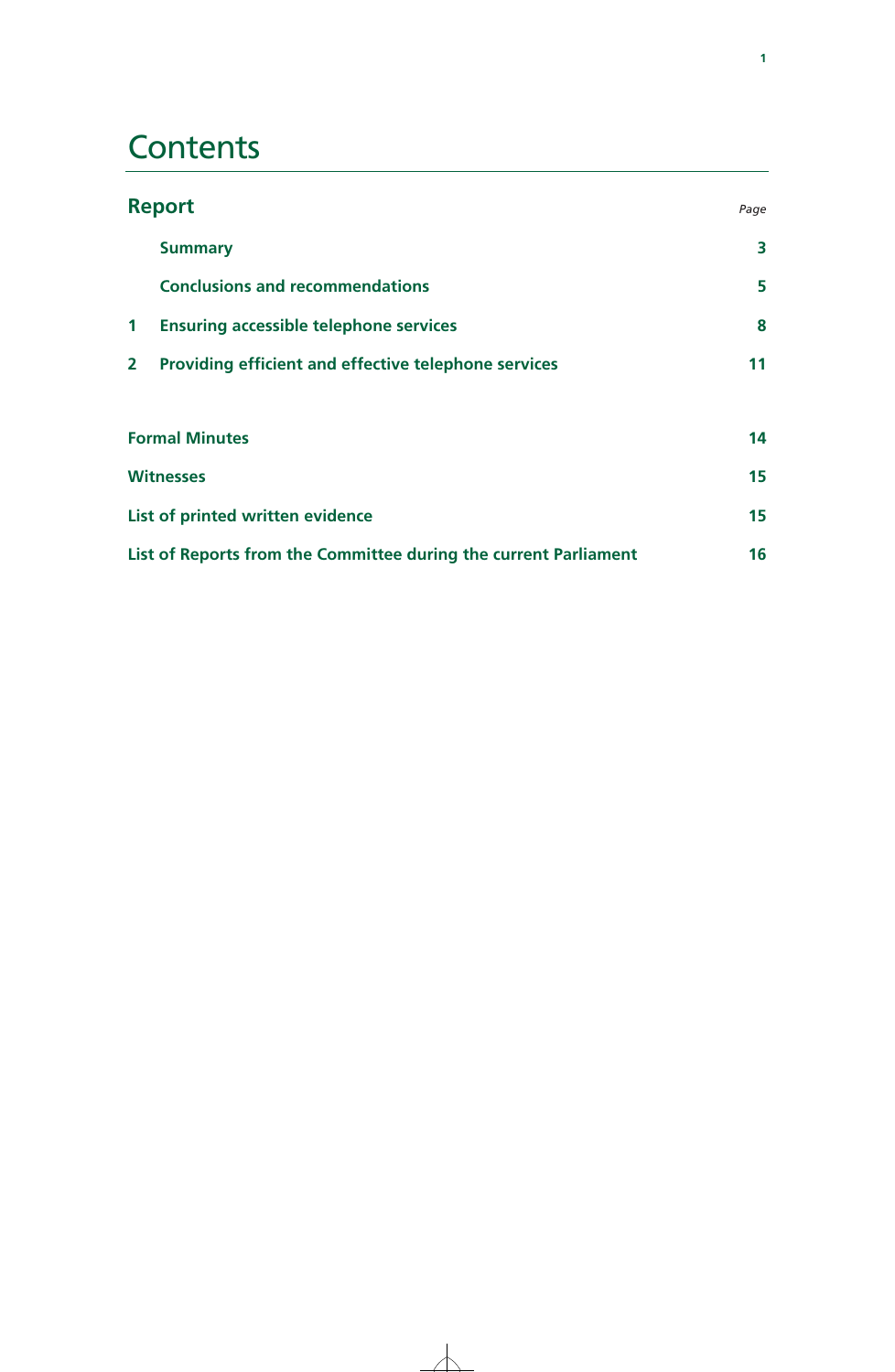# Summary

Telephone services are a vital part of government support, accounting for 43% of all customer contacts. But departments are continuing to make extensive use of higher rate phone numbers for customer telephone lines despite the fact that many people are put off calling as a result. The most vulnerable callers, on the lowest incomes, face some of the highest charges. Costs to callers are even higher because the caller has to endure long waiting times and poor customer service. In the face of this evidence we welcome the Cabinet Office's acknowledgement that it was "inappropriate" for vulnerable citizens to pay a substantial charge to access public services and its commitment to establish best practice in this field and ensure it is followed across government.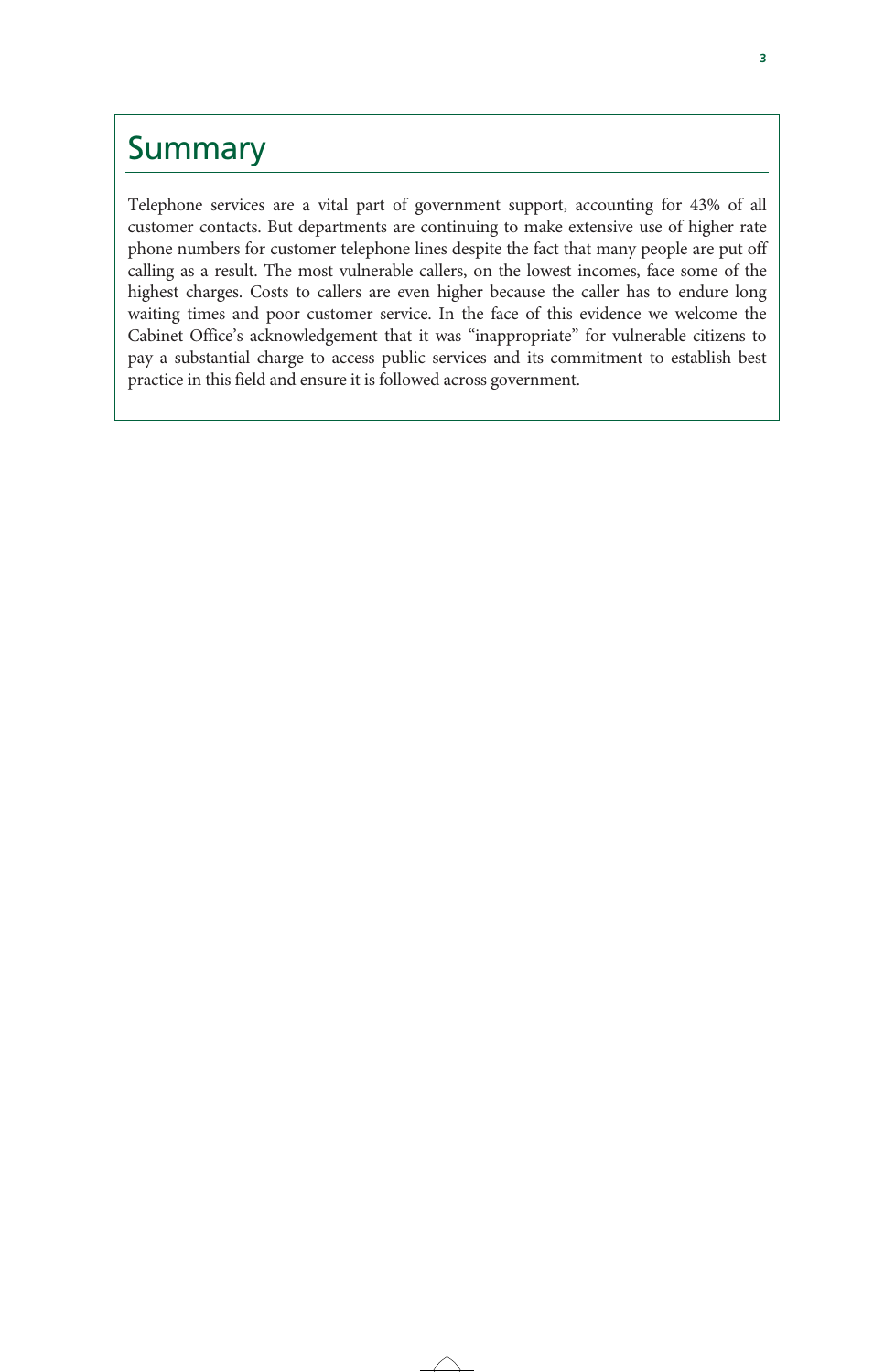# Conclusions and recommendations

- **1.** In 2012–13 central government handled at least 208 million telephone calls. The Department for Work and Pensions received 100 million calls and HM Revenue and Customs received 68 million calls. Some 63% of calls to central government were to higher rate telephone numbers. The estimated cost to callers of these calls in 2012–13 was £56 million. Callers to higher rate lines paid £26 million in call charges while waiting to speak to an adviser. Costs of phone calls using 0845 or other higher rate phone numbers hit the poorest the hardest, particularly because they are most likely to be using mobile phones where the charges are even higher. Departments do not have a clear idea of the extra revenue generated from higher rate numbers. Despite Cabinet Office guidance, departments do not monitor the call revenues that third party providers receive.
- **2. A piecemeal approach by departments to customer telephone lines has produced a confusing and inconsistent system for charging callers.** The Cabinet Office admitted that it has played no role in monitoring or co-ordinating government telephone lines since it last issued guidance in 2010, which departments appear to have ignored. In March 2013, 120 of the 365 customer telephone lines across central government (33%) used higher rate numbers, 205 used less expensive geographic or equivalent numbers and 40 were Freephone numbers. The amount callers pay for calls to these different types of telephone line varies significantly, depending on whether they are called from a landline or a mobile, the caller's telephone contract, and whether the caller has any free minutes available. The Department for Work and Pensions is the only department that consistently uses automated messages to warn callers to higher rate lines serving vulnerable groups of the cost of calls. The Cabinet Office recognises that the current situation is unacceptable and told us that it had recently established a working group that would prepare new principles for telephone use within six to eight weeks of our hearing.

**Recommendation:** *The Cabinet Office must urgently establish clear principles on charging for telephone calls, providing access to low cost alternatives to high rate numbers particularly for services accessed by vulnerable people and informing callers of the costs involved. These principles should also apply to arms-length bodies (like the Student Loans Company) and private contractors delivering public services. The Cabinet Office must also set out how application of these principles will be monitored and enforced in practice.* 

**3. Higher rate telephone lines have a disproportionate impact on vulnerable and low-income groups who are deterred from calling, limiting access to essential services.** Research by Citizens Advice has found that people are deterred from calling government telephone numbers over worries about the costs involved. We are concerned that 59 of the 120 higher rate phone numbers used by departments are for telephone lines that serve vulnerable and low-income groups. These include a Victim Support helpline, the inquiries and complaints lines of the Student Loans Company, and 35 lines run by the Department for Work and Pensions, including the Bereavement Service helpline. Higher rate 084 numbers are usually more expensive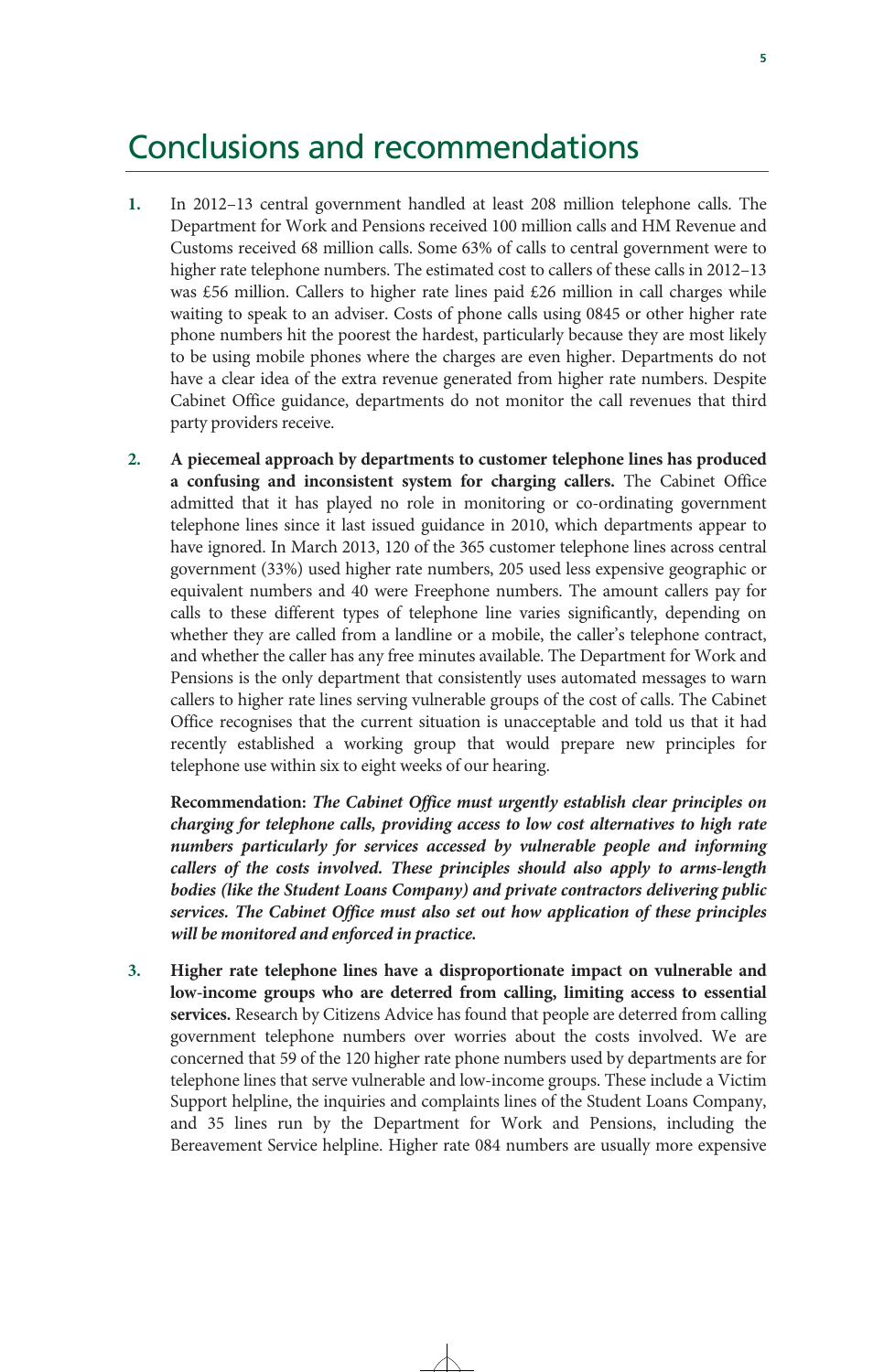than geographic number types (such as those with 01, 02, or 03 prefixes), particularly where a mobile telephone is used. Even some of the 40 Freephone numbers used by departments which are free to call from landlines are currently chargeable on mobile telephones. This particularly affects low-income groups who tend to rely on mobile telephones. We welcome the Department for Work and Pensions' commitment to provide alternative 0345 numbers for callers using mobile phones to their 0845 numbers (which they will also retain as they are cheaper for some callers using landlines) and look forward to hearing about the prompt implementation of this change.

**Recommendation***: The Cabinet Office should mandate that telephones lines serving vulnerable and low-income groups should never be charged above the geographic rate and ensure that 03 numbers are available for all government telephone lines within 6 to 12 months, prioritising any which predominantly serve vulnerable and low-income groups.* 

**4. Customer service levels are unacceptable and calls take too long to answer.** The industry benchmark is to answer 80% of calls in 20 seconds, but most departments do not have such a target. The Department for Work and Pensions reports that it has cut the average time spent waiting for a call to be answered to its 0845 numbers from four minutes 12 seconds in 2012–13 to one minute 44 seconds in the first quarter of 2013–14. Over the same period the proportion of calls answered within 20 seconds has increased from 23% to 54%, a substantial improvement but still significantly below the industry benchmark. The performance of HM Revenue and Customs is considerably worse, with an average waiting time for calls to be answered in the first quarter of 2013–14 of about seven minutes. Astonishingly, the Department only managed to answer 16% of the calls it received to its Tax Credits helpline on 31 July 2013, the deadline-day for notifying changes of circumstances.

**Recommendation:** *The Cabinet Office should establish the principle that public service performance is always measured against industry standards of customer service. Departments should be required to publish on an annual basis their performance against industry standards and where there are shortfalls set out what steps they are taking to improve service levels.*

**5. Departments' arrangements with telephone service suppliers lack the transparency needed to demonstrate whether value for money is being achieved.** None of the departments reviewed by the National Audit Office kept actual revenue from higher rate telephone lines, but it is common practice to receive a deduction in the cost of other services instead. Departments do not know how much money the telephone suppliers make from using higher rate lines. Departments cannot negotiate from a position of strength without open book arrangements and comparable benchmarking information within government. Fewer than half of telephone lines have the data needed to assess telephone line performance.

**Recommendation:** *The Cabinet Office must require open-book arrangements for all government contracts where suppliers generate extra money from higher rates. Contracts should require a consistent set of metrics so performance levels can be*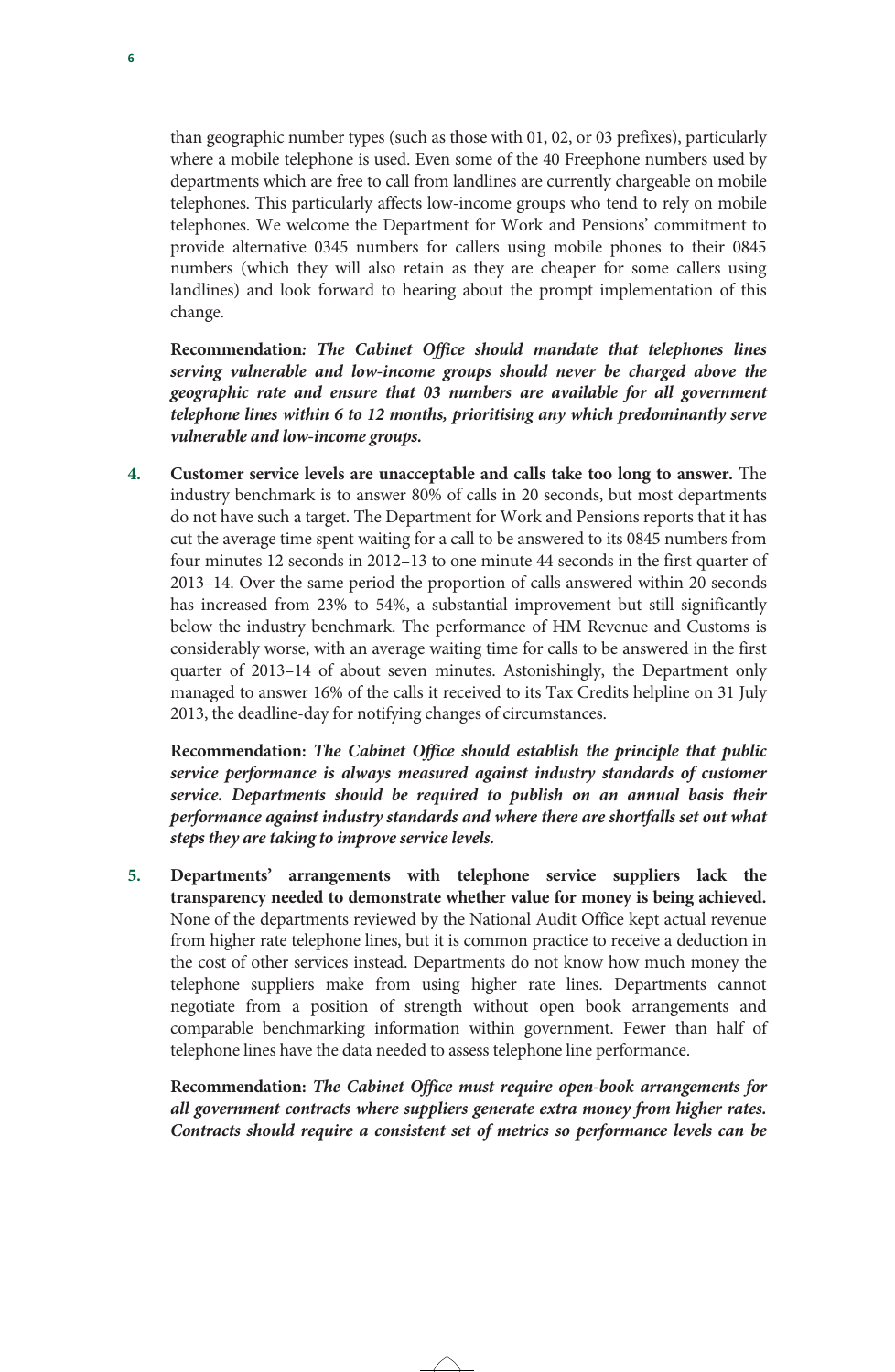*compared. The Cabinet Office should establish transparent benchmarking arrangements to help departments achieve value for money.*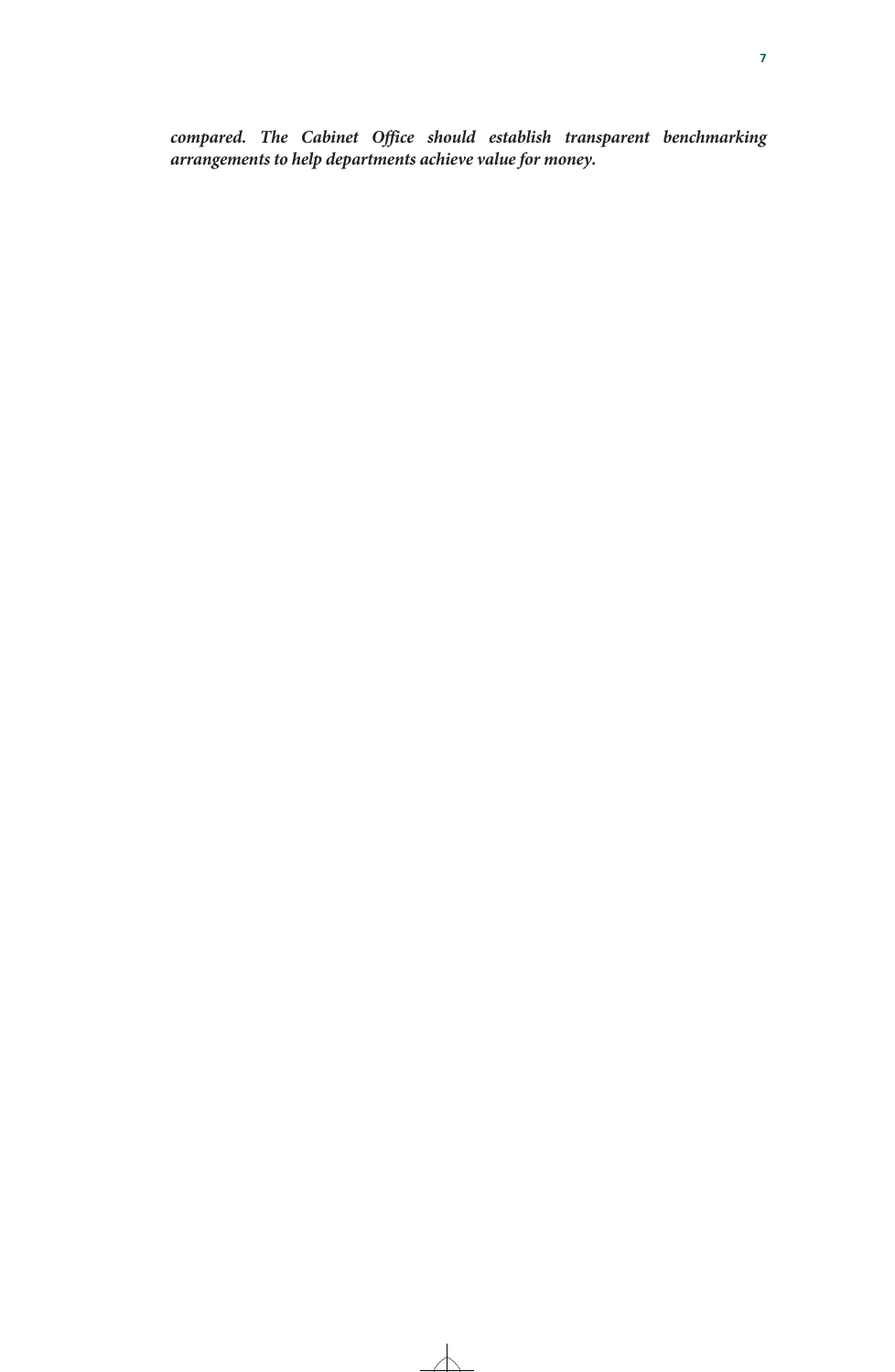# **1** Ensuring accessible telephone services

1. Telephone services are a vital part of government support, accounting for 43% of all customer contacts. In 2012–13 central government handled at least 208 million telephone calls from the public. The Department for Work and Pensions received 100 million calls and HM Revenue and Customs received 68 million calls. The majority of calls (63%) were to higher rate numbers. On the basis a Report by the Comptroller and Auditor General, we took evidence on the charges that people are paying to call government customer telephone lines.<sup>1</sup>

2. In March 2013, 120 of the 365 customer telephone lines across central government used higher rate numbers, 205 used less expensive geographic or equivalent numbers and 40 were Freephone numbers. The amount callers pay for calls to these different types of telephone line varies significantly, depending on whether they are called from a landline or a mobile, the caller's telephone contract, and whether the caller has any free minutes available. The estimated cost to callers of higher rate lines in  $2012-13$  was £56 million. Callers to higher rate lines paid  $£26$  million in call charges while waiting to speak to an adviser.<sup>2</sup>

3. We asked the Cabinet Office what the government's policy was on departments using higher rate telephone numbers. The Cabinet Office admitted that since issuing guidance in 2010 there had been no central government policy, guidance or activity from the Cabinet Office on the operation of customer telephone lines across government.<sup>3</sup> The Cabinet Office told us that in the light of the Comptroller and Auditor General's findings it accepted that the case had been made for it to have greater involvement in this subject and it was stepping back into this field. The Cabinet Office told us that it would set out new principles for government use of telephone lines within six to eight weeks of our hearing. These principles would include clear new guidance and a monitoring regime. $^4$ 

4. We questioned whether it is appropriate to charge people calling departments' customer service lines when these are ultimately a public service. The Cabinet Office noted that it was "inappropriate" for vulnerable citizens to pay a substantial charge to access public services, but noted that whether that equated to free access in all circumstances was a different question. However, the Cabinet Office accepted that, all other things being equal, the government should aim to offer telephone numbers with low tariffs and seek to ensure that vulnerable people are not prevented or deterred from accessing services.<sup>5</sup> The Cabinet Office began the detailed process of reassessing its role in late August 2013. It is talking both to the two departments that receive the most calls, the Department for Work and Pensions and HM Revenue and Customs, and other departments. While no decisions had been made on whether the guidance should apply to arms-length bodies and private contractors delivering public services, the Cabinet Office's expectation was that the

- 3 Q 1
- 4 Q 2
- 5 Qq 3, 6, 8

<sup>1</sup> National Audit Office, *Cross-government: Charges for customer telephone lines* , HC (2013–14) 541

<sup>2</sup> Ibid. paras 1.4, 1.12-13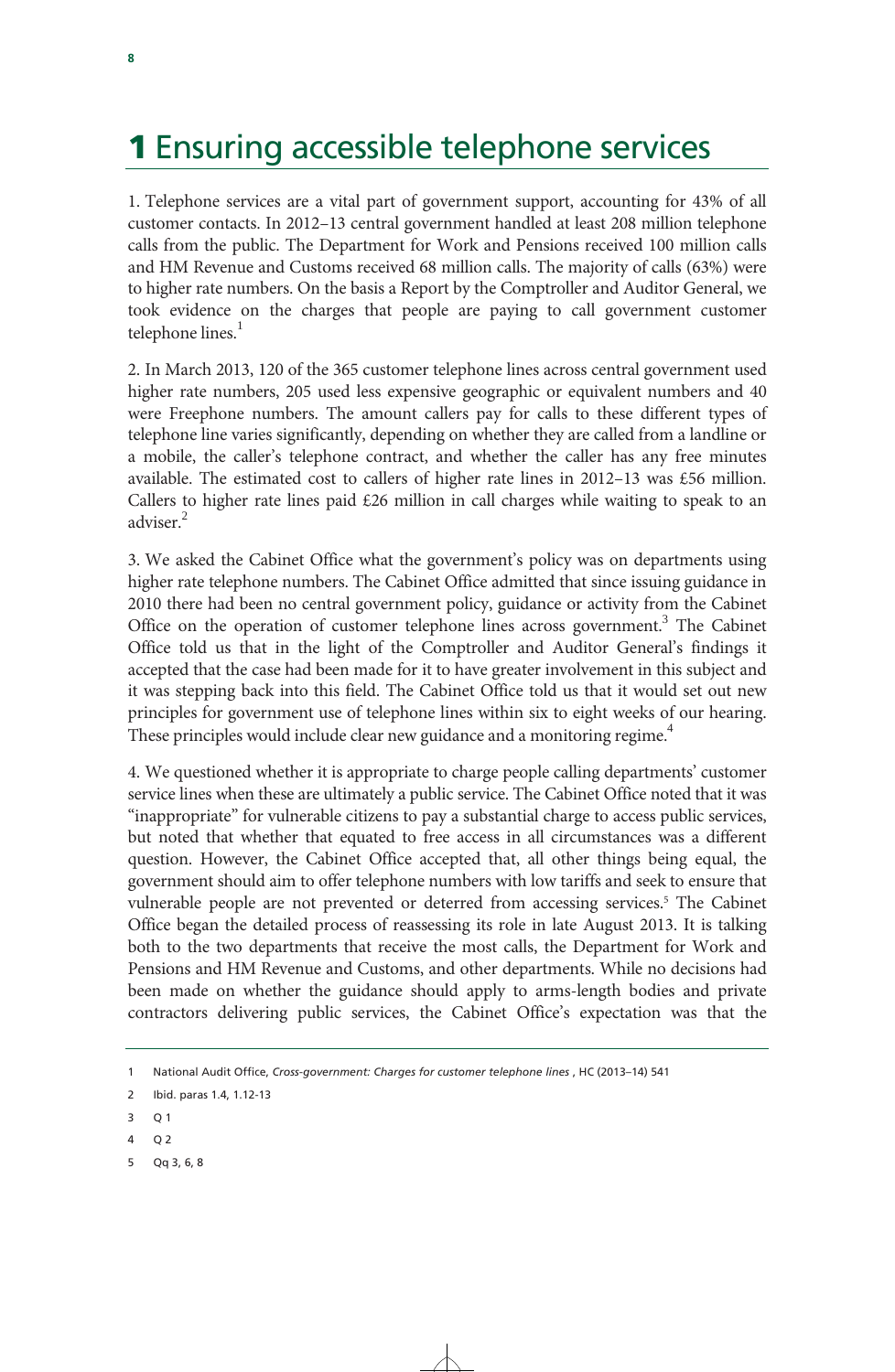principles to be established would cover the provision of services, whether directly or through contracted parties.<sup>6</sup> Similarly, no decision had been taken on whether to mandate the systematic uniform collecting of response data.<sup>7</sup>

5. Research by Citizens Advice has found that citizens are deterred from using telephone lines with higher rate charges.<sup>8</sup> Of the 120 higher rate phone numbers used by central government, 59 serve low-income and vulnerable groups. These include a Victim Support helpline, the inquiries and complaints lines of the Students Loans Company and 35 lines of the Department for Work and Pensions, including the Bereavement Service helpline.<sup>9</sup>

6. The Department for Work and Pensions has examined switching from higher rate 0845 numbers to 0345 numbers which are generally cheaper to call from a mobile, but may be more expensive to call from a landline. The Department told us that if it were to switch all its 0845 numbers to 0345 numbers about a third of its claimants would see no difference, about a third, typically on mobiles, would see a benefit totalling about £20 million a year and about a third, typically pensioners calling from landlines, would see a disbenefit totalling some £6 million a year. Accordingly, the Department has decided to follow the approach adopted by HM Revenue and Customs by introducing new 0345 numbers in parallel with existing  $0845$  numbers.<sup>10</sup> Depending on the outcome of Ofcom's wider proposals on telephone numbering, the Department for Work and Pensions may eventually just use 0345 numbers.<sup>11</sup>

7. We asked the Cabinet Office about the Student Loans Company, the only organisation examined by the National Audit Office which continues to receive revenue from higher rate lines. The Student Loans Company has concluded that it could not afford the additional costs it would bear of up to  $\epsilon$ 1 million a year if it switched from higher rate lines to cheaper 03 numbers.<sup>12</sup> The Cabinet Office told us that it was concerned about this and other cases of higher rate lines being used for vulnerable groups and that it would challenge the practice. The Cabinet Office wants to achieve consistency across departments and noted that there may be a case for tougher central intervention and sanctions.<sup>13</sup>

8. Transparency for callers on the cost of calling customer telephone lines is important, particularly for those on a low income who rely disproportionately on mobile pay-as-yougo telephone deals. The cost to callers is a function of the telephone market, which offers an ever changing variety of call packages. Unless individuals are well informed about their particular telephone package they may be unaware of what they are paying. Freephone numbers are free to call from landlines but currently chargeable on mobile phones. In general, higher rate numbers cost significantly more than other number types (such as those with 01, 02, or 03 prefixes) particularly where a mobile telephone is used. Of higher

<sup>6</sup> Qq 53 - 54

<sup>7</sup> Qq 2, 36

<sup>8</sup> O11, C&AG's report para 1.23

<sup>9</sup> Qq 21-23

<sup>10</sup> Qq 13, 14, 59

<sup>11</sup> Q 16, C&AG's report para 4

<sup>12</sup> Q 24, C&AG's report para 2.14

<sup>13</sup> Qq 25, 27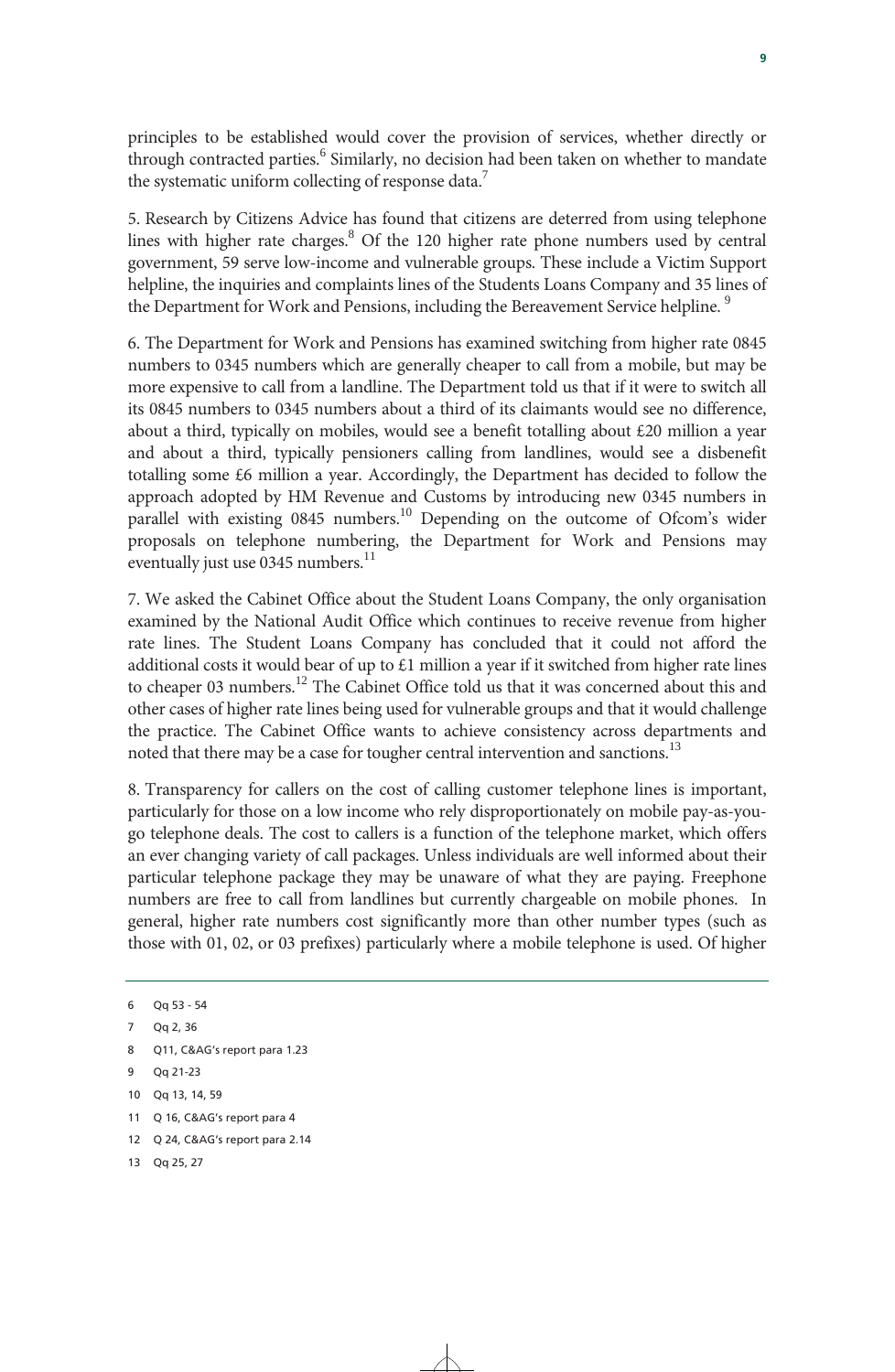rate lines serving vulnerable groups, only the Department for Work and Pensions consistently uses automated messages to warn customers of the cost of higher rate lines.<sup>14</sup> While call tariffs are not within the control of departments, the Cabinet Office does not presently keep abreast of developments in tariffs and disseminate this information to relevant departments.<sup>15</sup>

<sup>14</sup> C&AG's report para 1.26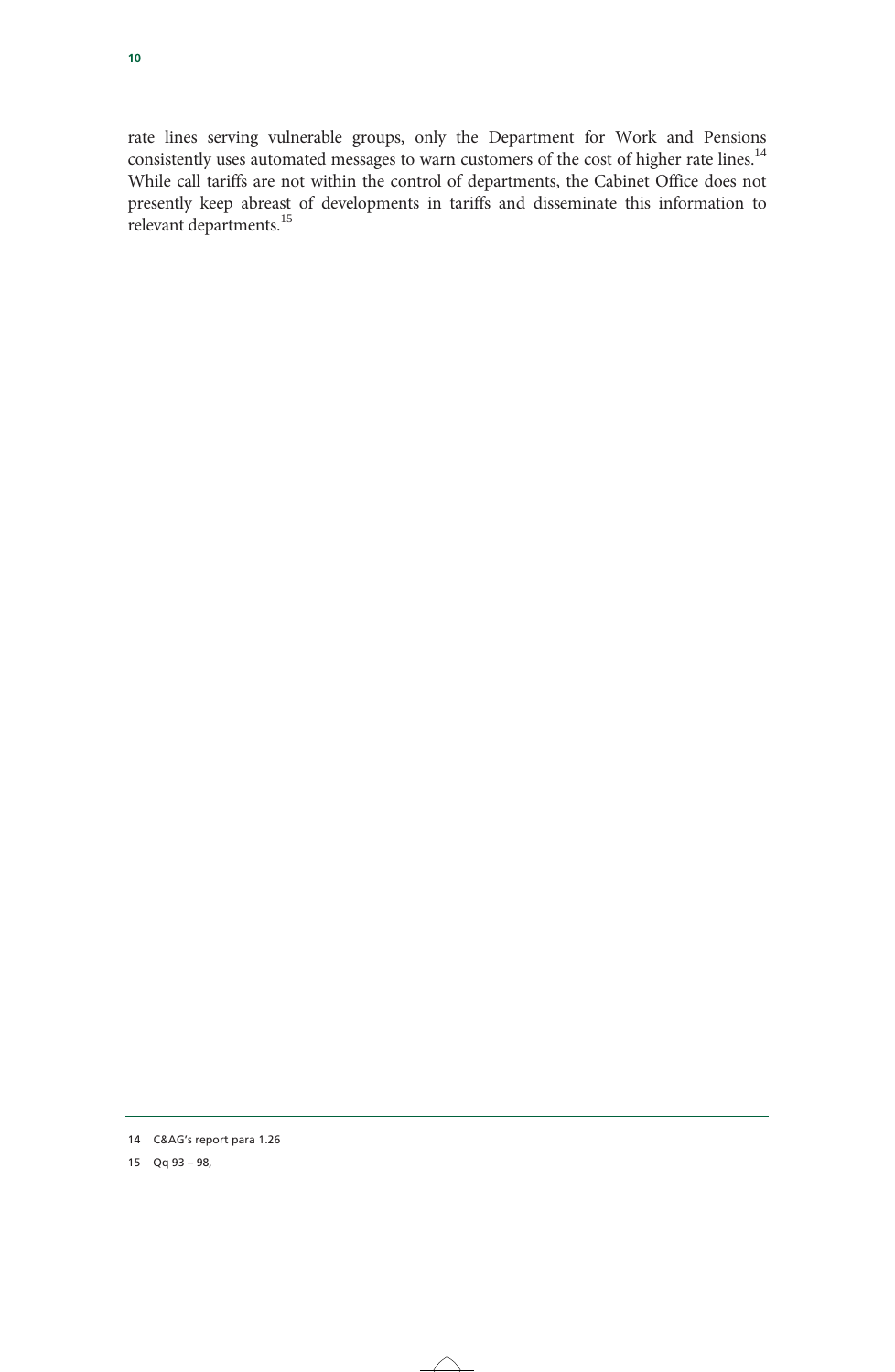# 2 Providing efficient and effective telephone services

9. The performance that government customer telephone lines achieve is nowhere near the industry standard which is to answer 80% of calls in 20 seconds.<sup>16</sup> Of all government bodies operating a higher rate line in the National Audit Office sample, only the Environment Agency, the Pensions Advisory Service and Ofgem could demonstrate they had met the industry standard in 2012–13.<sup>17</sup> In this period, callers to higher rate lines collectively spent 402 million minutes waiting to speak to an adviser<sup>18</sup>.

10. The Department for Work and Pensions told us it aspired to answer 80% of calls within 20 seconds. In the first quarter of 2013–14 it reported it answered 54% of calls to its 0845 numbers in 20 seconds compared to 23% in the same period in 2012–13. Waiting time in 2012–13 for 0845 calls was on average four minutes 12 seconds. In the first quarter of 2013–14 it was one minute 44 seconds. In addition, call minutes to its 0845 lines were down 20%. It told us it had improved its performance significantly by managing the Department well. It attributed reductions in waiting time to concentrating attention on how to answer the caller's question completely at the first interaction, rather than taking a call, promising to call back from another part of the organisation which, if it fails, prompts the person to call again.<sup>19</sup>

11. We reported on HM Revenue and Customs customer service in March 2013. We concluded that the Department's target of answering 80% of calls within five minutes was woefully inadequate and unambitious and recommended that it should set a more challenging short-term target for call waiting times, and a longer-term target that is much closer to industry standards. The Department rejected this recommendation on cost grounds and considered it essential that the five minute target be allowed to settle in and that other change initiatives such as Universal Credit should be delivered first.<sup>20</sup> The Department told us that it had exactly the same strategy as the Department for Work and Pensions of seeking to answer callers' questions at the first interaction. But in the first quarter of 2013 performance fell significantly short of its existing target with callers waiting seven minutes to get through to the Department.<sup>21</sup>

12. We noted that on the final day for tax credit renewals, 31 July 2013, HM Revenue and Customs answered just 16% of the calls received. The Department admitted that this was not an acceptable level of service and that its plan for handling this peak had not worked. In preparing next year's plan, it is looking at ways to flatten the peak further and is also revisiting its contingency arrangements.<sup>22</sup>

- 18 Ibid, para 1.13
- 19 Qq 28, 42

21 Qq 29 - 30

<sup>16</sup> Q 28, C&AG's Report, paras 1.30 – 1.31

<sup>17</sup> C&AG's Report, para 1.32

<sup>20</sup> HM Treasury, *Treasury Minute,* Cm 8652, June 2013, p 2-3

<sup>22</sup> Qq 37-41,70, 91- 93, Ev 16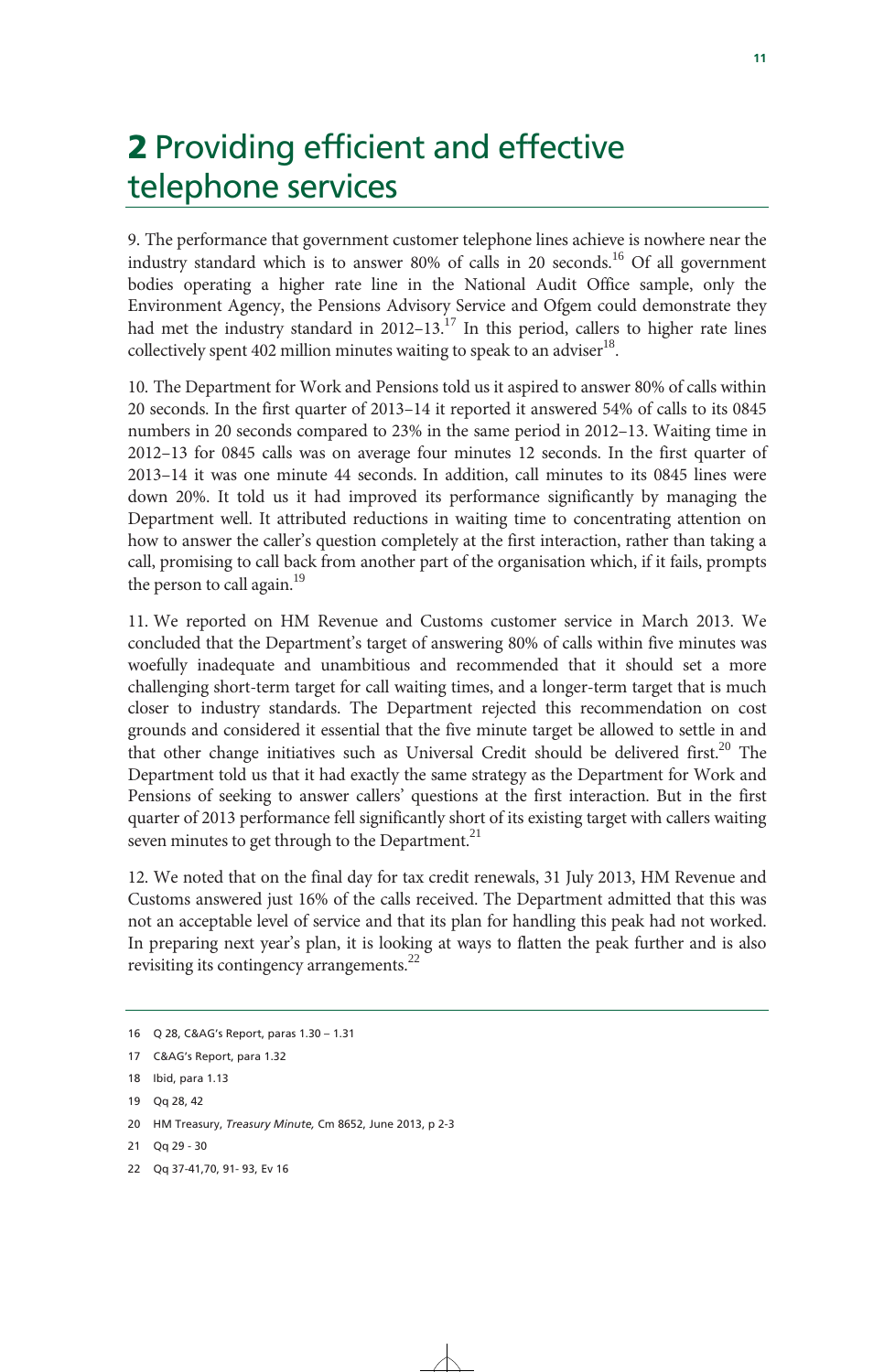13. There is limited consistent data across government on the performance or cost of customer telephone lines. Departments only have the data needed to assess the performance of fewer than half of telephone lines.<sup>23</sup> The Cabinet Office believes it would be worthwhile to have this, for example for call waiting times, to enable reductions to be tracked. $24$  It may also look at whether to mandate the systemic uniform collecting of response data from departments to enable external appraisal of the Cabinet Office's performance in overseeing departments.<sup>25</sup>

14. The shift towards digital is not an excuse for not providing effective telephony.<sup>26</sup> Improvements to customer telephone lines are running alongside major enhancements to digital channels of communication. For example, 80% of claims for Jobseeker's Allowance are now undertaken online enabling the Department for Work and Pensions to redeploy call handling staff to other duties.<sup>27</sup> The Cabinet Office leads on the Government's aspiration to achieve a channel shift so that people are comfortable with a digital service and use it by choice. However, the Cabinet Office recognised that vulnerable citizens will continue using telephone calls in their millions. $^{28}$ 

15. Departments who receive services instead of revenue from their telephone suppliers need to know how much their telephone providers make if they are to get a fair share of revenue or the equivalent value in services. Departments can try to get value from their telephone service contracts with suppliers, such as BT, by sharing revenues for higher rate lines, getting additional services from suppliers instead of revenue, and negotiating lower costs of telephone calls for callers. In response to parliamentary questions, none of the central government departments can demonstrate that they know how much revenue suppliers are earning from central government telephone lines.<sup>29</sup> HM Revenue and Customs only found out earlier this year, after it had been prompted by a report from the National Audit Office, that the profit Cable & Wireless was making out of a telephone deal with the Department from operating its 0844 and 0845 numbers, was £1 million a year.<sup>30</sup>

16. At present there is limited transparency on the money that telephone companies are making from their customers and departments from customer telephone lines. More open book contracts would help to achieve this for departments especially where 084 numbers are used. The Cabinet Office recognised that there was a transparency failure here and, under its new telephony framework directive, departments would have more access to detailed information about costs, charges and durations. It also hoped to cover the issue of open book contracts for higher rate lines. The Cabinet Office working group will look to

- 24 Q 47
- 25 Q 36
- 26 Qq 44, 81
- 27 Q 43
- 28 Q 44,
- 29 C&AG's Report, paras 2.11, 2.17, 2.18

<sup>23</sup> Qq 34-35

<sup>30</sup> Q7, Committee of Public Accounts, Thirty-sixth Report of Session 2012-13, *HMRC Customer Service,* HC 869, para 18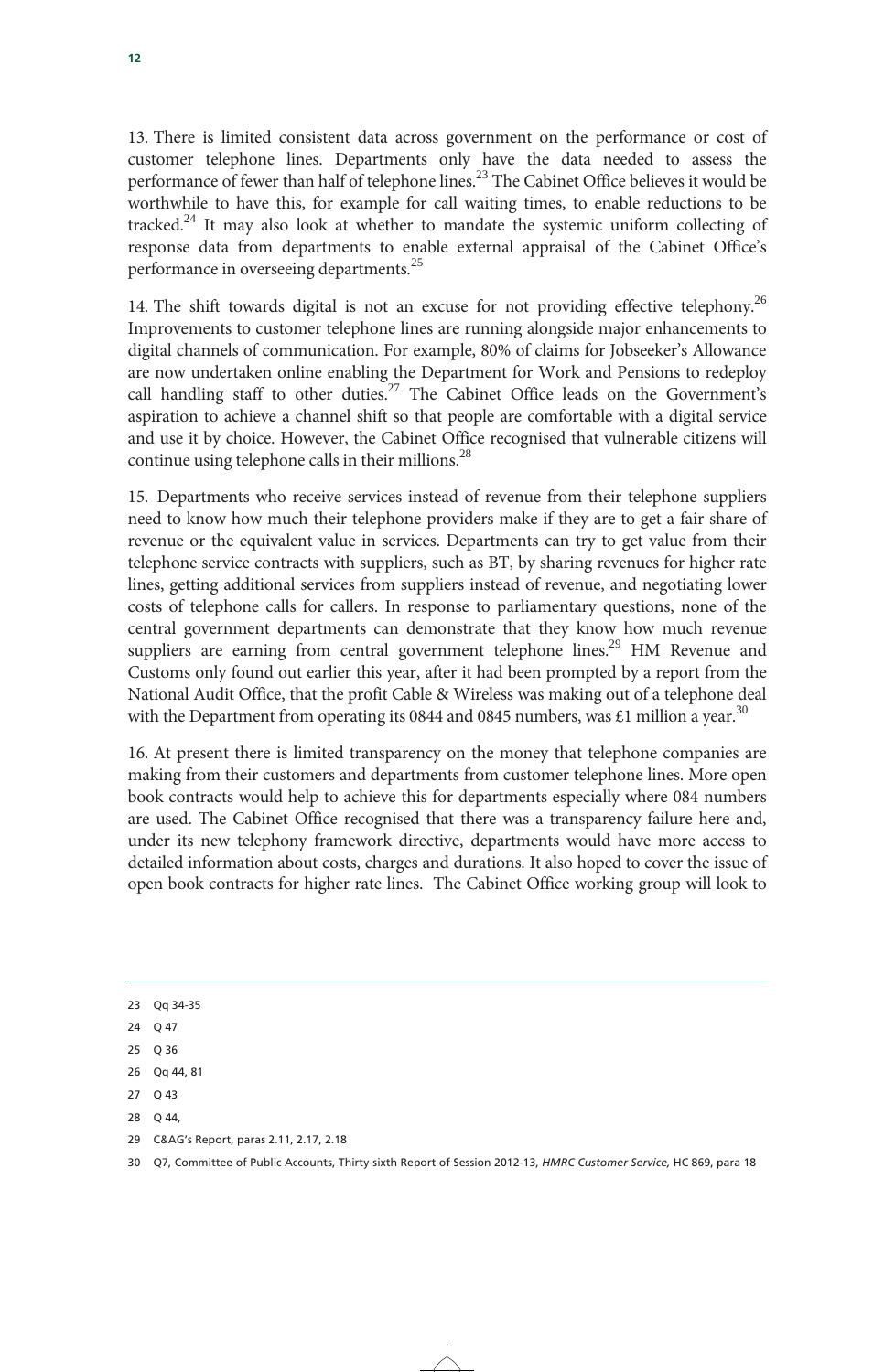improve transparency of revenue sharing arrangements and will set out its commitment in writing for the Committee.<sup>31</sup>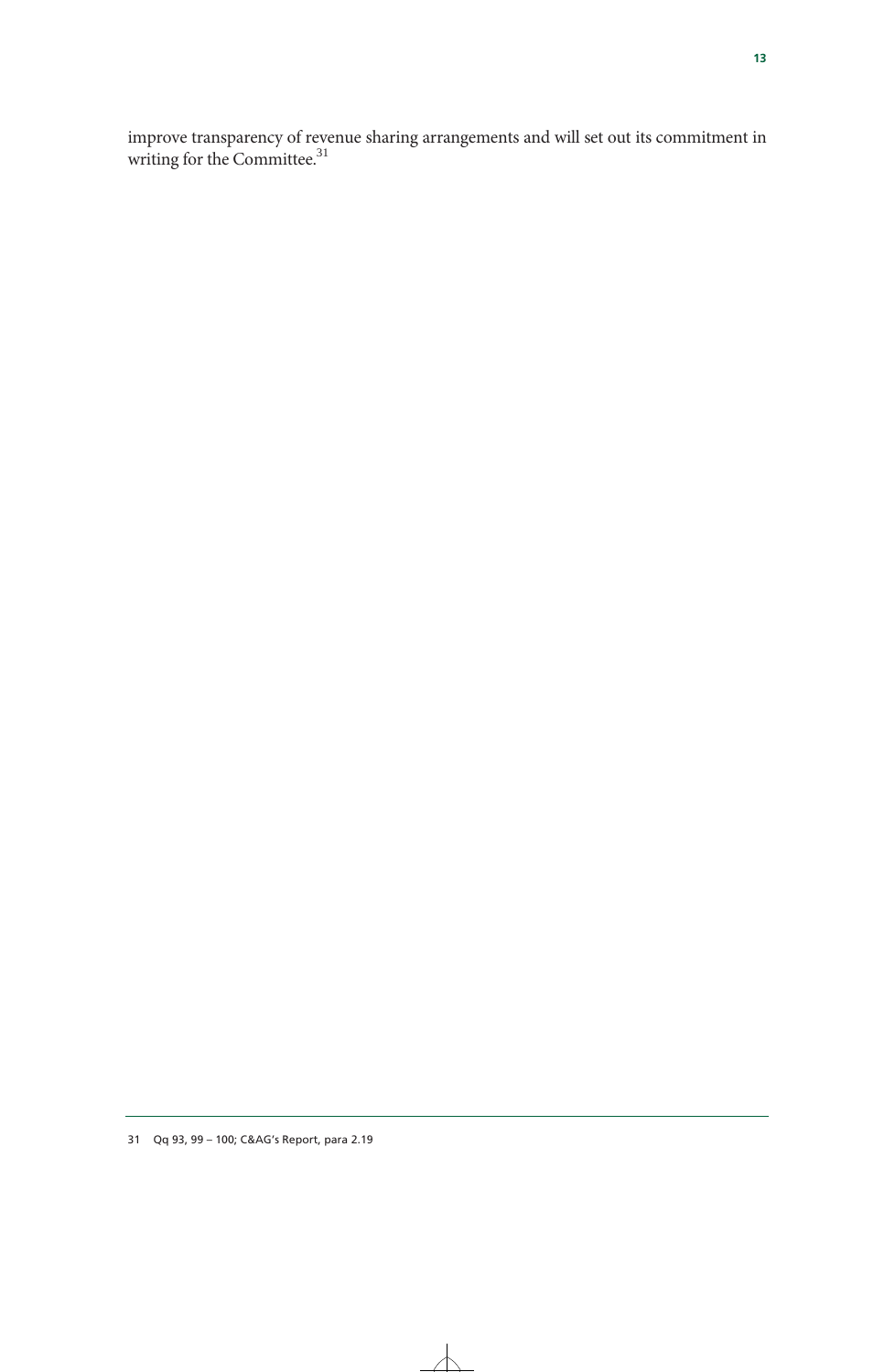# Formal Minutes

# **Monday 21 October 2013**

Members present:

Mrs Margaret Hodge, in the Chair

Jackie Doyle-Price Chris Heaton-Harris Mr Stewart Jackson

Fiona Mactaggart Nick Smith Justin Tomlinson

Draft Report (*Charges for customer telephone lines*), proposed by the Chair, brought up and read.

*Ordered*, That the draft Report be read a second time, paragraph by paragraph.

Paragraphs 1 to 16 read and agreed to.

Conclusions and recommendations agreed to.

Summary agreed to.

*Resolved*, That the Report be the Twenty-seventh Report of the Committee to the House.

*Ordered*, That the Chair make the Report to the House.

*Ordered*, That embargoed copies of the Report be made available, in accordance with the provisions of Standing Order No. 134.

Written evidence was ordered to be reported to the House for printing with the Report (in addition to that ordered to be reported for publishing on 2 September.

[Adjourned till Wednesday 23 October at 4.00 pm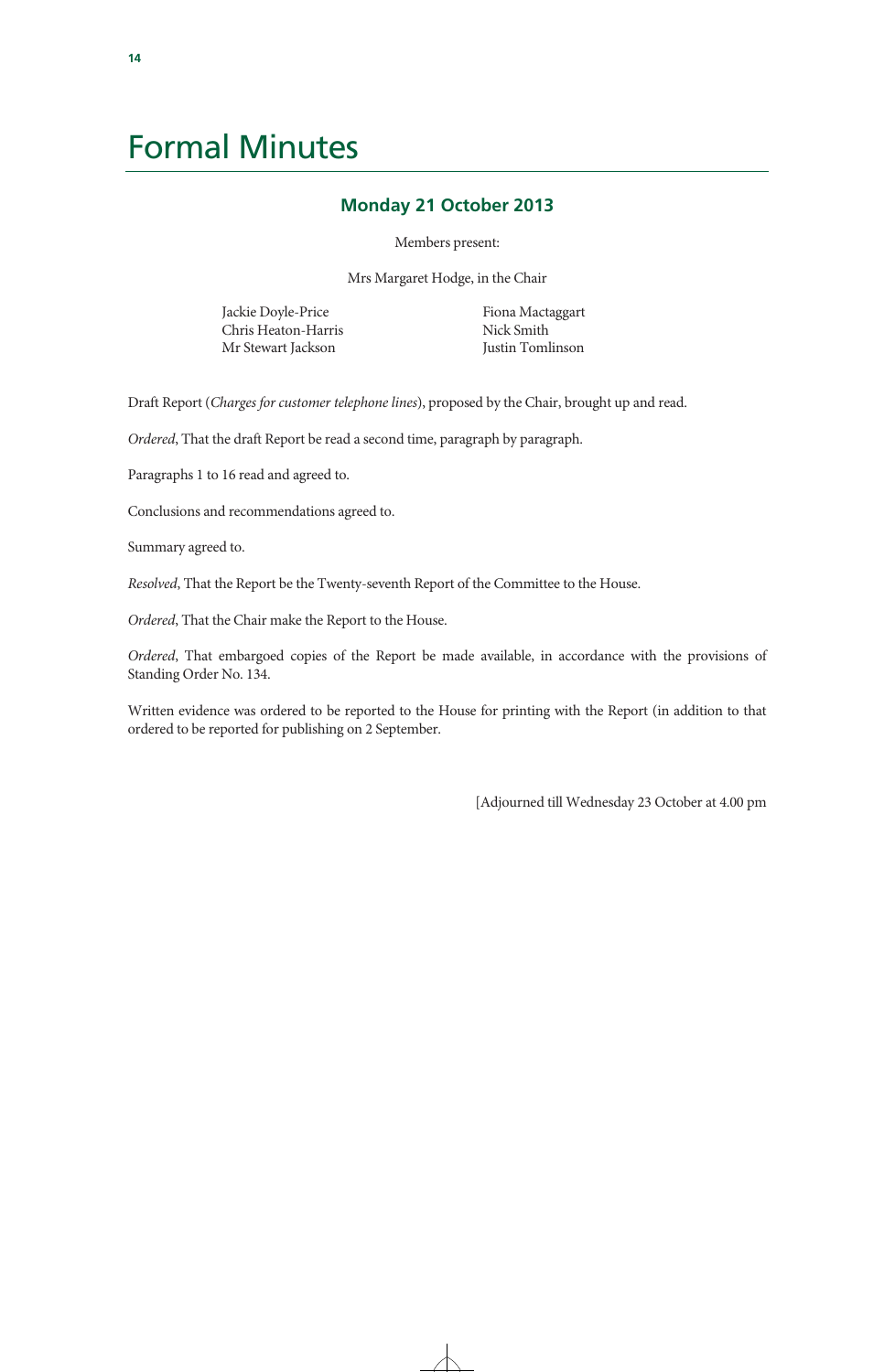# **Witnesses**

| <b>Monday 2 September 2013</b>                                                                                                                                        | Page            |
|-----------------------------------------------------------------------------------------------------------------------------------------------------------------------|-----------------|
| <b>Ruth Owen, Director General Personal Tax, HM Revenue and Customs, Richard</b><br><b>Heaton, Permanent Secretary, Cabinet Office and Robert Devereux, Permanent</b> |                 |
| Secretary, Department for Work and Pensions                                                                                                                           | Fv <sub>1</sub> |

# List of printed written evidence

|   | 1 HM Revenue and Customs               | Ev $16$ |
|---|----------------------------------------|---------|
|   | 2 Cabinet Office                       | Ev 17   |
|   | 3 Public and Commercial Services Union | Ev 20   |
| 4 | Ofcom                                  | Ev 22   |
|   | 5 Fair Telecoms                        | Ev 25   |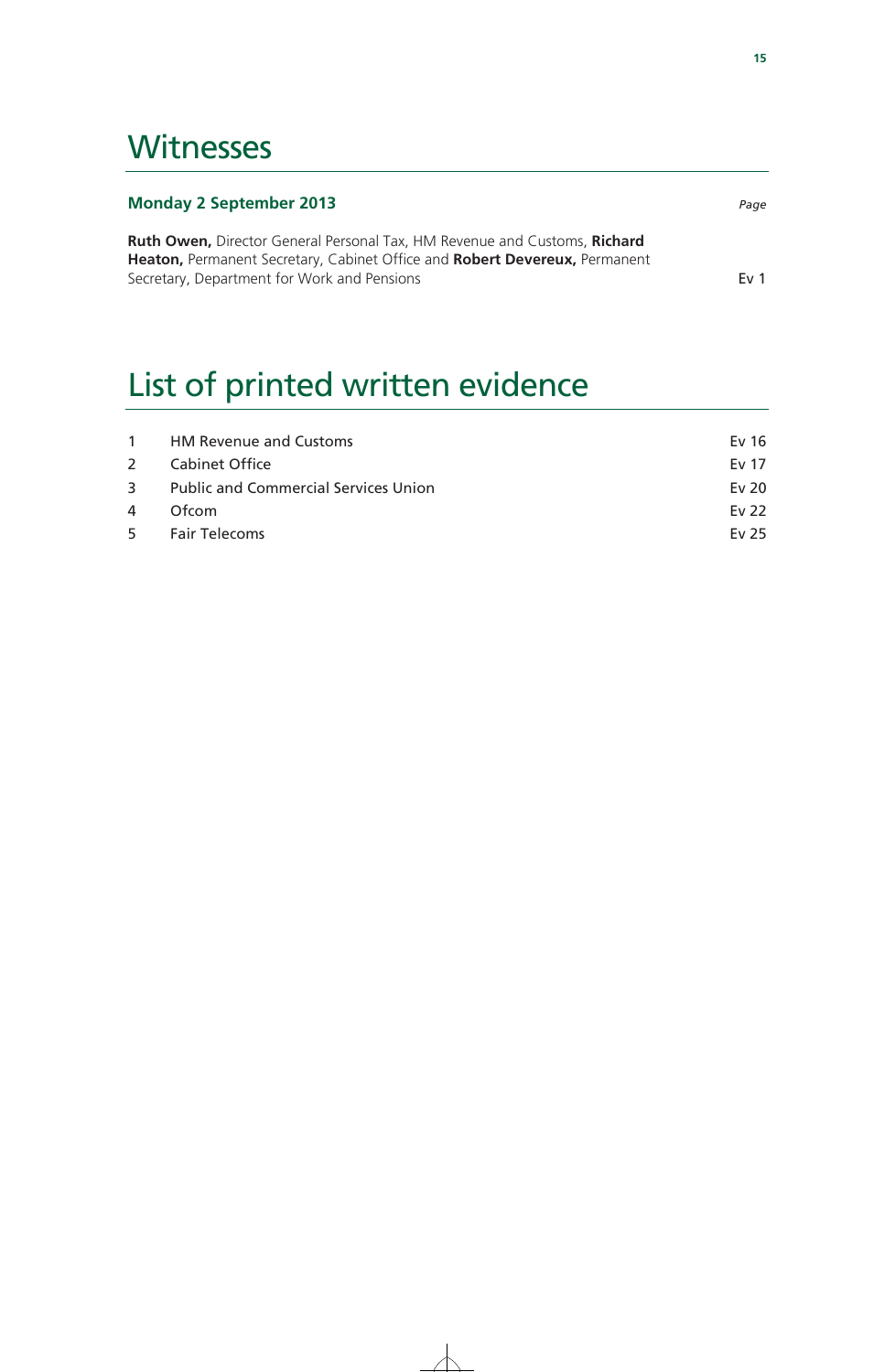# List of Reports from the Committee during the current Parliament

The reference number of the Government's response to each Report is printed in brackets after the HC printing number.

# **Session 2013–14**

| <b>First Report</b>     | Ministry of Defence: Equipment Plan 2012-2022 and Major<br>Projects Report 2012                           | <b>HC 53</b>  |
|-------------------------|-----------------------------------------------------------------------------------------------------------|---------------|
| Second Report           | Early Action: landscape review                                                                            | HC 133        |
| Third Report            | Department for Communities and Local Government:<br>Financial sustainability of local authorities         | <b>HC 134</b> |
| Fourth Report           | HM Revenue & Customs: tax credits error and fraud                                                         | <b>HC 135</b> |
| Fifth Report            | Department for Work and Pensions: Responding to change<br>in jobcentres                                   | <b>HC 136</b> |
| Sixth Report            | Cabinet Office: Improving government procurement and<br>the impact of government's ICT savings initiative | <b>HC 137</b> |
| Seventh Report          | Charity Commission: the Cup Trust and tax avoidance                                                       | <b>HC 138</b> |
| Eighth Report           | <b>Regulating Consumer Credit</b>                                                                         | <b>HC 165</b> |
| Ninth Report            | Tax Avoidance - Google                                                                                    | <b>HC 112</b> |
| Tenth Report            | Serious Fraud Office - redundancy and severance<br>arrangements                                           | <b>HC 360</b> |
| <b>Eleventh Report</b>  | Department of Health: managing hospital consultants                                                       | <b>HC 358</b> |
| Twelfth Report          | Department for Education: Capital funding for new school<br>places                                        | <b>HC 359</b> |
| Thirteenth Report       | Civil Service Reform                                                                                      | <b>HC 473</b> |
| Fourteenth Report       | Integration across government and Whole-Place<br><b>Community Budgets</b>                                 | <b>HC 472</b> |
| <b>Fifteenth Report</b> | The provision of the out-of-hours GP service in Cornwall                                                  | <b>HC</b> 471 |
| Sixteenth Report        | <b>FiRe Control</b>                                                                                       | <b>HC 110</b> |
| Seventeenth Report      | Administering the Equitable Life Payment Scheme                                                           | <b>HC 111</b> |
| Eighteenth Report       | Carrier Strike: the 2012 reversion decision                                                               | <b>HC 113</b> |
| Nineteenth Report       | The dismantled National Programme for IT in the NHS                                                       | <b>HC 294</b> |
| <b>Twentieth Report</b> | The BBC's move to Salford                                                                                 | <b>HC 293</b> |
| Twenty-first Report     | <b>Police Procurement</b>                                                                                 | <b>HC 115</b> |
|                         | Twenty-second Report High Speed 2: a review of early programme preparation                                | <b>HC 478</b> |
| Twenty-third            | HM Revenue & Customs: Progress in tackling tobacco<br>smuggling                                           | <b>HC 297</b> |
|                         | Twenty-fourth Report The rural broadband programme                                                        | <b>HC 474</b> |
| Twenty-fifth Report     | The Duchy of Cornwall                                                                                     | <b>HC 475</b> |
| Twenty-sixth Report     | Thameslink                                                                                                | <b>HC 296</b> |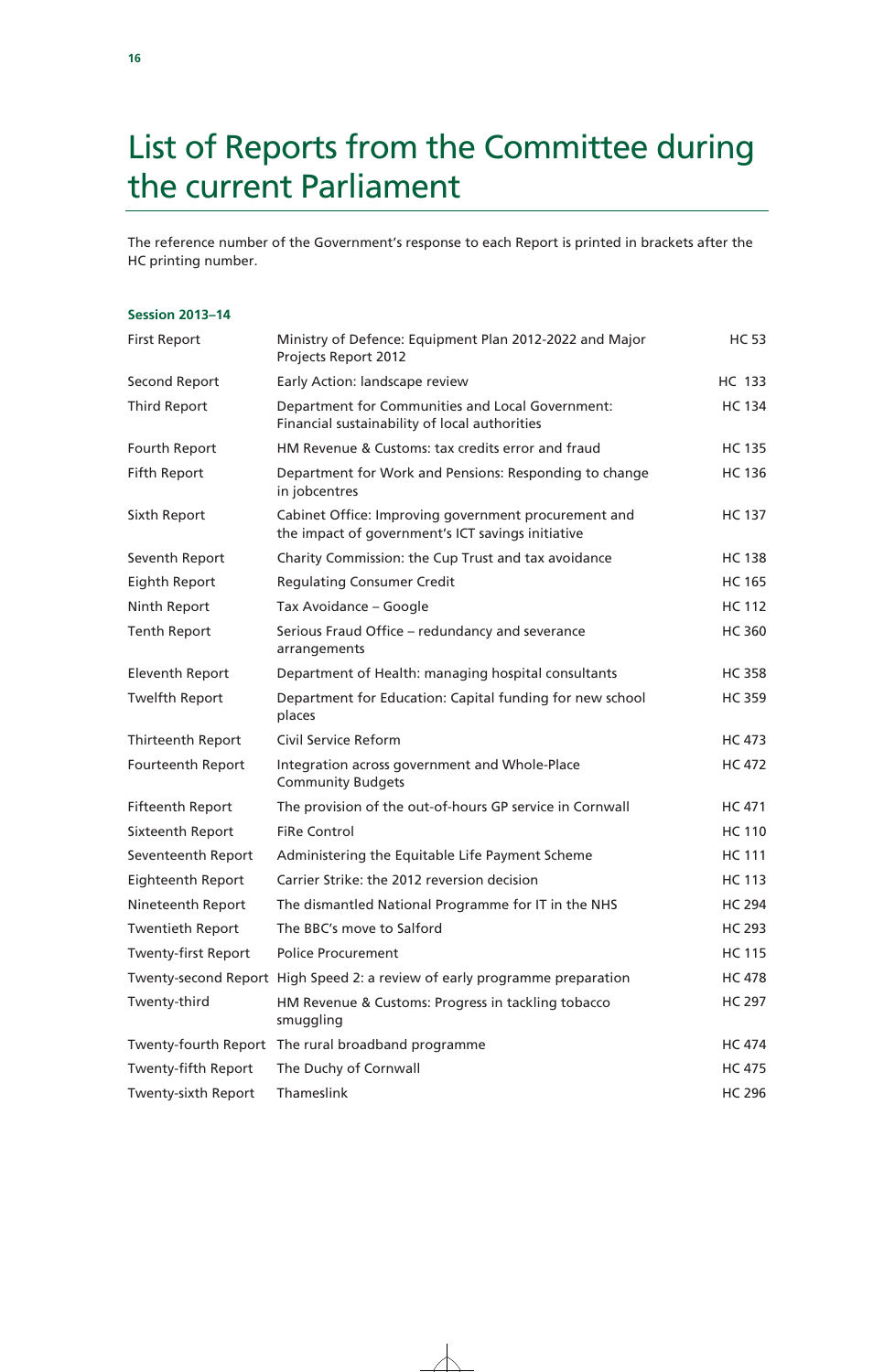# Oral evidence

# **Taken before the Committee of Public Accounts**

# **on Monday 2 September 2013**

Members present:

Margaret Hodge (Chair)

Stephen Barclay Guto Bebb Jackie Doyle-Price Meg Hillier

Mr Stewart Jackson Fiona Mactaggart Justin Tomlinson

**Amyas Morse**, Comptroller and Auditor General, **Gabrielle Cohen**, Assistant Auditor General, **Andy Morrison**, Director, National Audit Office, and **Marius Gallaher**, Alternate Treasury Officer of Accounts, were in attendance.

 $\overline{\phantom{a}}$  , where  $\overline{\phantom{a}}$ 

# **REPORT BY THE COMPTROLLER AND AUDITOR GENERAL**

#### **Charges for customer telephone lines (HC 541)**

## **Examination of Witnesses**

*Witnesses:* **Ruth Owen**, Director General Personal Tax, HM Revenue and Customs, **Richard Heaton**, Permanent Secretary, Cabinet Office, and **Robert Devereux**, Permanent Secretary, Department for Work and Pensions, gave evidence.

**Q1 Chair:** Welcome back from the summer break, everybody. We are probably going to see a lot of all of you over the coming Session, and we look forward to our conversations.

I will start with Richard Heaton, if I may. Can you tell me what the Government policy is on the use of 0845 and 0844 numbers?

*Richard Heaton:* Thank you, Mrs Hodge. There is, and has been for the last three years, no central Government policy, guidance or activity from the Cabinet Office on this subject, beyond the guidance that you saw, which dates back from 2010. That is for all sorts of reasons. The Cabinet Office has been doing lots of things in adjacent fields, but we have not been playing in this game, and there has been no central policy activity at all on this subject.

**Q2 Chair:** So you do not have a central Government policy?

*Richard Heaton:* That is the position up to date. This has been a very interesting and useful Report. I have discussed it with Ministers and with colleagues, and a case has certainly been made for there to be greater central involvement in this subject.

We recognise the case for the Cabinet Office to step back into this field, which we were in until 2010, and get some stuff together and talk principally to the two big Departments on my right, who run 80% of the telephony, but also other Departments, to make sure that there are principles that are understood, that there is guidance that is understood, that there is a lighttouch monitoring regime and so on. That is what we have just started to do. The case is made, so far as we are concerned, and that is what we will do.

**Q3 Chair:** Do you think it is appropriate to charge for what is ultimately a public service?

*Richard Heaton:* I am not a telephony expert, and I do not have Government policy at my fingertips, but my observation—I am sure this is agreed by the two Departments on my right—is that for vulnerable citizens accessing public services, it is inappropriate for them to pay a substantial charge. Whether that equates to free in all circumstances, and what that means in view of the complexity of the market, is a different question, but as a matter of principle, taxpayers should not pay the double taxation on telephony—

**Q4 Chair:** Yes—a "telephone tax" is what John Healey, who has been a great campaigner on this issue, has called it.

*Richard Heaton:* Mr Healey and other campaigners have made that case extremely well.

**Q5 Chair:** I have to say, in the debate that was called on this, Nick Hurd himself said, "I sense that there is frankly a substantial problem". Do you agree with that?

*Richard Heaton:* Yes. He is my Minister, and he went on to say that—I am very happy to quote my Minister—as soon as the NAO Report was out, as it was not out then, we would be looking at it and assessing the case for Cabinet Office involvement. We have assessed it; there is a case for involvement, and we are going to get stuck in.

We are going to rely heavily on the expertise of the big Departments. I am not a telephony expert and I do not have a telephony team in my Department on this at the moment, but we will certainly bring the Departments together—we started last week—and get some central expertise.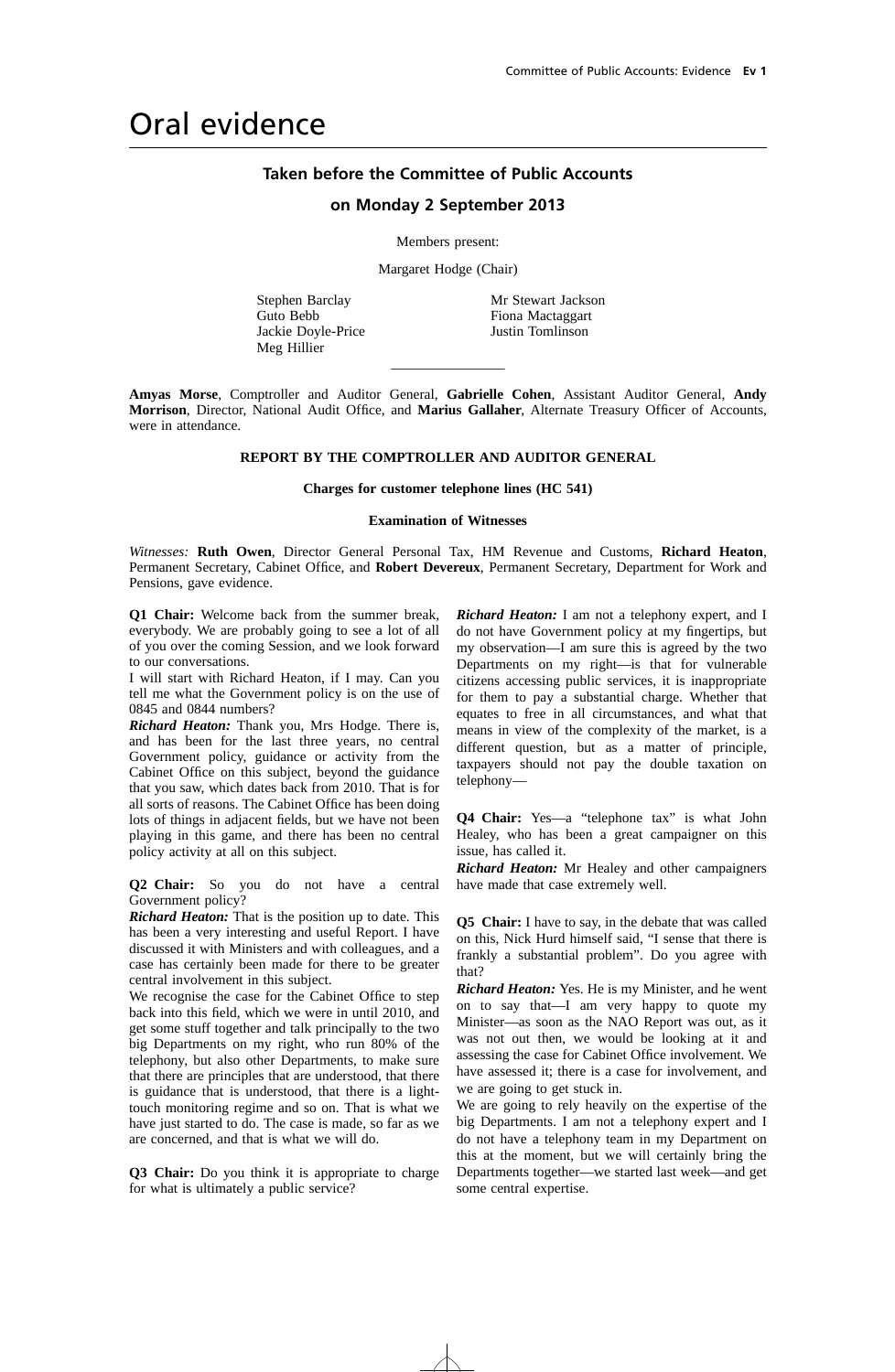**Q6 Chair:** Do you agree with what the NAO has put in paragraph 1.2, on page 12: "All other things being equal, the government should aim to offer telephone numbers with low tariffs. In particular it should ensure that vulnerable people are not prevented or deterred from accessing services"?

*Richard Heaton:* That looks absolutely right to me, yes.

**Q7 Chair:** Okay. When we looked at HMRC, we uncovered—I think, actually, after our Report you uncovered, in further inquiries—that Cable and Wireless was making £1 million out of the telephone deal with HMRC on the use of 0845 or 0844 numbers. That's a bit of a racket, isn't it?

*Richard Heaton:* I do not have knowledge of that contract.

**Q8 Chair:** Well, you should have, to be honest, to prepare for today. The genesis of this Report is that it partly arose out of the inquiry when we looked at HMRC—when was it, six months ago?

*Ruth Owen:* It was in January.

**Chair:** In January. I would have thought that, with overall Government responsibility, you ought to know, Mr Heaton. We looked at that and then we had representations from John Healey. I have had experience myself in my own constituency. It is a racket.

*Richard Heaton:* I confess that we are late to this game. We will come in and help Departments achieve a position that makes sense for particularly vulnerable consumers, to make sure that they are not ripped off by telephone charges. We have an interest in making that happen, as the Minister explained in Westminster Hall.

**Q9 Chair:** Can you give us a time frame, at least? I welcome that—it is good to see an NAO Report being taken seriously—but what is the time frame? I will come to the other witnesses in a minute; I was going to ask you the next question.

*Richard Heaton:* The bulk of the work can be done really very quickly—something like six to eight weeks—to work out what the principles are, where there is a—

**Q10 Chair:** Six to eight weeks? So, by the time you have our report, in your response to it you are going to be able to set out a new Government approach underpinned, I hope, by a policy—to the use of highcharge phone numbers?

*Richard Heaton:* It may be that the basic principles will come out quicker than that. My difficulty is that, before we get stuck into this, I do not know how big the divergent issues are and how knotty they will be, and whether we will need to take them to Ministers and so on and so forth. But the basic principles ought to emerge very quickly, I think.

**Q11 Chair:** Do you accept the Ofcom research in this Report, that customers are deterred from using phones because of higher charges, and that therefore that will cost the Government more because they are more likely then to visit the diminishing number of HMRC offices or the Jobcentre Plus, which will cost a lot of money? You accept that Ofcom research?

*Richard Heaton:* I have no reason to disagree. I have not seen it. I have no reason to disagree with it. I cannot sign up to it, but it sounds plausible.

**Q12 Chair:** Can I ask both of you—Robert Devereux as well—why have you taken the decision to use 0845 and 0844 for universal credit and PIP, given all this background?

*Robert Devereux:* Maybe it is worth just making one observation to start with. People got into 0845, both my Department and HMRC, at the time when that was the way in which local-rate charge calls could be networked around the country. So, just to be really clear about why we use them in the first place, we are both running very large, nationwide, networked operations and the only way that you can actually get the calls moved around between Lowestoft and Exeter and Warrington is by having access at that level into the BT system—

**Q13 Chair:** But I have to say—sorry to interrupt you, I hate doing this, but I've got it here: the report that we should all move to 03 was a report done by the guy who was in—

*Robert Devereux:* I am part way through the answer, which might help you on why that—

**Chair:** Yes, but it was a long time ago.

*Robert Devereux:* Yes, it was. But—

**Chair:** December 2006, David Varney's report.

*Robert Devereux:* If I could continue, then, if you are running a large, national, networked set of contact centres, you need to be playing in that level of telephony, which historically has come with 0845 numbers. You are right to say that 03 numbers were then introduced back in the time you talked about.

**Chair:** In 2006—seven years ago.

*Robert Devereux:* At the time, and it remains the case today that it is not the case that 0845 is universally better for all possible customers and all circumstances, okay? So, in our world—we said we would do this in the Report and we have done it—we ran a sample during the course of August where we asked our customers, "Do you know what your package is? Do you know whether this would be better for you on 03 or not?" and a couple of things came out of it.

First of all, actually, many more claimants than you would imagine do know what their package is, which is not surprising because they have not a lot of cash. Secondly, it became very apparent that it is broadly the case that if we were to switch from 0845 uniquely to 03, about a third of the claimants would see no difference, about a third, typically on mobiles, would make a big benefit and about a third, typically pensioners calling from landlines, would see a disbenefit.

So the position the Department has been in for a while is to say, "Actually, I've got plusses and minuses here and, by the way, there are costs to the taxpayer in going to 03, because 0845 I am not paying for; 03 I have to pay half a pence a minute for."

*Andy Morrison:* Sorry, can I just clarify on that? So, overall, I recognise those numbers in terms of the breakdown of people who would be better off or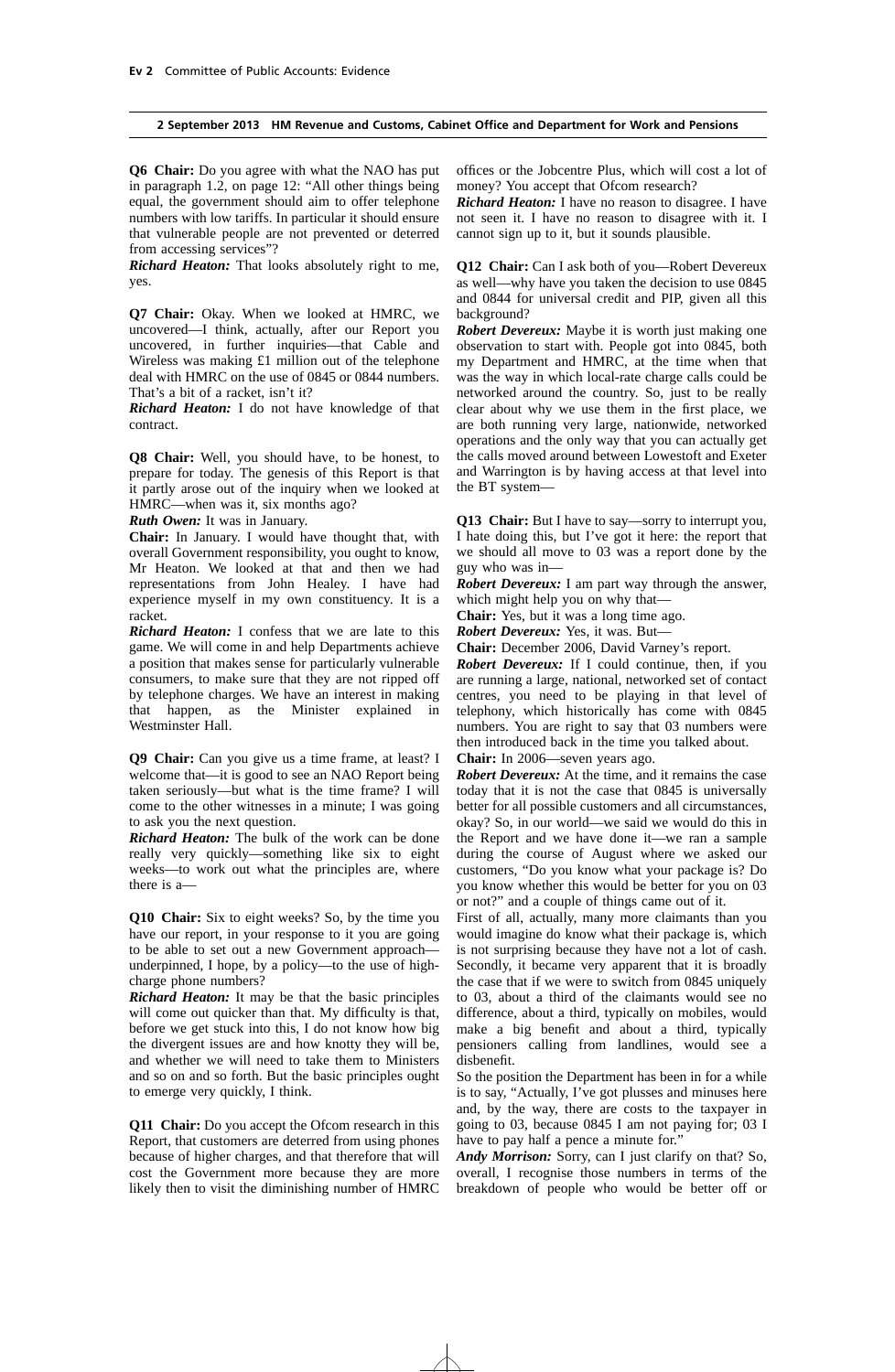worse off or about the same in terms of the charge that they pay, but what it does not take account of is, actually, the scale of difference.

*Robert Devereux:* I am coming to that; I am trying to tell the story. First of all, I need to be playing at either 0845 or 0345 to make national contact centres work. Secondly, historically to date we have looked at the proportions of people who are better off and worse off and found, actually, that they are broadly the same.

**Q14 Chair:** The Report says that that research was flawed.

*Robert Devereux:* The Report says that with the growth of free minutes, which has had growth over the last few years, there is a net benefit here. This is the net benefit which the NAO score at £14 million; we've done some more sums on the back of our sample and it is a bit smaller than that, but the bottom line is it is actually a £20 million benefit for mobile customers and a £6 million disbenefit for pensioners and other landline users.

So the question that we need to wrestle with is, actually, what should you do in that respect? Now, to date we have been constrained by the fact that I have budgets for running this Department which are declining, so what should I do? Our conclusion is, because we have made such big strides in respect of some of the costs of the 0800 calls, the free ones my Department is the only one that has negotiated genuinely free calls for mobiles—because we have now got so many people claiming JSA online because we stopped doing the crisis loans because we have got people putting vacancies on to universal job match, not ringing up, we have actually got a very sharp reduction in the money we were otherwise paying mobile telephony providers for 0800.

In a sense, that means I am now in a position to come back to the Committee to say, actually, we will introduce 0345 numbers for DWP services, which is a change from where we are at the moment, because even within the declining budget, because of the productivity and policy changes that I am making, I could afford to do that.

Our position now is that I will offer 0345; I will do it exactly as Ruth Owen has done—in parallel with 0845 numbers. It leaves a question, for both us and, no doubt, the Committee to reflect on, because otherwise we will all be back here in two years' time: whether you positively want me to disadvantage landline users of 0845 into the future, or whether you would prefer us to have two numbers with that inherent complexity. So, long answer, but a happy conclusion.

**Q15 Chair:** I welcome that response. The rethink is welcome. At the end, we are not a policy Committee, as you well know—

*Robert Devereux:* No, but you will make recommendations so I thought I would leave the thought with you.

**Q16 Chair:** My line on all this is always simplicity. I think we have all been too clever by half and that is how you end up with systems which disbenefit too many people.

*Robert Devereux:* One reason why I think we may well end up with just 03 is that if Ofcom's proposals actually see the light of the day, as they are supposed to do shortly, it is not impossible that the 0845 position for the major landline supplier will change. I do not know, but if it did, it would eat into this disbenefit, in which case we would just stick with 03.

**Q17 Chair:** We welcome that. Also, I notice from the Report that you are the only ones to have negotiated the Freephone deal. Ruth Owen, why are you not doing the same?

*Ruth Owen:* Our policy, as you know, is that we were moving from 0845 to 03. As the NAO report draws out, there is a balance to be struck between the cost to the customer, the cost to the Department and the cost to the taxpayer of subsidising free calls to people.

**Q18 Fiona Mactaggart:** Aren't your customers all taxpayers, apart from big companies?

**Chair:** Apart from Vodafone.

**Ruth Owen:** Well, then, the cost to the Exchequer let me put it that way—of subsidising free calls. We have taken the balance of the analysis that we have done, which said it is actually better for end users or customers to use 03. We think it is a better service if we offer that. So many of the plans that people are on now make 03 numbers free to call as part of minutes in a package that we do not think a move to 0800 at the expense of the Exchequer is worth while.

**Q19 Chair:** You have not negotiated a deal, though. What the Department for Work and Pensions has done—this is a question to you, but it is also a question for Richard, as it is absolutely typical of so much we see—is an example of excellent practice which gives a free service to needy citizens and saves the taxpayer money at the same time. Why on earth can't we replicate that across other areas, particularly where we know that vulnerable citizens on low incomes are likely to be using the phones?

*Robert Devereux:* Can I help here? It is the case that we have negotiated that, but within the Ofcom proposals, they propose to charge HMRC and us new, even lower rates for the use of 0800 numbers than we are currently paying them.

**Q20 Chair:** They are proposing to charge you?

*Robert Devereux:* Yes. Ofcom is proposing to limit the amount which a service provider like us has got to pay for offering an 0800 number. Whereas at the moment I am paying a particular number, it will be nearly one third of that. It will be more in scope in a hard-pressed Department to have an 0800 number that is genuinely free, because that is the way it is going to be in future.

**Q21 Chair:** My final question is to Richard, and then I will pass on to Fiona, who is waiting. We have seen progress here, but I was shocked. If you look at appendix 4, there is a list of the organisations that use higher-rate lines for vulnerable groups. There are a lot of shocking ones, Robert Devereux, including the crisis loan line and the bereavement service line, but I was equally shocked to find victim support and the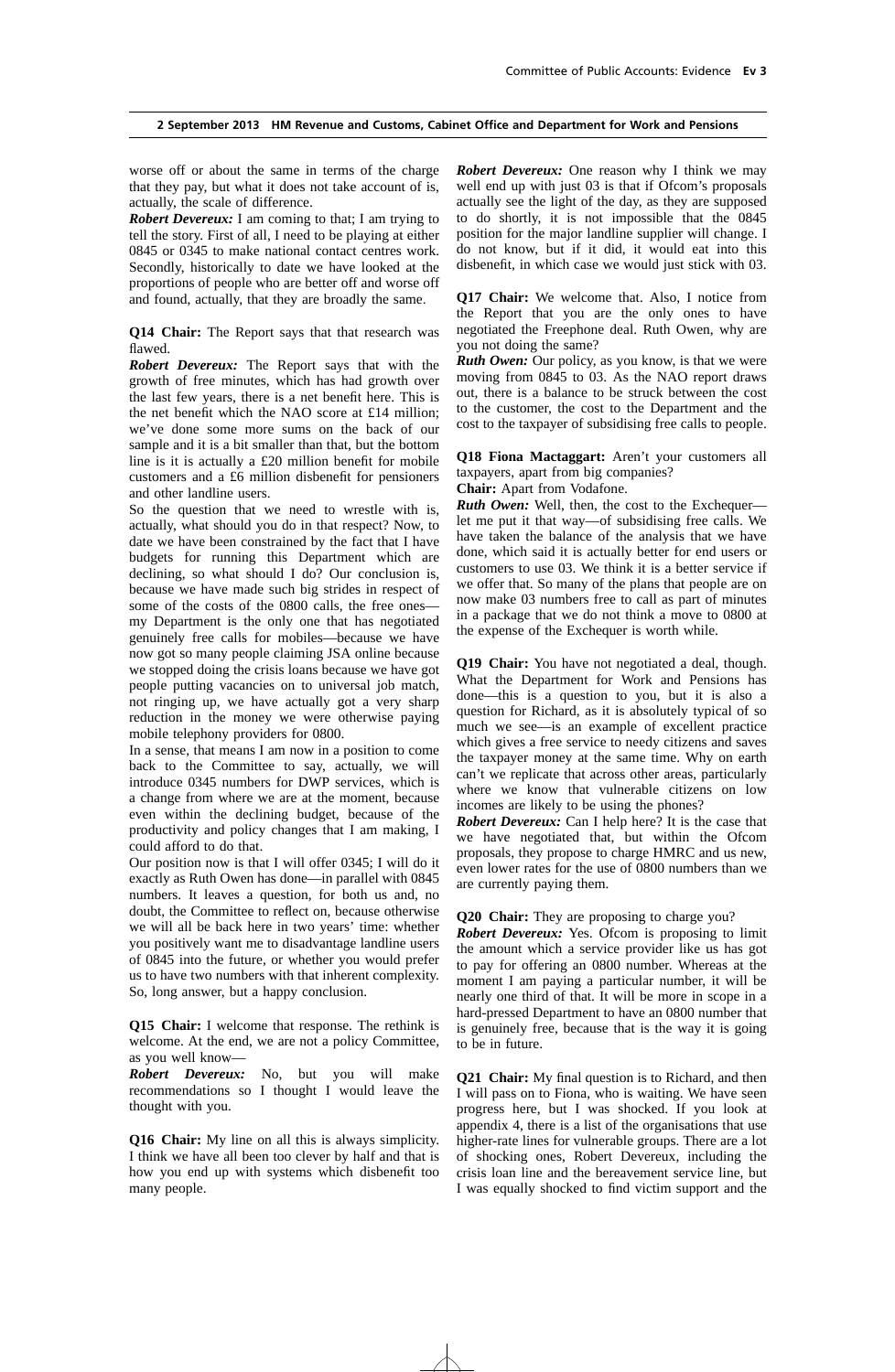student hotline being charged at 0845. You only ring the student hotline if your money has not come through. That is the only reason. You are not going to ring them otherwise, and every student will be using a mobile phone. For the Student Loans Company to tell us that they cannot afford to move off 0845 because it gets them a million quid in income is unacceptable. It is a tax on people who are very vulnerable and at a poor stage in their lives. It is just not on.

*Richard Heaton:* I agree that annexe 4 does not read well or comfortably.

**Q22 Chair:** So you are going to tell the Student Loans Company that they have to change?

*Richard Heaton:* As I said, we are going to get some work going immediately on this to make sure of best practice. I am sure that those Departments, between them, have best practice, or very close to it—as Robert describes, he is about to go across to 03—and will make sure that best practice is followed across Government. Of course that is what we are doing. In the light of this Report, we could not do otherwise.

**Q23 Chair:** Okay. So the Student Loans Company is an example of where it is outrageous practice. Victim Support was the other one that hit me, and the bereavement service helpline. This is all outside Robert Devereux's DWP ones, where I think there were a number. Those are shocking, shocking things. Can we, in concluding our inquiry, be assured that in your review accepting the main tenet of this Report, you from the Cabinet Office will insist that these Departments instruct their non-departmental public bodies or whatever they are to drop these outrageous higher-level call lines?

*Richard Heaton:* I would love to say, "Absolutely." The only thing I would say is what we have not done yet is pick up the phone to these service providers and say, "What is going on here?" That is the only bit I have not done. So there may be something lurking here which is completely beyond my sight. On the face of it, we will have to go in that direction.

**Q24 Chair:** Well, the Student Loans Company—in the body of the Report—have just said they can't afford not to have the £1 million.

*Andy Morrison:* Just to clarify that, the £1 million is the cost of lost revenue share and the cost of making the change, but there is no other reason, other than cost, for not changing that number.

**Q25 Chair:** So you are going to make sure that they absorb that.

*Richard Heaton:* I will give you as close to a guarantee as I can. As I say, I have not spoken to them and I do not know what their response to this challenge will be, but we certainly want to achieve consistency.

**Q26 Chair:** And you will also think through a system of sanctions? It is an interesting example. The Cabinet Office is trying to get consistency on data; they are trying to get consistency on a whole range. The Major Projects Authority is trying to get much tougher control. It matters a lot, particularly to poor people— I shall come back to my constituents and GPs later on in the hearing; but it is a lot of money, if you are talking about the highest rate, of 40p. It cost one of my constituents £30 to make an appointment for her 30-year-old disabled son with a GP. I don't know how many calls she had to make. That is a shocker.

*Richard Heaton:* I absolutely do not take it lightly at all.

**Q27 Chair:** But there is no sanction. I can tell you, I have been pursuing this since last February and there is no sanction. Nobody at the moment can force the GP to shift to a landline, or at least to alternatives.

*Richard Heaton:* No, there is no control in place at the moment, and the case may be made out, in egregious instances, for there to be some sort of control or sanction. I do not know what it would look like and I have not spoken to the "offenders", but there may be some case for some tougher central intervention.

*Robert Devereux:* Let me just make an observation. If the entire afternoon is spent literally on the cost of the call we may miss a trick, because, actually, in my particular world, I am running an organisation of 7,500 people; I am paying probably £80 million to BT for just the running of the system; I have got 7,500 staff. It is a £200 million or £300 million business. The costs of the calls within that are of the order of £20 million; so the challenge I found, when I read this, is plus or minus a million or two on the calls, and the cost of the organisation is £200 million or £300 million: it is the wrong variable to worry about. So when I started by telling you how many calls actually we have managed to get out of the system in the last quarter—that is the way to generate savings for the taxpayer and, indeed, for the customers.

At the margins, going for 0345 I have to pay for, rather than 0845 I don't have to pay for, is sort of neither here nor there; and that is an argument we ought to be making with other Government Departments, not all of whom—let's be clear—have got quite the infrastructure that Ruth and I have got, because between us we have got virtually all the calls there are anyway.

*Amyas Morse:* I am sympathetic to that. It would be helpful if another product of the afternoon's discussion was that we got some commitment to set call-answering objectives that meant something across Government as well, so that people did not have their time wasted sitting on the phone waiting to be spoken to.

**Chair:** Yes, we will come back to that issue, because I think that is very important.

**Q28 Fiona Mactaggart:** We have talked about exploiting people financially, but I want to look at how much of their time we are using up. I worked out from the figures in the NAO Report that citizens of Britain have in the last year spent  $76$  centuries<sup>1</sup>, if you put them one after the other, waiting to be answered by Government Departments. All of us know that that is not tolerable. I have to say I did a little bit of secret shopping, and I was pleased, Mr

Note by Member: Is actually 7.6 centuries not 76.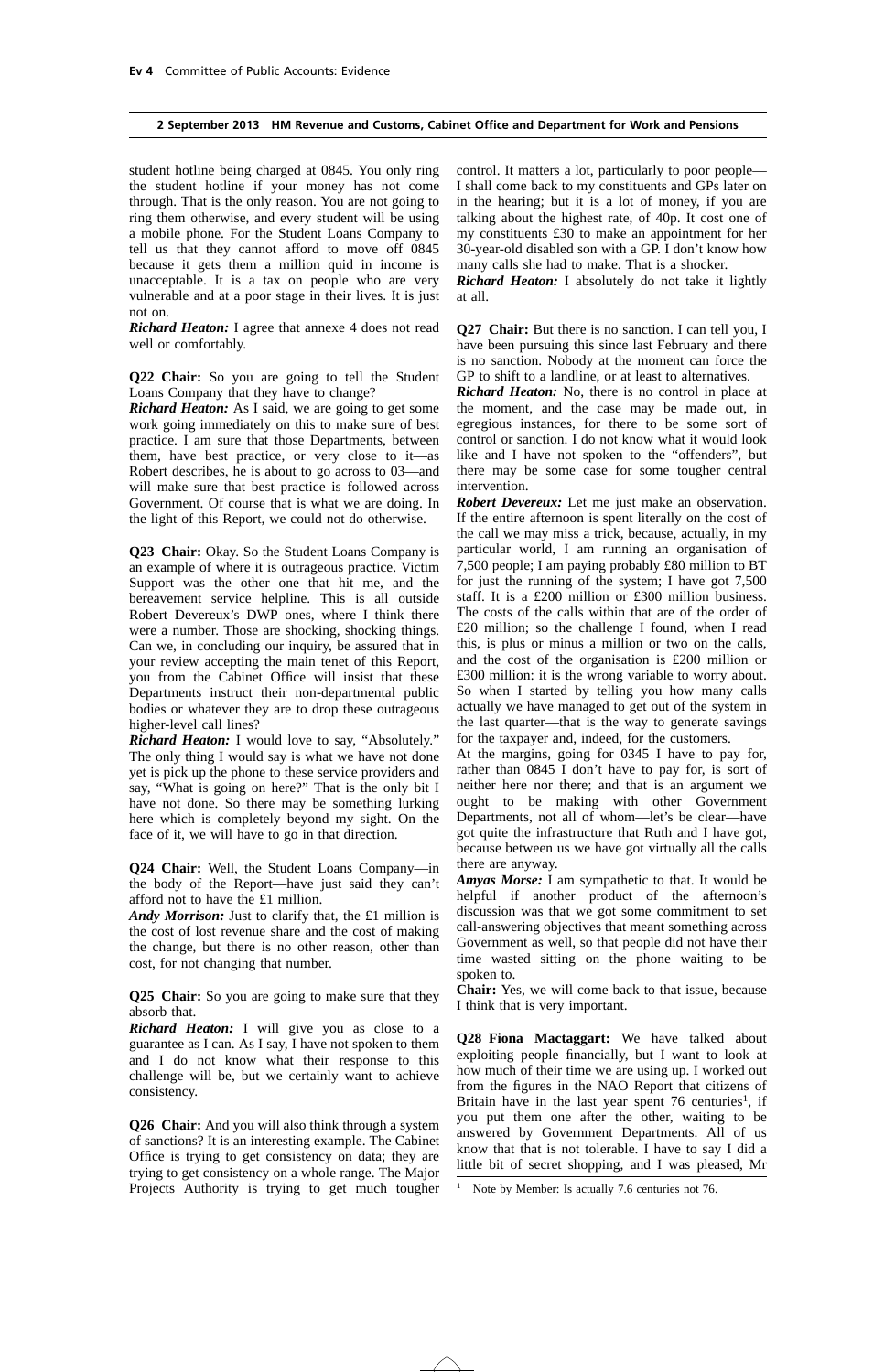Devereux, that your Department won, keeping my assistant waiting for just over two minutes, compared to 24 minutes and 50 seconds on the HMRC line and seven minutes and a quarter on the Home Office line. That is an anecdote, but, actually, as well as the costs of calls, it is extremely frustrating not to be able to get through to an answer, which is why I giggled a bit, Mr Heaton, when you said you would give us a response in six or eight weeks; because actually that is part of the problem—it is about getting responses timelily. If we look at this Report it says, "The industry benchmark is to answer 80 per cent of calls in 20 seconds." The Government are nowhere near that. What I want to know is what is the plan to get somewhere near that.

*Robert Devereux:* Maybe I could answer that. I have got by far the most 0845 calls and 60% of all of those are the ones to our inquiry lines. The work that we have been doing to concentrate on how to answer these questions completely and to do it once rather than to take a call and promise a call back from another part of the organisation which, if it fails, prompts them to call the call centre again is having really large dividends. In the first quarter of this year, call minutes to 0845—that is 60% of all of 0845 numbers—are down 20%. In the same period, the proportion of calls answered within 20 seconds has more than doubled. When I say more than doubled, you immediately say, "From what to what?" The answer is from 23% to 54%, so it is still not 80%. If I could make a change from 23% to 54% answered within 20 seconds in one quarter by applying a little bit of managing the Department well and getting people to join up and think laterally, then the answer to the question ought to be that we should be aspiring to 80% in 20 seconds if we possibly can. To be fair, we are constrained by cash, so I cannot just throw resources at it. It seems that the effort that we are putting in to drive up efficiency across the Department is paying real dividends. Coming back to your waiting time, waiting time in 2012–13 on average on those calls was four minutes 12 seconds. In the first quarter of this year, it is one minute 44 seconds.

**Fiona Mactaggart:** My secret shopping was worse than the average.

**Q29 Chair:** Fiona, I think it is worth moving to Ruth on the same issue. Not only did your mystery shopping confirm our view, but the Treasury has turned down our recommendation that you should improve on the standard of answering 80% within five minutes. You have turned down our recommendation and I want to know why. Even if you could not meet that, you could have done better than you are currently doing.

*Ruth Owen:* Yes, absolutely. We aspire to be better than where we are. You have identified through your own mystery shopping that the length of time people have to wait to get through to HMRC is not good enough. Like DWP, we are doing a range of things to improve the service to our customers, not least in terms of things such as ensuring that calls get handled, if they can, through the automated system and doing things more online, and that when you do get through, making sure that we do answer that call straight away, so the actual repeats in the system come down. I have an ambition to offer a better service to our customers. Quarter one results for this year were that people were waiting about seven minutes to get through, which is not even up to the standard that we talked about when we were last at the Committee. Of those, about 50% got through—once they got through the recorded message—within one to two minutes. There are ways that we can improve both in terms of reducing the length of the recorded message—we are bringing in a voice recognition service at the back end of this year which will make sure that that is reduced more quickly—and then getting people through more quickly once they are through into the queue.

**Q30 Fiona Mactaggart:** I understand that, but what Mr Devereux is saying is key to this—putting on the front line people who are able properly to respond to inquiries. Too often historically the people on the front line—it seems to me that the new NHS nonemergency number has been making this mistake are not competent to answer questions properly. In the end, that is a false economy, because it takes longer and people recall and so on. This is a matter not just of telephony and of getting the telephony better and a bit of central guidance, but of understanding that, as Government, most of your customers will probably first of all use the telephone. They might be able to be migrated on to the internet or whatever, but that will probably be their first contact. We do not yet have a system that says, "If you need to contact the Government about something, here is the one portal." We do not have that, and that is something that the Cabinet Office should be working out. Secondly, we do not seem to have an understanding across Government—it is good to hear it being said by Mr Devereux—that you need to put on the front line the people who have the competencies and the qualifications to be able to do more than sometimes historically the people who have been on the front line have been able to do. I am not hearing from you at HMRC that that is your strategy. Without that strategy, it will not work.

*Ruth Owen:* I will restate my strategy, because it is exactly the same as what Mr Devereux has just said about DWP. It is about a once-and-done service. When you phone HMRC, we would like you to get through as quickly as possible. When you get through, our people are very competent on the phones. When we do customer surveys, people rate us very highly for the quality of service that our advisers give. Increasingly, like DWP, we are training them up to do more and more. It is not the competence of the people on the phones; it is the restrictions that we have sometimes had in terms of our processes. There are certain things that we can do on the phone, but for quite a lot at the moment we say to people that they can phone up but that some things must be confirmed in writing. That is one way that we can change our policies. It is not about the competence of the people. There are good people on the end of the phone. It is our processes that I will be changing, so I would like to aim for around 80% of calls to be done once you get through.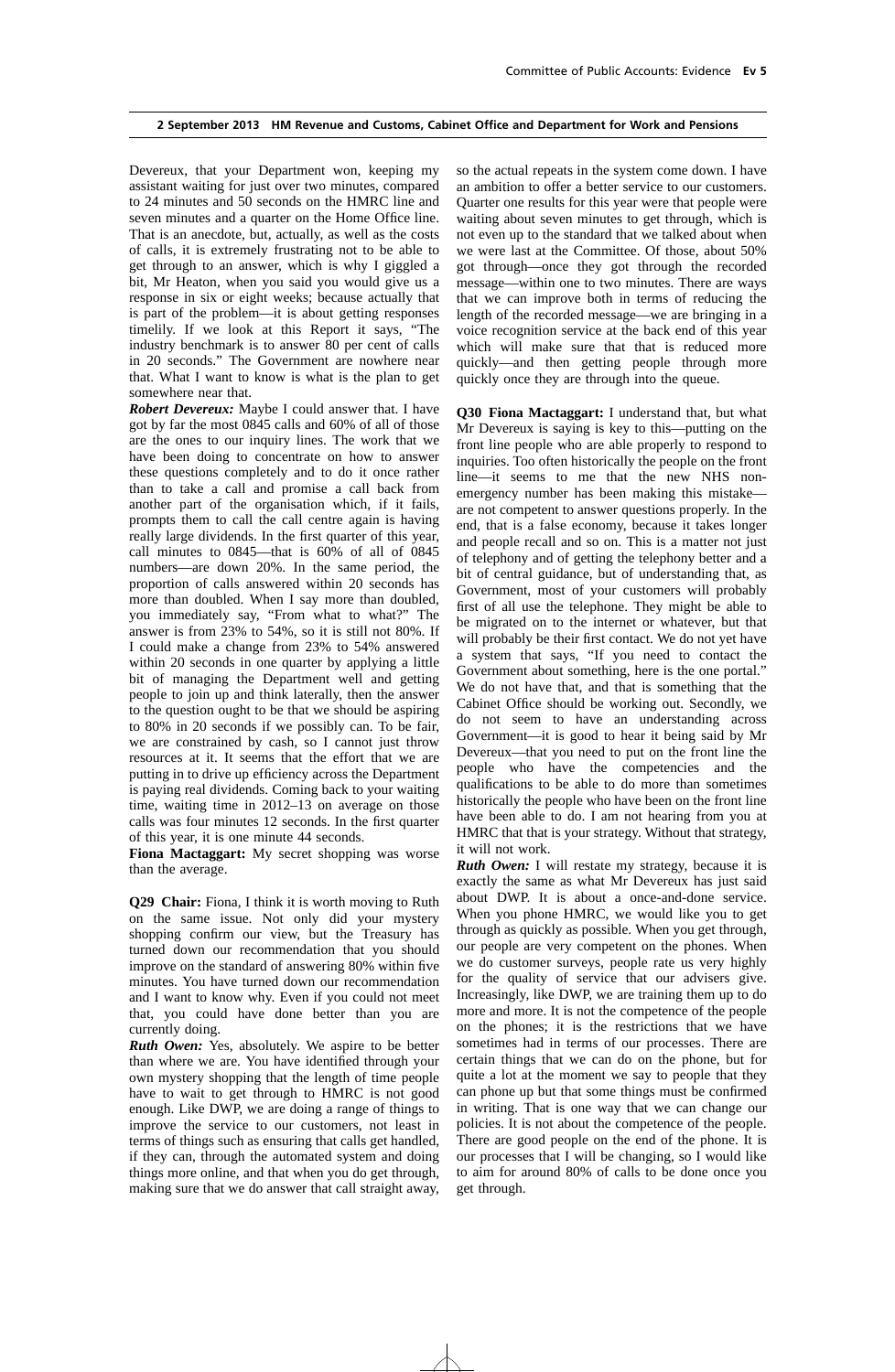**Q31 Fiona Mactaggart:** Do you monitor the performance of all your lines? *Ruth Owen:* Yes, we do.

**Q32 Fiona Mactaggart:** Does DWP monitor the performance of all its lines? *Robert Devereux:* Yes.

**Q33 Fiona Mactaggart:** But if you are telling me that your two Departments have the majority of Government lines, that seems to be in contrast to the NAO Report, which says that monitoring of performance is for less than half of the higher-rate lines, for example.

*Robert Devereux:* I think you have to read that paragraph carefully. I think what it actually means is that not all of them have targets set for x% in 20 seconds, so when they say "monitoring" they actually mean that there is no target.

**Q34 Fiona Mactaggart:** I do not think that that is what it means. It says, "Central government bodies monitored the proportion of calls answered" not the proportion of calls answered within 20 seconds. It refers to the proportion of calls actually answered.

*Andy Morrison:* Just to clarify that, we collected data from about 250 telephone lines. Around 110 or so of those provided data that showed that they had any sort of management information or performance measure for those lines. There were large numbers of generally lower-volume lines where that management information was not provided to us.

**Q35 Fiona Mactaggart:** Perhaps Mr Heaton can promise us that by the next time he comes to this Committee he can say that we actually monitor 100% of Government information lines. That would be a good start.

*Richard Heaton:* I do not want to over-promise. There are some things that work really fantastically well when the Cabinet Office plays a big part. As you know, we are putting a lot of effort into, for example, procuring as a central Government rather than as several different Departments, doing projects better and all the rest of the things that we have talked about on various occasions. We have not traditionally played a very big part in telling operational delivery Departments how to run their businesses, simply because we do not have the expertise and Departments do.

**Q36 Fiona Mactaggart:** But I think you have said to me that they do not necessarily have expertise in telephony. That is what this Report says to us. I absolutely accept that some Departments are developing it, but there are some that absolutely do not seem to understand even how much things cost them.

*Richard Heaton:* I suspect—I will not predict exactly what we will come up with—that we will certainly look at whether it is a matter of policy that we move towards 03 or whether we mandate some usages and some non-usages. We may also look at whether to mandate the systemic uniform collecting of response data, because that may be a basic thing, without which people like you cannot hold us to account. There may be something there, but I do not want to over-promise standards for how people design operational delivery, because I think we will go wrong.

**Q37 Chair:** Can I just ask one question? You said that you are not going beyond your target of 80% in five minutes. PCS wrote to us all, I think, saying that for tax credit renewals, when people rang up, presumably to inform about changes in circumstances for tax credits, you were unable to answer 89.74% of incoming calls by the deadline date of 31 July 2013.

*Ruth Owen:* That is not quite correct, but the performance on the last day of July—

**Q38 Chair:** What is not correct about it? What is the right figure?

*Ruth Owen:* The figure for calls answered on 31 July on the tax credits line was 16%.

**Q39 Chair:** It was 16%? So they are out by 5 percentage points. Only 16% of calls were answered. That is pretty outrageous.

*Ruth Owen:* Yes. I am not denying the fact that that is not an acceptable level of service. We have designed in the tax credit process a means by which millions of people all phone us on one day. I do not think that any organisation would design a process like that, because it really—

**Q40 Chair:** I have to stop you there. This is ridiculous because you know that when renewals come in will be a point when there will be a hike in demand. Any sensible management system staffs up to deal with the fluctuations in demand.

*Ruth Owen:* We had a plan to deal with the tax credits peak, as we do every year. This year's plan did not work, clearly. I do start from the point of view that you do not staff up to meet that peak; you flatten the peak, because it is a very expensive thing to do to have lots of people sitting by on one day of the year to address those millions of calls coming through. So the plan is now to have another look at what we can do to flatten the peak so that we do not offer that level of service again.

**Q41 Chair:** Frankly—and I'm sorry, because on the whole I think you are trying really hard—I think that is not good enough. If people know that the date is coming when their tax credit is going to be renewed, that is the time at which they will ring up because they are worried about a change of circumstance. That's the time they do it. You can't manage that.

You are the provider of the service; you have to respond to what is a completely natural, understandable way for people to react. They are not automatons that will do what they are told because they get a leaflet in some remote tax office telling them not to ring at the last minute.

*Ruth Owen:* We did have a plan. We had all sorts of plans to try to flatten that peak, to bring forward demand—outbound calling to say to people, "Do you want to renew now rather than wait till the end of the year?" You can think about things like incentivisation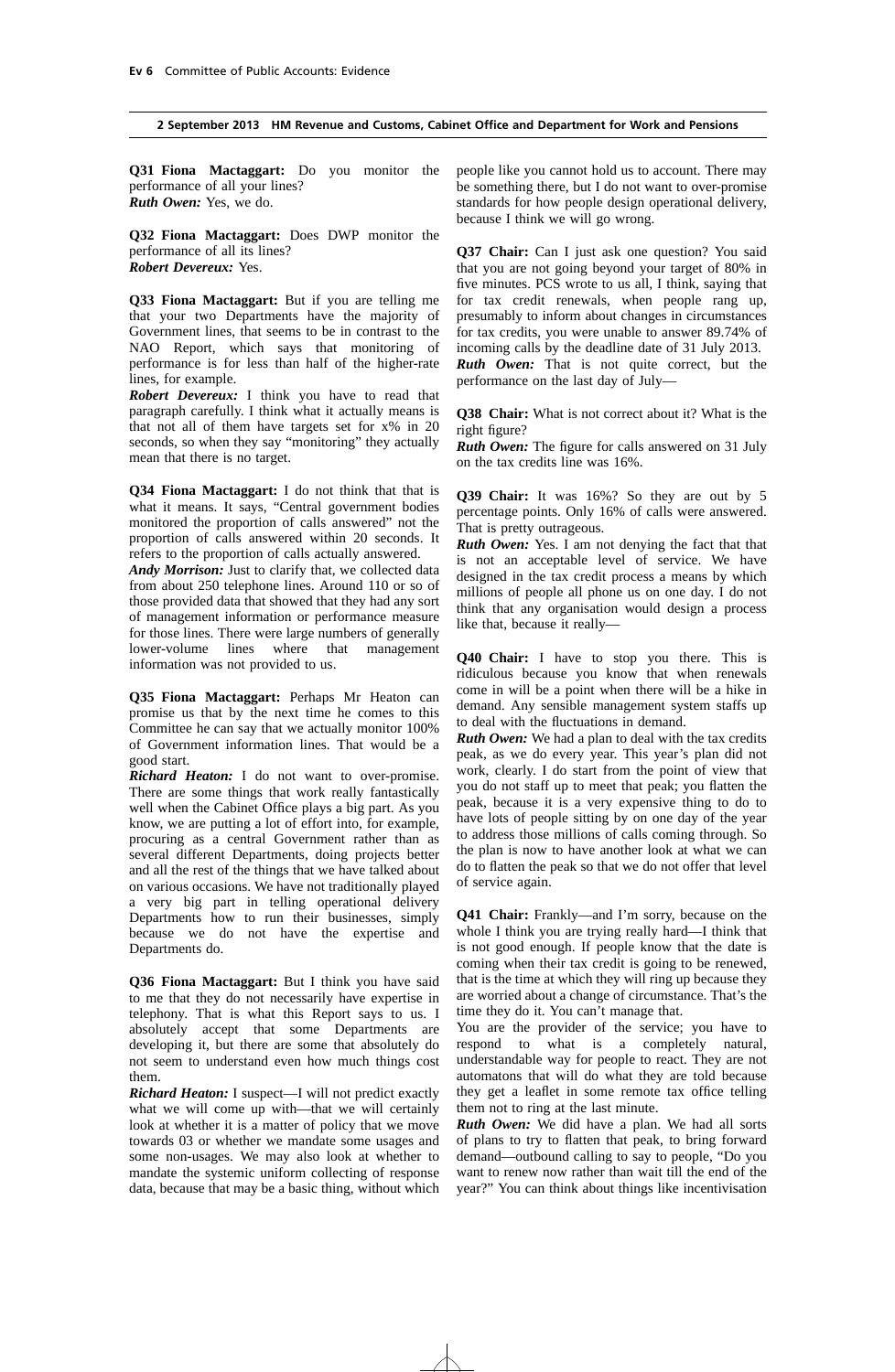of people. There are things that you can do that can change people's behaviour.

I completely recognise that this year's plan did not work; we worked up a plan. Next year's plan, which we have already started to work on, is a combination of recognising that people do leave it to the last minute—that's fine; that is how the system works. We need to change that system. We need to think about how we can flatten it off and we need to think of a contingency plan, which is about how much resource we can have available should everybody leave it to the last minute, which clearly we did not have big enough this year.

Once you do not answer a certain number of calls, obviously there are repeat calls in the system. It is not millions of people all trying to get through; it is a smaller number than that constantly repeat-dialling, which I recognise is not good enough for them.

**Q42 Stephen Barclay:** First, I welcome Mr Heaton's very constructive response in terms of the Cabinet Office looking at this. None of us wants to see vulnerable people paying high phone bills to access essential services, so that is very welcome.

Could I go back to the point that Mr Devereux was making? This is about the analysis that the Departments are doing on what the main groupings of calls are and trying to reduce the need for the calls in the first place, against the difficulties budget-wise of investment in, perhaps, new mobile apps, because young people would access a service through a mobile app as opposed to phoning up. It would be quite interesting, certainly to me, to understand what the data is showing in terms of where the main usage of these calls is and how you are prioritising spending around getting down the need for people to phone in the first place.

*Robert Devereux:* The size of the challenge to reduce the cost to the Department is so great that we have no alternative but to fundamentally re-engineer it. As I said earlier, the actual cost of the call is the least of my problems; it is actually all the ancillary costs. Let me explain the sort of things that we are doing and what the data tells you. We are looking at why people are calling us more than once—a lot of people who called us last month called us again this month—and trying to work out how to prevent that.

To pick up the point that Fiona Mactaggart made, a lot of this comes down to past choices that were deemed to be efficient: "If we have a whole bunch of calls coming in that are really easy to answer, let's get some people in and train them up just to answer those calls and, as soon as it gets remotely more complicated, let's pass them across to somebody else, because they're better off just doing the bread and butter.'

In some of the pilots that we have been running just in the last few months up in Newcastle, we put some of the people from benefit processing centres who would otherwise have had the call handed off to them physically in the contact centre and just tried an experiment to say, "If you can't answer this call once and be done, can you just wave this green flag? Then this person will run across and see what you're trying to do.'

In the space of finding the top 10 things that caused hand-offs, we have managed to fix six or seven of them, and hey presto, all the other calls are now being answered once and done. So the productivity has gone up 20% or 30%. Call backs in the last quarter are down 30%—the number of handovers, sorry, is down 30%. That is down to rather boring mechanical management that says, "Okay, what is the issue? What is being transferred? What can I do about this?"

Part of what we are trying to do culturally in the organisation is to get everybody to realise that if you work in a jobcentre, a benefits centre or a contact centre, you still work for the Secretary of State and me, there is still a claimant out there and please can we think about what behaviour in these individual silos is or is not creating harmony. We are getting many, many more ideas coming through now, saying, "Actually, the way to improve this is if I do this and if you do that", or "We'll move this around." This telephony happens to be just one example of a series of things that are going on to drive costs down.

**Q43 Stephen Barclay:** One of the triggers of significant calls is repeat calls—the same people phoning on more than one occasion—and there is the upskill in your call-handling staff on that pilot. Therefore, it will be interesting to see how the Cabinet Office is challenging other Departments around that. I am also interested in what is triggering the calls in the first place. Why are people having to phone, and what work is being done to reduce those calls?

*Robert Devereux:* As I said, there are two different things going on here. In some cases, people have been having to phone because that is the only way in which they could transact some business. Now that we have opened some online channels—we now have the jobseeker's allowance claiming online—the figure is within nought point something of a per cent of 80%.

The target that we have been chasing after, that you keep coming back to, saying, "We will never get to 80%"—well, we are basically there now. The consequence is that I am not having people sitting on the phones, answering those calls, so I have some resource that I can then deploy on other things. One answer to your question is that where I am making policy choices and opening other ways into the system, I can stop people calling in the first place.

The second thing is to literally—and, as I said, rather dully—go through what the things are that cause people to ring back. One thing is, "Have you released my payment?" It has been the case historically that people in the contact centre could see that a payment is about to be made, but they could not physically press the button to make the payment go. It was waiting for something else.

We have simply changed that up in Newcastle, so that now, with all the calls that say, "Am I waiting for a payment?", we can say "Yes, this one's due—ping. There it goes." I am afraid that it is a very low level of just rolling your sleeves up and going through it line by line. I think you have had Noel Shanahan here—he is my chief operating officer. This is the sort of stuff he does for breakfast. He just loves it, and is making a very—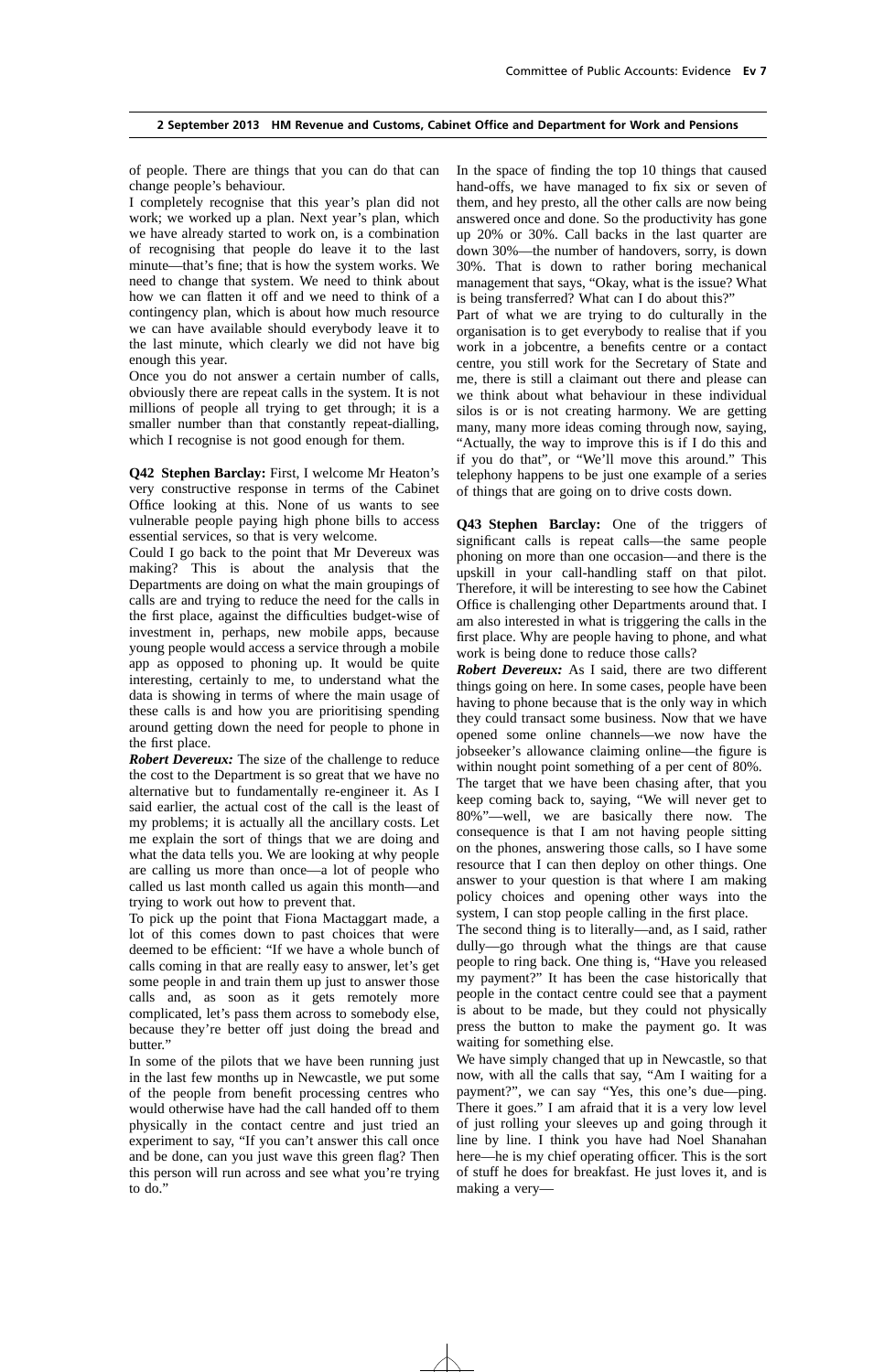**Q44 Stephen Barclay:** Sure, although some of it has not been done as much in the past, perhaps, as it might, but you are putting that in—but it is very welcome. Both examples are very welcome, which brings me on to the point about what the forward delivery expectations are, and what the stretch targets around those are, and how we get visibility for that.

You have given two really good examples, which someone might unfairly say should have been happening anyway, but on the other hand, it is very welcome that they are happening. How do we—it may be an issue for the Cabinet Office—get some sort of sight across Government as to what, in two years' time, we would expect the call volumes to be? I accept that if you bring in a new product line or a new service, sometimes you will see spikes, but we should be able to see some sort of projection to say, "We are doing these things. The number of calls as a metric has fallen significantly." How would we get visibility on that?

**Chair:** I think that is for Richard to answer.

*Richard Heaton:* Can I add something about the longer-term channel shift towards digital, which I do not use to undermine the importance of telephony? Let me make that really clear. There will be vulnerable citizens using telephony in their millions, so the shift towards digital is not an excuse for not doing telephony well. The big answer, I think, to Stephen Barclay's question has to be achieving a channel shift so that people are comfortable with a digital service, and it is digital by default, which means that they go there as preference and would not dream of using any other channel. As you know, that is our aspiration in Government, and that is what we are leading on with great energy in the Cabinet Office. We are some way there, as is the private sector—

**Stephen Barclay:** I absolutely agree with you—

**Chair:** Remember that 46%, at present, of contacts between the public and—it is very high.

**Q45 Stephen Barclay:** I absolutely agree both with the intention and the point you make. The Chair has just mentioned the existing contact, but it is not just that. More worryingly, when the NAO looked at the budgets of Departments, there was a very small amount of budgets on service transformation, because budgets were being squeezed. It is easier to pay for today than to invest in tomorrow. It is really that dialogue between the Cabinet Office and the budgets around service transformation that I am most interested in, in terms of the Cabinet Office's role.

*Robert Devereux:* I think you can ask too much of the Cabinet Office in this space, because anybody who thinks that a business must have extra cash to transform itself—

**Q46 Stephen Barclay:** Supermarkets operate in a smarter way.

*Robert Devereux:* My sense is that the more you can do some of the stuff I just said, the more you will end up reducing your costs, and if there is a need to do something with investment, you better get it out of there. The days when we sought extra cash to do investment are long since passed.

**Q47 Stephen Barclay:** Fine, but in terms of the investment, going back to the NAO Report, regardless of whether the budget is coming down or flatlining or in the case of DFID, going up—the actual amount being allocated to service transformation, to my mind, was remarkably low and short-sighted.

The point is, if you are all saying, "We are introducing things to reduce the number of calls, and we are channel-shifting to more online platforms", how do we, as a Committee, get sight of those Departments in 18 months' time that have done well, and those Departments that have done badly? What are the stretch targets that are going to be set out? At the moment, I do not see any data, broken down by Department, saying, "This is our aim. This is our stretch target. This is what success looks like."

*Richard Heaton:* It is a fair challenge. I think you will certainly be able to see which Departments have done digital well in three years' time; that will be as plain as a pikestaff.

I agree with you. There does seem to be a shortage of decent data for what a Department's direction of travel is in reducing the proportion of, for example, wasted call volume. That is why I said, if we can get some decent metrics in as part of what all Departments have to do to equip themselves to be measured by us, I think that would be good. Preparing for this Committee, I could not see any consistent data. So I think you are on to something.

As I said, I do not want to over-promise, because I do not quite know what the data set would look like, but it would be good if we can get something there that would discount the move to digital and just measure how well you are churning out call volumes and reducing the waiting times, for example. That would be worth while. I do not think it is there consistently. *Robert Devereux:* May I just add one thing? If you think about my business, I can give you two different answers, really. I am running a large, minute-byminute business now, for which all the things I have described are going on in real time. Secondly, whether it is child maintenance, personal independence payment, universal credit or anything else, there are huge reform programmes going on. They give me the opportunity to think, "Well, how do I want to incorporate it?"

In the personal independence space, just to take the disability one, one of the key findings in the DLA world is that it was based on paper, and actually people did not understand why decisions were turned down. So we consciously put in there ringing people up when we have decided not to give you the benefit you have claimed, in order that you can understand the decision and know what your rights are. That is going to increase telephony—

# **Q48 Stephen Barclay:** That is outward. It is not an inward call.

*Robert Devereux:* No, but on the inward side, we are allowing them now to do what we have been doing with jobseekers for years, which is for them to come in, talk to us and complete the forms. Some of the answer to your question about what should be up or down will depend on which bit of which business you are talking. You can, I think, ask for consistent data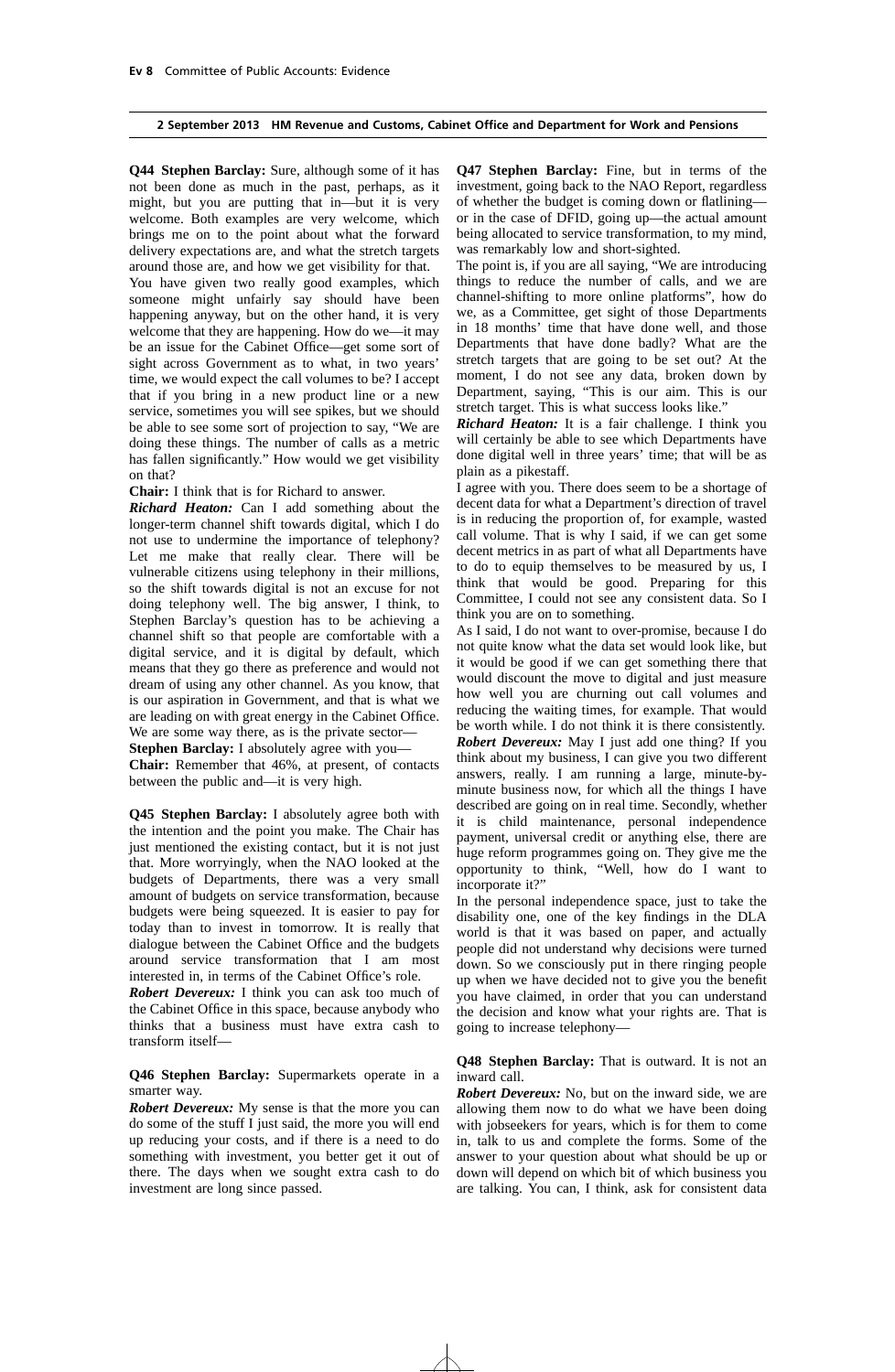on telephony. It is sort of interesting, but possibly not as interesting as—

**Q49 Stephen Barclay:** You slightly misquote my question. I absolutely accept that point, but you slightly misquote. I was saying broken down, because if you took it for the Department as a whole, it would be masked; it would do well in one area—one DG might do well, but there would be a problem with another. I think I said in my earlier question: if you introduce a new reform or a new product, you would expect to see spikes. It is having the breakdown to see what the data are in the different areas, not one holistic view.

**Chair:** I think there are pretty basic data that are consistent. Percentage of calls answered and time answered do not make a difference.

*Robert Devereux:* I would certainly be happy to come back and do that for ourselves. One of the things that I think is worth observing is that if you run large operations, they are almost geared up to have a lot of this information. When you get to smaller Departments, I do not know what they will or will not have by way of the ability to answer that sort of stuff. I think that is fair game to explore.

**Chair:** I think the Student Loans Company is a classic one. This is so central to their business that they have to do it well. It is the same with the bereavement service or something like that. It is absolutely central. It might be a small Department, but it is important.

**Q50 Meg Hillier:** Mr Heaton, you talked about the digital data that you will have in about three years' time. Do you think you will be able to, or do you think you should, analyse the difference between people making a general inquiry and people who have complaints or problems, because presumably, they are hanging on and having longer conversations when they are on the phone?

*Richard Heaton:* If they are trying to access a basic public service—whether to access it the first time, to complain or to do a follow-up call—my instinctive reaction is that I regard all those as essential telephone calls to a public service.

**Q51 Meg Hillier:** Perhaps I should make myself clearer. I recently made calls to the UKBA's employers' hotline. I looked on the website first. As it happened, I did not have a complaint, but I phoned them. A nice young man called Andrew answered the phone straight away and gave me all the information I needed, so fair play to them on that. But if I had a complaint, I would ring first, because it would be very much harder to do the complaint, problem or difficult issue online.

Online is fantastic if you have a simple query—if you want a phone number or a bit of basic information. Will that be something that the Cabinet Office will look at? There is quite a difference about how much you might spend if you have to ring up and have a complex issue to discuss, whereas a simple query could be done online. So the digital can only take us so far, I suppose.

*Richard Heaton:* Sorry—I see where you are coming from. I think a well designed digital service ought to offer a digital channel for complaints as well as for ordinary access to services. I guess most of them probably offer a telephony service as well, because someone complaining may not find digital access to be the most appropriate means. However, I would not rule it out in the future as digital natives become digital citizens. After all, people complain on Twitter, which is a digital channel, and that seems to be quite effective.

**Q52 Meg Hillier:** That is a challenge.

*Richard Heaton:* I would not necessary say that complaints must be telephony and access must be digital. I think digital can cover both, although the complaints bit is certainly more difficult.

**Q53 Meg Hillier:** I will come to the service departments in a moment. To finish with Mr Heaton, does the Cabinet Office or your Minister espouse any views on private companies that provide a public service in providing a hotline? For example, in the NHS, GPs have always effectively been private contractors. We have heard from the Chair, and locally I have GPs who have premium rate numbers. Energy companies arguably provide a public service, even though they are private companies. There are all sorts of bodies such as A4e, which we have had here, and Serco that provide public services entirely funded by the taxpayer. Will the Cabinet Office be setting out any rules for them and their use of numbers?

*Richard Heaton:* I cannot speculate on that. You asked me whether I have a ministerial line on that—I don't. I don't know.

**Meg Hillier:** So I should write to the Minister?

**Chair:** The Committee will take a view. If it is a public service, whoever it is provided from, you have to have a consistent approach. The provider does not matter.

**Q54 Meg Hillier:** We have been sharing anecdotes— I remember some time ago when I was caring for somebody, I rang the care agency, who told me that they could not provide e-mails and that I had to ring during the day. They were a public service provider, but they were contracted, and it was very difficult to reach them. When you are a working carer, that is quite challenging. I am sure we all have examples of times when we have tried to contact an organisation. My constituents all the time now have to deal with private bodies that provide public services but are funded by the taxpayer. They have to ring premium rate numbers or perhaps are not able to get through easily on the telephone at all. It is about more than just what is happening in Government, from the point of view of our constituents.

*Richard Heaton:* I would expect the principles that we will be looking at in the cross-departmental group that I mentioned to cover the provision of services, whether directly or through contracted parties. Beyond that, I cannot speculate.

**Meg Hillier:** That is very helpful. I am sure that I and others on the Committee will follow that through. Can I go back quickly to HMRC and DWP, and the difference between inquiries and complaints? Have you done an analysis of how long it takes somebody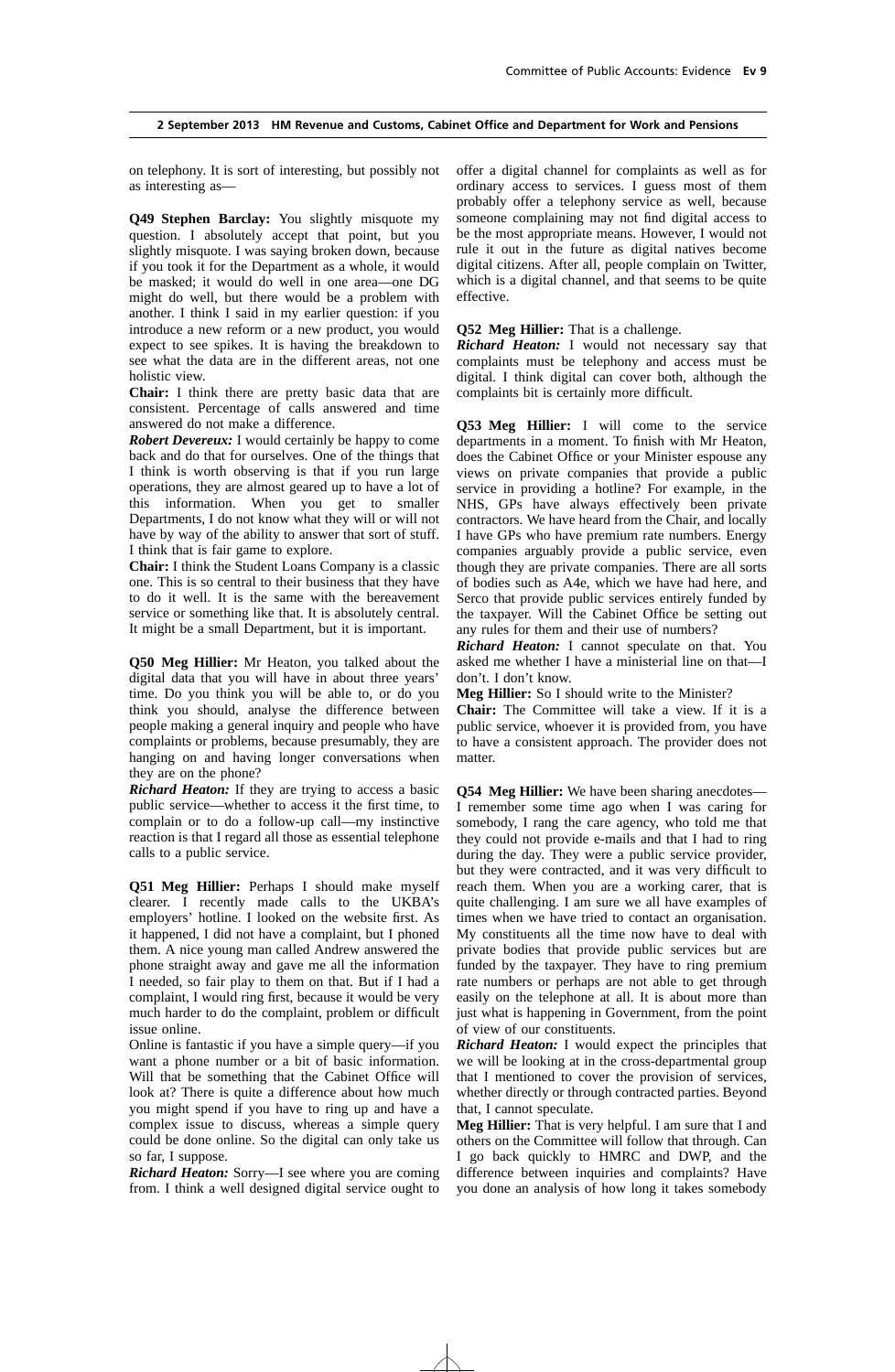to make a simple inquiry—it might be a simple, quick call? I suspect—maybe you can tell us—that a complaint or a problem takes longer to deal with, and will therefore cost people more. I wonder whether you have an analysis of the impact of that, and whether that has had any impact on your thinking about the type of lines you use.

*Ruth Owen:* I do not have any actual data, but I think you are probably right. A straightforward inquiry is generally three to four minutes, in terms of giving somebody information. We break down our calls into calls that are straightforward and those that are complex—that is where we were going earlier about the capability of our people to deal with complex areas such as the taxation system—so there are different types that we can measure. We take complaints over the phone, we take complaints by letter, and, increasingly, we take them on online channels too. Increasingly, it is down to personal preference; it is for the customer to decide which is the channel by which they find it most convenient to make their views known, and we should respect that.

**Q55 Meg Hillier:** I find it quite convenient to phone, but I look and see what the number costs, and I am a rich MP. Pensioners, people on income support, people on disability benefits in my constituency, who may have issues to raise with both your Departments, might find it easier to do it on the telephone—they might not be very literate; it can be for all sorts of reasons. But it will cost them a lot of money as they are kept on hold first, then put through to the right person. You made a point about personal preference, but it is not really a choice. If you are not very literate online, you may feel that you have to phone.

*Ruth Owen:* Yes, and telephony will always be part of the service that we offer so people can complain to us by phone. That is part of our commitment to trying to reduce the cost to customers of phoning.

**Q56 Meg Hillier:** You do not think about having a separate complaint line that is cheaper, or offering to ring people back, for instance?

*Ruth Owen:* We have offered to phone people back, absolutely. Rather than a separate complaint line, what I would prefer is that they phone the people to whom they are complaining in the first place. Again, it is about getting it right first time: if you get it wrong, putting it right straight away, rather than having a separate tier of people.

**Q57 Meg Hillier:** I completely see what you are saying from a management perspective, but from the perspective of a constituent in Hackney ringing up, they can ring you and maybe they start to solve the problem, but they find the problem is still there and they ring again and keep ringing. It might be great for your personal training if you are the call operator, but not for the constituent who is having to ring a premium rate line lots of times.

*Ruth Owen:* We are not on premium rates any more, but on the 03 numbers, they can always ask to speak to a manager.

**Q58 Meg Hillier:** So you would say that speeding up the call would be the best option. What about you, Mr Devereux? Has there been any analysis, because you have a lot of complexity in DWP?

*Robert Devereux:* Yes, we do. The big story on complaints is the extent to which we are resolving them first time round, rather than going to second and third tier. We gave a lot of evidence to the Public Administration Committee a couple of months back. You can see that the Department is getting better at doing this. One way that that works is because you positively want the complainant to go back to whoever it was they are complaining about, not a third party, which only produces a hand-off, if you want it dealt with. It may work neatly if you are an MP trying to do these in volume, which potentially cuts across that philosophy. I am not sitting here with particular data on the use of phones for complaints. If people do not like the service they are getting at a jobcentre, people will go back to the jobcentre to say, "You are not giving me a good service." It is a personal thing. I do not think I particularly want to encourage people to take their complaints somewhere other than the person against whom they are complaining.

**Q59 Meg Hillier:** You talked about the complexity of the different types of telephone system. We will touch on that in a moment. Would it be possible to have two different numbers for some of the services you both provide, so that there is a choice of an 03 or an 08, so that you might ring on your own mobile or your own landline tariff? How much is that in your thinking?

*Robert Devereux:* The position in the Revenue at the moment is that in moving to 03, they are currently running both in parallel for a while. In moving to 03, I am going to run both in parallel. The question, which I raised earlier, is a question yet to be determined. When we are further through the migration and we have actually looked at the data, do we just want to close it out so that you cannot do 0845 even if it is cheaper for you, because we keep saying that 0845 is more expensive, but it is not for some people? A 10 minute call on a landline is 30p if you use 0845. So we are going to start with both lines running. Let us look at the data and have a think about where that takes you is my view.

**Q60 Meg Hillier:** That takes me to target time for waiting for both Departments. I think I am right in saying that HMRC has got a five-minute target time. DWP has lots of different services. You might have different targets for different services, but not one overall target. Is that right? What is your thinking about how long people might have to be on hold on these expensive calls?

*Robert Devereux:* Sorry—I have given you the data on the 60% of 0845 calls, which tell you it has gone from four minutes down to one and three quarters, which is a very big improvement. In my view, if there is an industry standard out there, which is x% in y seconds, we should aspire to that. We have historically simply tried to make sure that we are targeting the percentage of calls we ever answer, without prejudice to how long it takes us. Since the only way to run the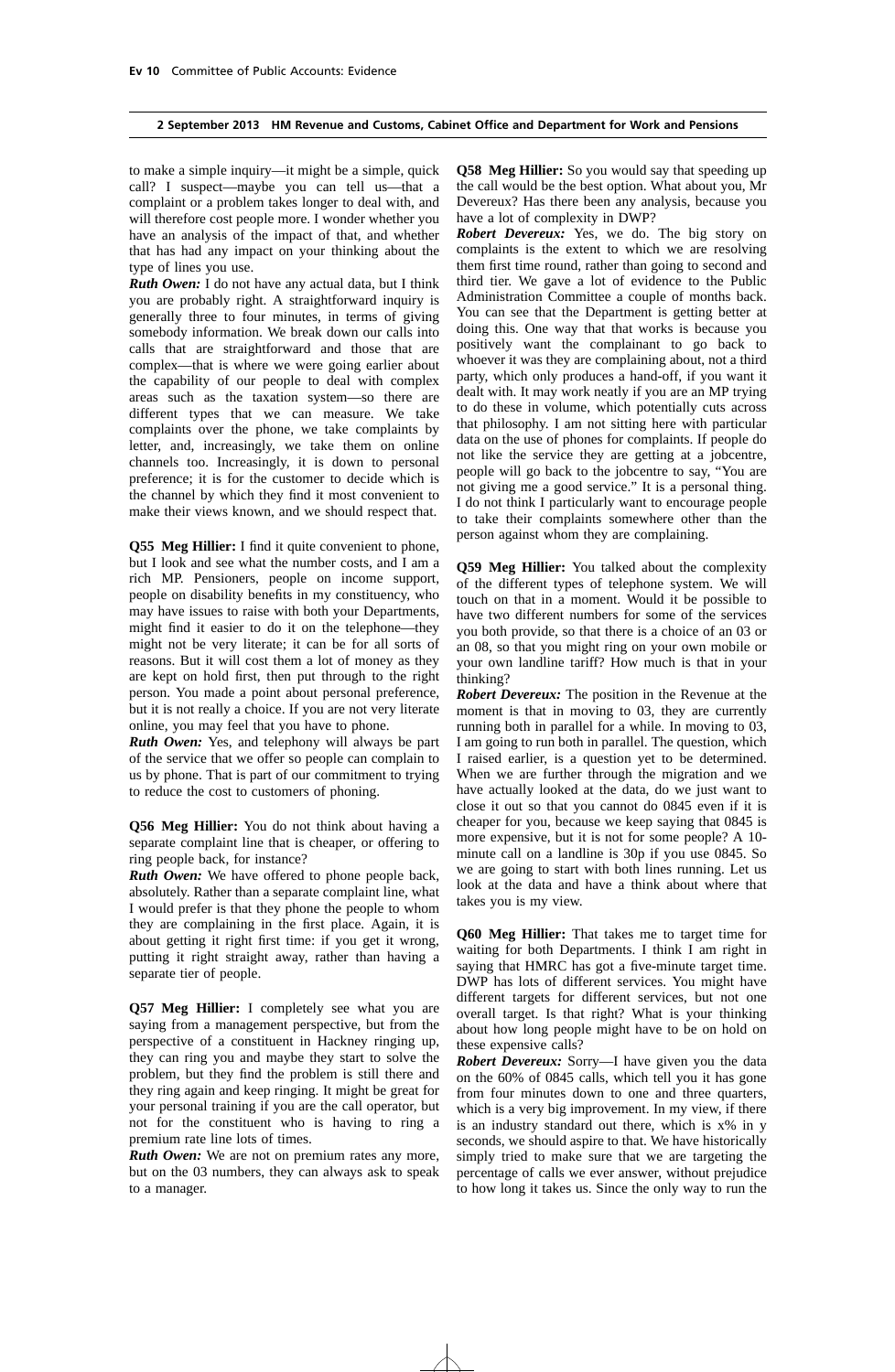business is to run it efficiently, we may as well put our money where our mouth is and stick a time on it.

**Q61 Meg Hillier:** It seems to take a long time. This is not new in the industry. It seems to be taking a long while for Government Departments generally, as opposed to spokespeople for Government. Why is it taking so long to come to that awareness? Ruth might have some comments as well.

*Robert Devereux:* I guess it is possible that we have not actually made enough connection in how you resource different parts of an organisation. On the conversation we were having earlier, we went for contact centres separate from benefit centres. We are not going to do that with universal credit; we are putting the two together. It seems self-evident, but it was not previously. I can only play the ball in front of me, and the one in front of me is a big chance to improve this, and we are doing it.

**Q62 Meg Hillier:** Okay. The improvement in times will be very welcome among my constituents.

**Q63 Chair:** Ruth, will you answer that question? Then I will move on.

*Ruth Owen:* We have always measured how long it takes to get through. To some extent, the headline measure for how many people get answered is the mathematical algorithm of how many seconds it takes on average to get through. I think it is quite interesting what is happening in the industry at the moment. Companies are moving away from having targets for numbers of seconds to answer, because of this point about, "I'd rather be answered and get it right than have somebody who is in a call centre feeling that they are rushed and have to get through and answer the next call."

**Q64 Chair:** I think 24 minutes is not acceptable.

*Ruth Owen:* I have never said 24 minutes is acceptable. Absolutely not. I am just reflecting that industry best practice is a quality service. Get it right, allow the agent to feel they have the time to answer the call correctly and do not make them feel rushed into, "I've got a call waiting. I must take another one within 30 seconds, because that is my KPI." That is not now the right way to run call centres.

**Q65 Meg Hillier:** I think most of us as consumers would agree with that. I want to pick up on an interesting point that Mr Devereux raised about how the original set-up had been on the basis of a certain financial understanding or regime to do with 03 numbers. Now you are moving from 08 to 03. You seemed to indicate that the charging policies of the telephone companies—plus all this competition mean that the goalposts are shifting. Am I right in that understanding?

*Robert Devereux:* Yes. I will try to get this accurate. When 03 numbers were introduced, our first calculation of how much it might all cost the organisation to pay for each of those 03 minutes was going to take us to £10 million-worth.

*Robert Devereux:* Yes. We now think it could be a factor of 10 less than that.

#### **Q67 Meg Hillier:** It could be £9 million?

*Robert Devereux:* No, a factor of 10 less means £1 million.

**Meg Hillier:** £1 million—sorry.

*Robert Devereux:* That is because the market has changed. In terms of the prices, they have been changing.

**Q68 Meg Hillier:** That brings me to my point about how possible it is for a huge machine like the DWP, with all your complex systems, similarly at HMRC, and, for Mr Heaton, the whole of Government, as well as the private companies providing public services, to keep up to speed with these changes, and how fast. If tomorrow Ofcom said it had to be done differently, how fast could you change? And, Richard Heaton, would this be something that Government would push for? So that you are always pursuing the best, cheapest deal for the customer.

*Robert Devereux:* One of the things the Report talks about is whether Departments have policies for their use of numbers, and it noted that we both do. One policy I inherited when I arrived said that whatever we had needed to be sustainable, because I cannot be chopping and changing a £300 million business every five minutes. It would be the case that mobile phone companies will think of tariffs faster than I can have breakfast, so I need to have something that is broadly stable. The good news about 03, at the level of pricing it is now, with my ability to pay for it, is that I hope that this is a constitutional settlement in the industry that gives me some advantage. It is going to lock the call of these phones only to public services and charities. I hope that it is not going to move away from it, but I am not going to promise every twist and turn because that would be madness.

**Q69 Meg Hillier:** No, I would imagine that could be difficult. So it just means that things could change at any time.

*Robert Devereux:* They could and we could be back here again.

**Q70 Guto Bebb:** I have only two or three questions. On the comments made by Ruth Owen in relation to managing demand, I think the gist of them was that the problems tend to happen because of the way that demand comes in, and that results in people having to wait much longer for calls to be answered. Have you got examples of how you have tried to manage demand? Have you any success stories in trying to manage demand in that way?

*Ruth Owen:* Yes, there is a range of examples. Mr Devereux has already talked about opening up online channels. If you compare the tax credit peak, which is the peak that did not go very well for us this year, with the self-assessment peak, when millions of people need to give us their self-assessment tax return by 31 January, we managed to maintain service levels, both on the phone and online, because we have rebalanced those channels and opened up the channel of choosing to go online on 31 January.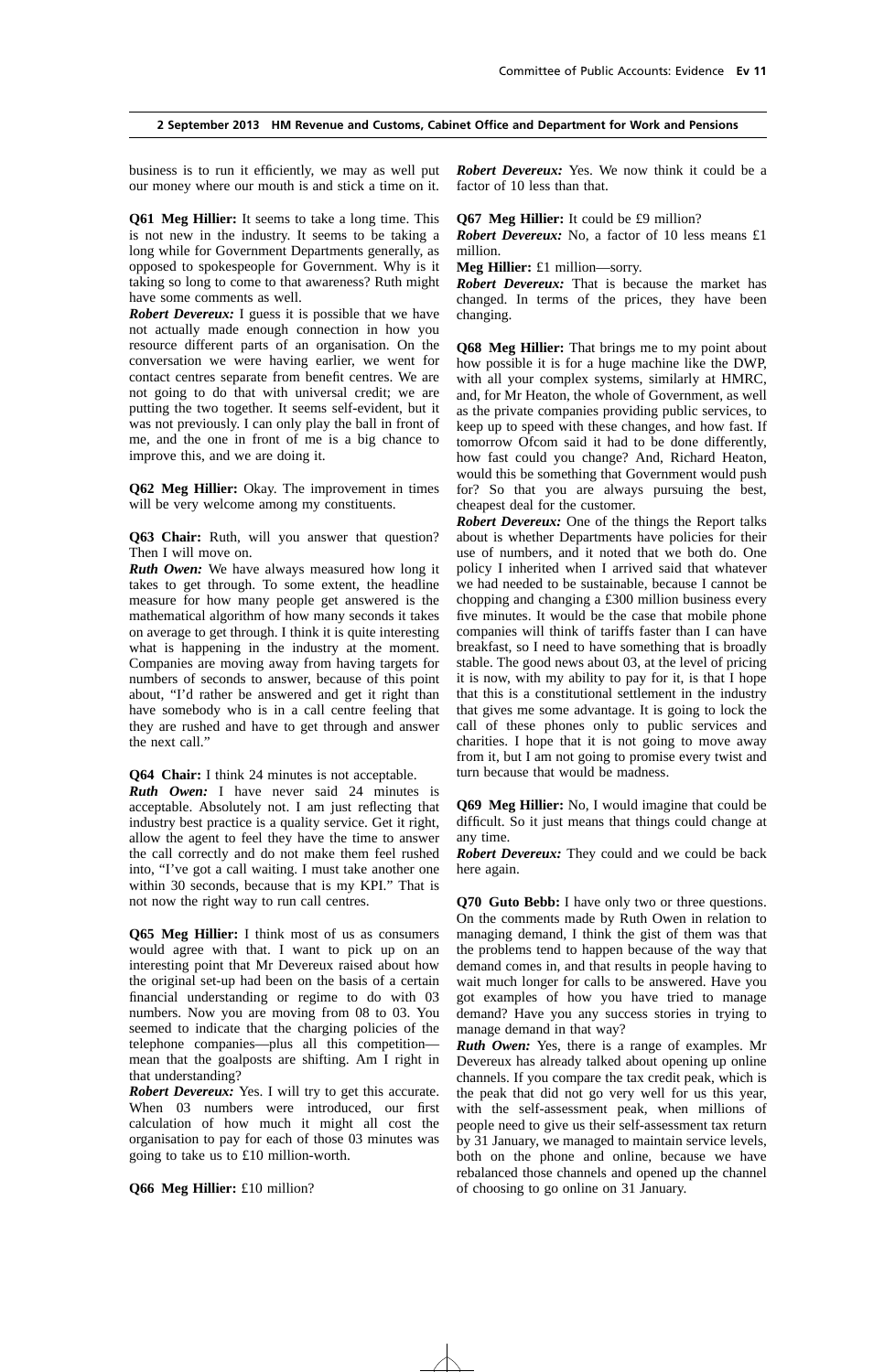Offering people the choice of channel clearly worked, and therefore those people who needed to phone us during that time could get through, unlike on tax credits where it is the only channel, and therefore you are channelling a large demand through a limited pipe, if you like.

I think I gave examples when I was here in the Committee in January of other things that we are doing regarding what we were talking about earlier about the root cause of demand. The real reason people phone HMRC is not for pleasure generally. It is because they are confused or we have got something wrong or they do not understand what we have sent out to them. It is about getting underneath why somebody phones. After tax credit renewals, which is our No. 1 cause of calls, the second highest is understanding tax codes.

The more we can do to help people, through the information that we send out to them to the information that is available to them online, means that if they get a tax code that they do not understand they do not feel the need to phone up, several times in some cases, for an explanation of why a tax code has changed. With regard to that underlying demand, it is about removing confusion as far as possible from the tax system; that is what we have been doing to date.

**Q71 Guto Bebb:** A key part of this is having the two channels and using digital as a means by which people can communicate with you. *Ruth Owen:* Yes.

**Q72 Guto Bebb:** So my concern is whether HMRC has done any research on whether, with that sort of offer, there is any difference to those areas of the country where connectivity to broadband is very poor, for example. When you are planning these separate channels, are you taking that sort of issue into account?

*Ruth Owen:* We are very aware of people's access to a digital channel, which is why it is generally a choice for people to use those channels. So over the next few months we are opening up greater services for individuals who are on PAYE, for whom at the moment there is no online service at all. If you are on self-assessment you are at least allowed to choose to file online. If they are on PAYE generally there is no online offer at all. So increasing their choice to bring them into the online system will start from next month.

**Q73 Guto Bebb:** But that choice will always recognise the fact that some people will need to have that telephone access? *Ruth Owen:* Yes.

**Q74 Guto Bebb:** Turning to Robert Devereux and the DWP, the Committee will applaud the fact that you have gone down the route of an 0800 number. But you mentioned that the Committee must take into account at all times the total cost of your telephone services and the cost of calls. Yet the Report indicates on page 31 that the cost of the 0800 free calls for mobile users is about £5 million per year. So would spreading that out to all these premium numbers that you still use be prohibitively expensive?

*Robert Devereux:* One of the other policies that was written down in the policy document that the NAO referred to was a positive choice on our part to make 0800 numbers available principally for claiming. We have lots of other calls and we have not to date concluded that there is enough spare cash provided in our budget settlement to make everything free. So the conversation we are having today is about making sure that 0845 moves to 0345, which advantages our mobile customers. That seems to me to be a sensible step. Turning it all on for free would be a further expense on top of all that, which is not a step that we would take lightly.

**Q75 Guto Bebb:** In terms of the cost, is the £5 million more or less the cost of the 0800 offer? It is mentioned on page 31 as being the cost.

*Robert Devereux:* Let me check that.

*Andy Morrison:* Just to clarify, figure 11 relates to a decision that DWP took to negotiate for mobile callers to have free calls. It is for that element.

*Robert Devereux:* That is the envelope within which we are making payments to mobile companies to make sure that 0800s are genuinely free. That is not the sum total of all of the 0800 costs because you also have to pay BT for 0800 over and above what you pay the mobiles. So the total cost of an 0800 number to the taxpayer is more than the number in figure 11.

**Q76 Guto Bebb:** That is the point I was trying to get at. You initially stated that the cost of the calls was comparatively low in terms of overall costs; if we are looking at £5 million being not even the total cost of this development then the cost becomes a big issue, doesn't it?

*Robert Devereux:* From memory, the call itself and the 0800 bit plus this top-off that we are paying is of the order of £20 million a year. So £20 million is a non-trivial sum for our Department. I am not going to promise that I can just turn that off and make it zero. By putting in £5 million, it at least means that there are genuinely free calls for mobiles. That number will be cheaper if the Ofcom proposal gets through satisfactorily, but it isn't there yet. It is one thing to stick with that but, at the level of £20 million, I don't think that just because it would be nice to do it necessarily makes it a priority.

**Q77 Guto Bebb:** Obviously you will have to pick and choose which services you can migrate into a cheaper option.

*Robert Devereux:* Not quite. I thought your question was why can't I just make everything free, to which the answer is that it is already costing me £20 million to have the free ones free. To have all the non-free ones free as well, you are going to add on at least as much again—in fact, slightly more. I think we have 70 million 0845 calls and 30 million free calls. So you could be into £40 million, £50 million worth of costs down that track. That is not a number that I can just say it would be nice to do. It would be nice to do but I don't think it is practicable. So effectively the move from 0845 to 0345 means that we are putting some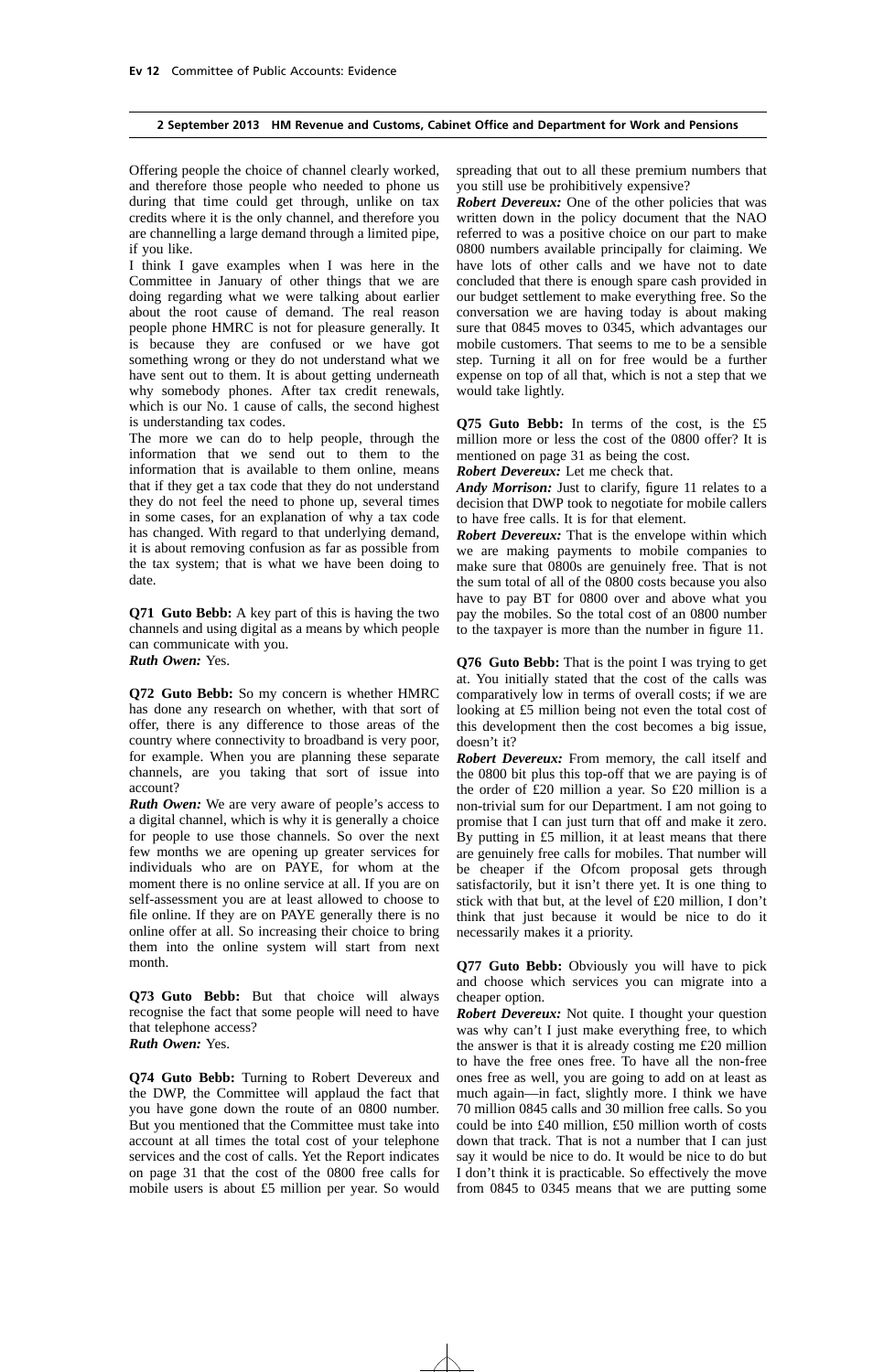money on the table because I have to pay 0.5p a minute for it, but it will produce quite large savings for mobile customers without too much further cost to the taxpayers. That seems to me a reasonable judgment to reach.

**Q78 Guto Bebb:** I understand the point you are making. The question I was asking in effect was this. Looking at the back of this Report, we see the number of lines that we have in DWP, which would make uncomfortable reading for anybody who is concerned about people having to pay to contact the Department: how will you prioritise which of those lines will be supported?

*Robert Devereux:* One thing we have not covered in this evidence today is that the Cabinet Office guidance from 2010 said that no Department should rely exclusively on 0845 numbers. I have a network of retail outlets in jobcentres. You can walk into any jobcentre and make any call you like for free. I do not require you to call 0845. You are perfectly able, if you have a friend or a grandparent who has got a BT line, to call me from their number and it is actually cheaper. I will offer you a call back if you ask for one. So there are all kinds of things that are actually—

# **Q79 Fiona Mactaggart:** If you ask for one.

*Robert Devereux:* I will come back to that. There are a number of things we are doing that mean that even this long list of 0845 does not mean I am locking people into using 0845.

**Q80 Fiona Mactaggart:** If you ask for a call back, one of the issues that I am concerned about is people who have waited a long time and who then might spend quite a bit of time with a recorded message—it is all costing them. Helping them to know that they could be called back, particularly if they are under financial pressure, then calling them back straight away—

*Robert Devereux:* Among the recommendations that the NAO makes, this is the one that I am not sure I believe in, because I think the idea that you would set up an organisation that is taking a hundred million calls basically to say, "Well, we'll stop this call and I'll call you back and do it again," is the wrong answer. The right answer is to stop this waiting period, answer the calls once and done, stop people having the volumes and move on to an 03 price bracket. I think that is the main game in town. I think that if I were still swilling around in very expensive calls and endless waiting, you might have a point, but actually I do not think that is the right answer.

**Q81 Fiona Mactaggart:** The person to your right is doing exactly that.

*Robert Devereux:* I think she is trying to improve in the same way that we are. On the recommendation in paragraph 23, I cannot see how, "Well, I tell you what, let's just keep offering everybody a free call back," works in a large organisation. I would rather get the basic job done properly.

*Amyas Morse:* There is a somewhat different area I will ask about, if I can, and Richard, if I may, I would like to voice this to you. Taking a strategic view of what is happening in Government, what we have done, and HMRC has had a big role in developing it as well, is going away from personal interactions, aiming to move people largely on to telephony and aiming to move them through into digital. Not all of them—there will be a residual population in each case.

Can I take it that your involvement means that you recognise that, quite apart from these big Departments that are doing their own improvements and processes, there is a need for an overall change process, where you keep everybody honest that they move on through and that you are making progress from having a sensible proportion of telephony, so that you do not get stuck with a massive telephony operation, and you move into digital as much as you should be moving into it? In other words, if you see it as a composite of contact with the public to deliver services, rather than just, "We are now talking about phone lines and then next week we will be talking about digital," keeping track of how all that is supposed to be combining across these very major areas of service delivery makes it an important subject, and I am interested to know what you see a Cabinet Office role in that as being.

*Richard Heaton:* The Cabinet Office's principal contribution is helping Departments save money for the taxpayer—that has been our huge focus since 2010—and digital is one of those areas where we think savings to the taxpayer can be in exactly the same space as a much, much better experience for citizens. So, that is why—unashamedly—we are putting a lot of energy and effort into helping Departments, through the Government Digital Service, achieve digital transformation.

*Amyas Morse:* Sorry, but supposing you saw that Departments were spending a huge amount on telephony and you did not feel that they were transitioning into digital fast enough, how would you know if that was true or not?

*Richard Heaton:* All Departments have a digital strategy—all of them. All Departments report against digital strategies, so this is one area where we actually have quite good machinery for tracking progress. All those things are public, and any Committee or any office such as yours can hold Departments to account for what they have promised to do. So we are concentrating on the big projects first—the big 25 projects that will really make a difference—but we have got aspirations for the whole of Government for citizens to be online. We have also got efforts to improve digital take-up, which includes rural broadband roll-out, digital inclusion and encouraging—

**Chair:** Don't talk to us about that.

*Amyas Morse:* What I was trying to get to is that I think it's quite interesting that if that case is successful, you would expect there to be shrinkage in the amount of telephony, wouldn't you?

*Richard Heaton:* Yes. That will cause one shrinkage. Other shrinkage will be better service design, better designed letters so that people do not phone in confusion and all the rest of it. All those things will lead to a shrink in volume.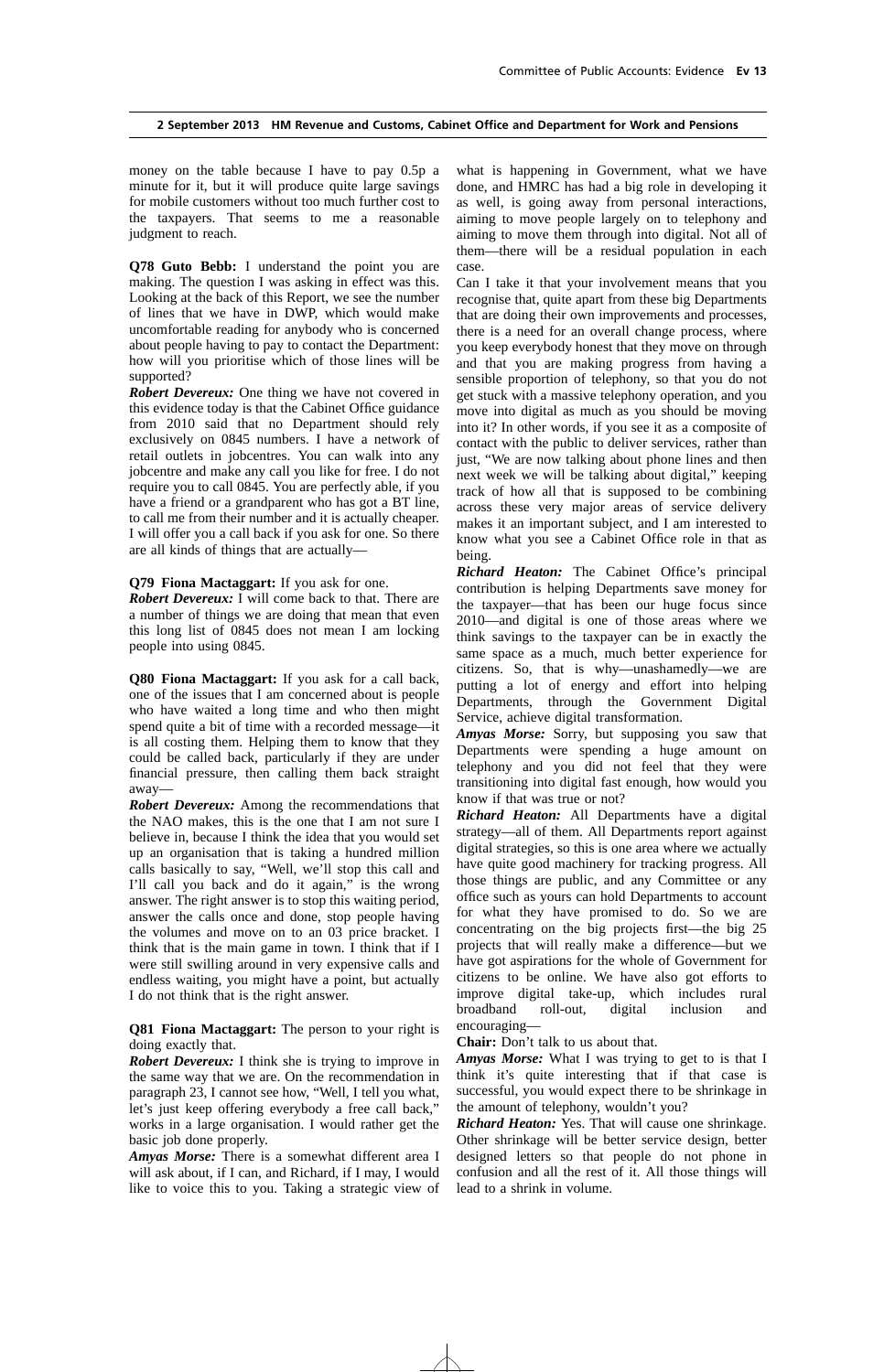*Robert Devereux:* May I just add one thing? It comes back slightly to what I was saying to Mr Barclay. I think there are ways of answering the question, "How is your digital strategy going?", etc. There is nothing to beat the good old "take the cash away from Departments" trick. I am now running this Department on an aggregate saving of £3 billion against 2010–112 . All the savings of this Parliament sum to £3 billion. You do not get that by ticking a little bit of this strategy and a little bit of that strategy; it is done by endless work on the basic productivity of the organisation. I would be a bit cautious on the back of this hearing.

If I answer the question of how telephony is going, all of a sudden you unlock the principle. We were under incredible coshes to run these businesses very effectively. Taking the cash away is the Treasury's basic approach, but I need to have digital and good telephony. I have all the incentive in the world to improve.

**Q82 Jackie Doyle-Price:** Very good, Mr Devereux. You have just articulated why austerity is so good for the public sector. Thank you very much for that.

*Robert Devereux:* Better that than not succeeding in it.

**Q83 Jackie Doyle-Price:** While we are still in the business of praise, can I point you to figure 6 on page 21? It shows some of the things that Departments are doing to reduce the costs to their customers in terms of calls. I want to ask Mr Devereux and Ruth about one of the alternatives, which is alternative contact by e-mail or website. What are you doing on that? Is there a growing appetite for using e-mail and website contact?

*Ruth Owen:* Let me start, because I have started on that already. Offering online contact for the vast majority of our customers has got to be where we are heading. We offer limited access to e-mail services at the moment, but it is not offered to the broad majority of taxpayers. We are aiming, as I said earlier, to open a digital online account, which will be very much like what any of you would recognise from online banking services, if you bank online. That would not be about e-mailing me your personal details and your salary for the year; it would be used as a secure channel once you have logged on to our service. That is what we plan to offer both self-assessment people and PAYE people, starting next year.

# **Q84 Chair:** Starting in April 2014?

*Ruth Owen:* Yes. It goes live in an alpha service next month.

#### **Q85 Chair:** Are you piloting it?

*Ruth Owen:* We are piloting it from next month, with 1,000 people getting access to that service. Businesses, as you know, already have access to that, and that is an increasing part of how businesses understand what their tax position is.

#### **Q86 Jackie Doyle-Price:** What about tax credits?

#### **Ruth Owen:** It is the same.<sup>3</sup>

**Q87 Jackie Doyle-Price:** That is where, from personal experience, there is the most difficulty. With all these alternatives, it is very easy if you are just trying to get information, but when people particularly vulnerable people—are trying to talk about difficult circumstances of their own, telephone is not necessarily the best channel for them. They would benefit from advocacy and working with people on their behalf, if they have had an e-mail channel. Is there any thought as to how that might be expanded? *Ruth Owen:* We have already got, as I have said, some limited e-mail channels, which are for people such as advocates, third parties, the voluntary sector and other people with whom we have an agreement and can contact us. We do not advise people to e-mail us with their personal details, because it is not secure. It is like writing personal details on a postcard and hoping that no one reads it. On the internet, you must go through these secure channels, and that is what we are building at the moment. We are starting with businesses first. Self-assessment people and PAYE are next, and then we will be exploring tax credits.4

**Q88 Jackie Doyle-Price:** I guess that we are in an inclusion debate, because our problem is the vulnerable customers accessing secure online channels. They are likely to be excluded from that.

*Robert Devereux:* That is not quite what the evidence shows. We have done a lot of work on this, and people's access to online is rather higher than we normally give them credit for, and their facility with it is normally a lot higher than we give them credit for. One of the things that people get anxious about is whether telling us something online is quite as good as telling a human.

**Q89 Chair:** Pensioners are much less likely to do it. They are one of your key groups. Pensioners, disabled people and all those groups—

*Robert Devereux:* I wouldn't clump everybody together in quite that way. The point I am trying to make is that there is a difference between whether people own a computer and whether they have internet access, and, if they have internet access, whether they are happy to transact—that is learning stuff as opposed to telling Government stuff. There is some evidence that even with access, however it is, their confidence in saying things is more difficult. That is something that you have to get over.

**Q90 Jackie Doyle-Price:** It is generational. To what extent are the online channels becoming the bigger part of your business?

*Robert Devereux:* We want to be in the same position as Ruth. The challenge is to ensure that you can actually do it securely, because the last thing I need is for people to be able to get in and read your records on the back of what appears to be a private service

<sup>2</sup> Note by witness: should be '2010–11.'

<sup>&</sup>lt;sup>3</sup> Note by witness: Renewals can also be made using the paper channel.

<sup>4</sup> Alongside the new digital services for tax, we are looking at the extent to which we could provide the same for our tax credits customers, but we have no firm plans.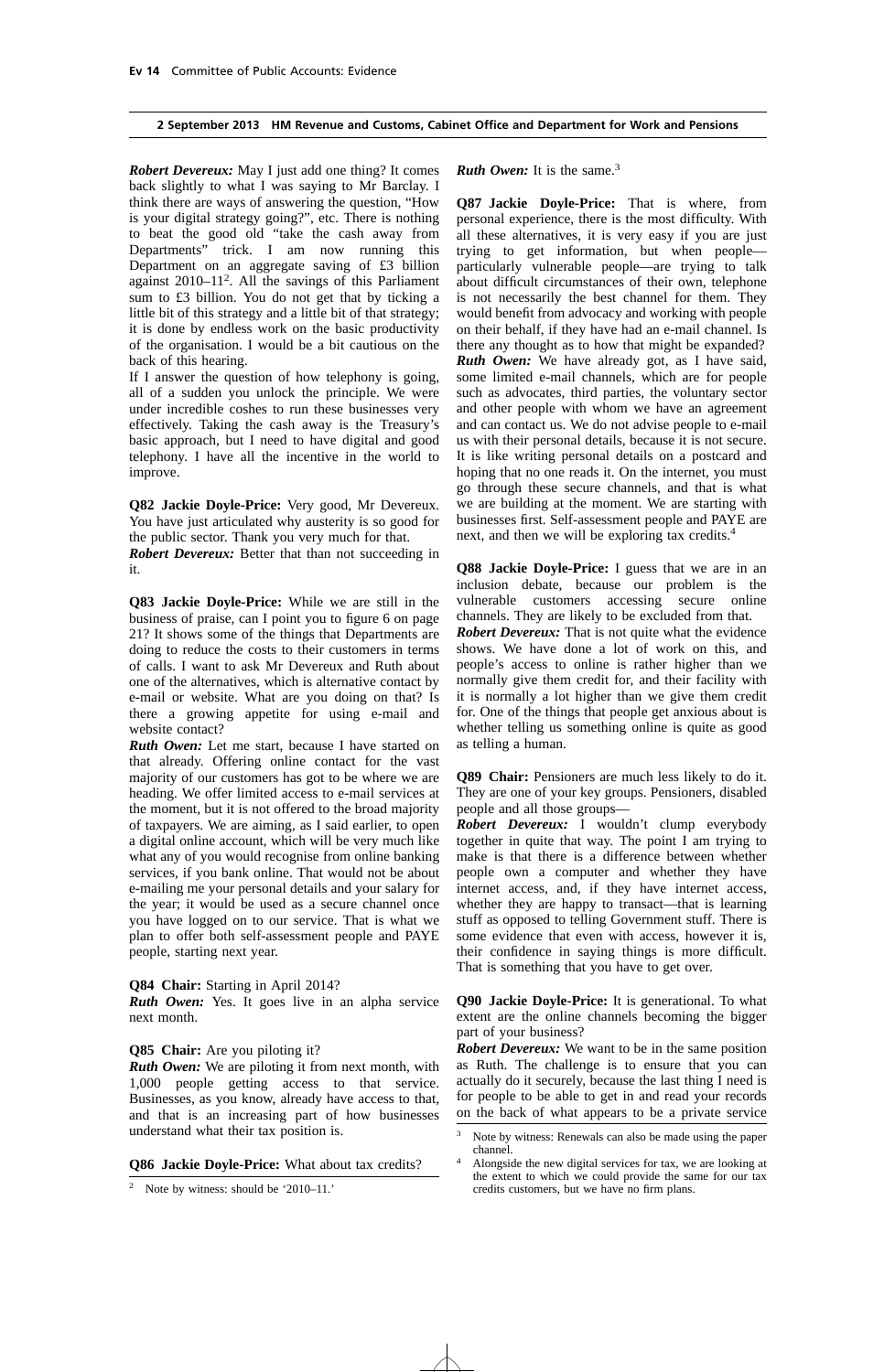for you. Getting that security right, when the potential sums of money and the fraud are quite hard, goes to the heart of some of the challenges we have got. We have been working on this for a while—it is one of the things that the Government generally are having difficulty getting straight. Exactly how you police identity in an online world is a challenge. It is a challenge for banks as much as it is for us.

**Q91 Chair:** I have two or three little questions and then we are done.

First, we talked about tax credits a little earlier, and your poor performance on them. It rather shocked me that, in reply to a question from Guto, you said that most of your phone calls are on the issue of tax credits.

*Ruth Owen:* Forty percent of our calls are from tax credits. What I said was that when you look at a single issue for which people call, renewal of your tax credits—because that is the only way you can renew them—

**Q92 Chair:** I hear that, which therefore makes it doubly concerning that you got that so wrong.

*Ruth Owen:* Yes, which is why I am equally determined to make sure that we get it right next year.

**Q93 Chair:** I think it would be helpful for the Committee if you could provide for us a little note on why it went wrong and what you are doing for next year to put it right so that we can incorporate that into the evidence.

My second question is for Mr Heaton. Transparency is hugely important. People do not know what they are paying, unless they are really clued up about their package. Transparency has two parts: one is transparency for the customer, and the other, from the taxpayer's point of view, is transparency on whether Government Departments are getting the pay-back from the providers. There is a worrying note somewhere in the Report that Robert Devereux's Department is too embarrassed to collect the £700,000 that it could have had due. I want an assurance that in your review, both transparency and open book with providers and transparency and clarity for customers will be part of the agenda that you set out.

*Richard Heaton:* You're right. Again, as Mr Hurd said in that debate, there is a transparency failure here. One of the things that we are doing to sort that out is that when Departments procure their contracts with the likes of BT and Vodafone—the big providers under the new telephony framework directive, which we have led from the Cabinet Office, there will be more access to granular information about costs, charges, minutes and so on. So for Departments gathering data, there will be greater transparency from suppliers about the circumstances in which we are charging and being charged. That will help transparency.

On your two specific questions—

**Q94 Chair:** One was about the customers, so that they know that there is greater transparency on what they are paying for with calls.

*Richard Heaton:* That of course is a function of a very fast-moving telephony market at the moment, so there is only some degree to which that is within our control.

**Q95 Chair:** I accept that you have got to keep updating it, but that does not mean that it should not be—

*Robert Devereux:* It's worse than that, I am afraid. I have here a list of 50 packages, and there are almost 50 different numbers down here. So I think that the idea that we would play back by saying, "If you are on this particular package with Orange, you are probably paying 22p"—

**Q96 Chair:** No, which is why simplicity must be the order of the day.

*Robert Devereux:* But we don't control that. The market determines what it will charge for 03 numbers.

**Q97 Chair:** Nevertheless, there is the general point that 0845 costs you more on a mobile than using a landline. That is generally true, right? *Robert Devereux:* Yes.

**Q98 Chair:** That is the limited transparency about relative costs.

*Robert Devereux:* That we can do.

**Q99 Chair:** For the different packages that people have, you can obviously always say, "Subject to your individual package." The other transparency is the provider and the money that they make out of this. The PAC and the taxpayer want to know who is getting the income if 084 numbers are being used. There is a demand in the Report for much more open book contracts around this issue, and transparency both for us, the people who look after the taxpayer's interest, and the taxpayer themselves. We should be able to see that.

*Richard Heaton:* That is something that I would hope that the working group can cover.

*Robert Devereux:* I think it's better than that because the feature of the PSN network contracts we negotiated make it clear that that needs to be transparent.

**Q100 Chair:** Okay, so you are giving us a commitment on that?

*Richard Heaton:* I can write about the precise details of the commitment, but yes, we will offer you something on that.

**Chair:** Thank you.

*Robert Devereux:* May I go back to your throwaway remark about being too embarrassed to collect the £700,000? The Report records that we decided that we did not want to have revenue for it. That revenue was just 0.3p per minute. In the same year we negotiated the same discount on the cost of the 0800 numbers so I talked to Mr Beale about it.

**Q101 Chair:** Okay. I think transparency around that would be extremely helpful.

*Robert Devereux:* It would. The Report makes it look as though we did not do some offsetting, and there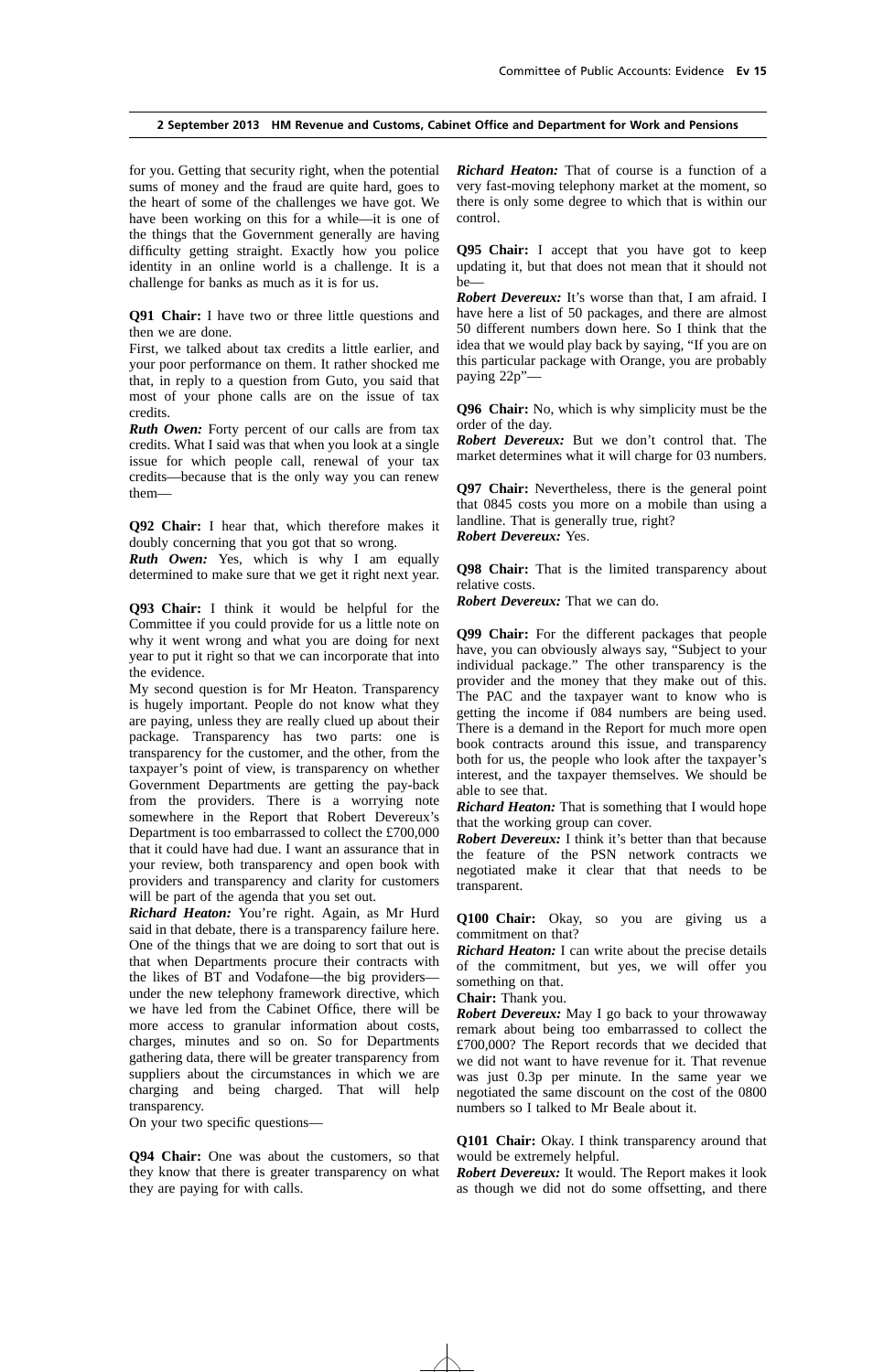was some. I'm not sure it was quite as intelligently connected as that.

**Q102 Chair:** No, but the offsetting needs to be transparent.

*Andy Morrison:* We are clear on that point. Our understanding was that the revenue share was given up because you did not want to be seen to be taking money from benefit claimants, and the reason for the reduction in the 0800 rate was actually down to benchmarking information.

*Robert Devereux:* There was a left hand and a right hand, but the net effect was that we had the same from one or the other.

**Q103 Chair:** Good. We have ended this session with many positive thoughts from you and intent about looking across Government for a policy with some consistency, some form of mandation, particularly looking after vulnerable groups so that they do not pay a higher rate for phone calls, better performance data, and some sort of sanction policy to be implemented so that people do that, Robert Devereux's very helpful information that 03 will be an option for the new universal credit and PIPs, and your hopefully helpful note on your actual performance. That is very helpful.

I have one final question to HMRC about the Vodafone issue that is around today. Clearly, there are concerns about the deal. I just want some assurance that HMRC will go through the deal with a toothcomb to ensure that the taxpayer gets the proper benefit under the law of the tax that Vodafone should pay on the massive windfall profit that it is making.

*Ruth Owen:* You are aware that I cannot comment on this particular taxpayer's tax affairs, but I assure the Committee that HMRC plays its full role in keeping very close to every large business to make sure it pays the tax that is legally due. That is our role.

**Q104 Chair:** And you will also look at whether there is aggressive tax avoidance in this instance in using the Dutch-based company as the vehicle for filtering the profits?

*Ruth Owen:* I'm not going to be drawn into discussing this particular example, but our role is to make sure UK companies pay the tax that is legally due in this country. That is what we do very closely with large and small businesses, and individuals.

**Q105 Chair:** It is a heck of a lot of money, and it makes Vodafone's profits from 0845 numbers from the Government look minuscule. Thank you.

#### **Written evidence from HM Revenue & Customs**

At the PAC hearing on Customer Service Lines across Government on 2 September, I agreed to write to the Committee with further explanation of why HMRC's service levels were poor on the final day of handling tax credit renewals in July of this year and our plan to avoid a repetition of such service levels next year. This note provides an update on the lessons learned from the 2013 tax credits renewals peak and sets out an outline of the work now underway to take forward options for improving performance in future renewals exercises.

#### **BACKGROUND**

The tax credits system works on an annual cycle, with a legislative deadline of 31 July for all tax credit customers to confirm or revise their circumstances by that date. If customers do not renew their claim, their payments will stop, so there is a strong imperative for customers to contact us. The majority of claimants renew by phone, resulting in the largest annual contact peak in HMRC's calendar.

#### Renewals Peak 2013

As I explained to the Committee, performance in the last week of July 2013 was unacceptably poor, with 24% of tax credit calls being answered in the final week of July and only 16% on the final day for renewals on 31 July.

Our plan to manage the peak in forecast demand included: looking at how many customers could be renewed automatically; bringing forward the demand to smooth the peak; moving more customers to renew using a paper form; and increasing staffing on the helplines.

Our main approach therefore focused on trying to smooth the peak of demand and it was this plan which failed to work. To smooth the demand, we started contacting customers from April to encourage them to renew early. Our analysis shows that fewer than 10% of those contacted chose to renew early and even those who did actually called back in July to confirm their claim was renewed.

Our second strand of action was to encourage customers to renew by post. With paper forms we can at least be sure that we can expect to receive one form per customer, whereas with high call demand and service levels dropping, we can expect multiple call attempts from individual customers, which creates a large difference between forecast demand and actual demand and can quickly drive service levels to unacceptable levels. When we saw the disappointing response to our attempts to bring forward demand, we put an additional message on our phone lines in June to encourage customers to renew by post. Again, the response to this message was lower than we anticipated and customers continued to call for renewals.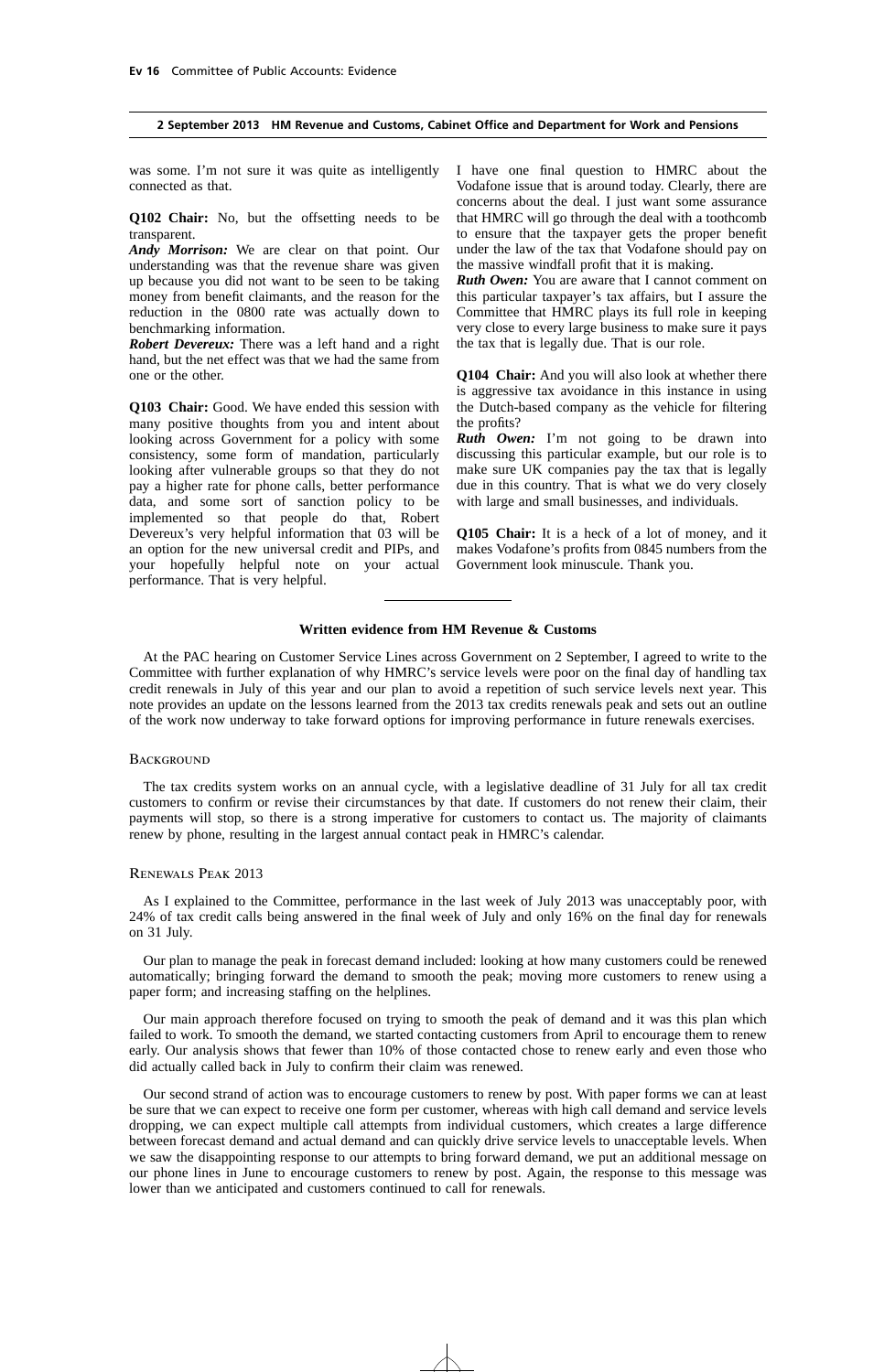Finally, we built a contingency of additional staff to manage the remaining demand on the phones. We took additional staff from other helplines, processing work and other parts of HMRC and kept our helpline open until 10 pm to extend availability, but this proved insufficient for the high level of demand in that final week. The performance on the tax credit line on 31 July was clearly unacceptable but at the same time we sought to maintain the levels of service on our other tax lines, especially given at that time we were still supporting employers joining RTI. For example: performance across other lines of business ranged between 46–88% of calls answered.

One further key factor was that our original plan assumed that by July we would have introduced our new voice recognition telephony system. This system automates the security questions asked of callers and thus shortens each call by up to a minute, thus creating significant capacity to take additional calls within existing resources. We chose to postpone the implementation after testing showed some delays on the line when a high volume of calls were received, which obviously would have occurred during tax credit peak demand. This reduced the capacity we had forecast would be available for the tax credit renewals peak.

Clearly we have learned important lessons about our ability to shift customer behaviour, given the strong imperative for customers to renew their benefits by 31 July. We recognise our forecasting of demand should have been better and that should have informed the need for a larger contingency than we prepared for. In particular, the fact that nearly 50% of calls received on 31 July on our tax credit lines were not actual renewals shows the need for customers to be reassured that their payments will be continued even when they have already renewed their claim.

#### Improving Future Peaks

We have been very disappointed at the level of service we offered to customers in July this year and are determined that should not be repeated. The lessons from this year have all been fed into work already under way to plan next year's peak.

Although early in its development, we are exploring a number of options, looking to remove or reduce demand, increase the range of channels through which contact could be made, smooth the demand and build contingency for likely remaining demand. The options include:

- looking at changing the policy of having a single renewal date;
- opening up new channels such as online renewals or automated telephony renewals;
- changing our communications to customers and our advertising which stresses the need to contact us by 31 July;
- increasing the number of auto renewals through the use of RTI data;
- increasing reassurance to customers (for example by SMS message) that their claim has been renewed and payments will continue without the need for repeat contact; and
- increased contingency of resources to manage the call demand if other plans are not successful in reducing the peak.

As the Committee is aware, we are committed to delivering a much improved customer service across all lines in HMRC. We invested £34 million in our contact centres last year which enabled us to answer over 90% of calls in the second half of 2012–13. We remain committed to our targets of 90% calls answered and 80% to be answered in five minutes and would prefer that service standard to be even better. However, it is clear that to do that we need to remove the peaks of high demand in our business model before we can offer a consistently good customer experience throughout the year. It is this we are now focused on and I will be happy to report progress on our plans to the Committee later in the year.

*Ruth Owen* Director General Personal Tax

*10 September 2013*

#### **Written evidence from the Cabinet Office**

I committed to provide you further details of the transparency we have in current and planned contracts in response to the points raised at Q99 and Q100.

I can confirm that the active PSN Services & Connectivity Framework contracts support transparency at two levels:

(a) PSN has adopted the "service tower" model, separating services into groups based on common functionality (for example connectivity, fixed telephony, mobile, video, conferencing). In this way we have sought to force appropriate commercial transparency into the market and reduce the risk that larger players—typically classified as Systems Integrators—seek to bundle services and obfuscate component costs, as has often been the case in the past. This model only takes transparency so far, however, and the terms of the contract then come into play.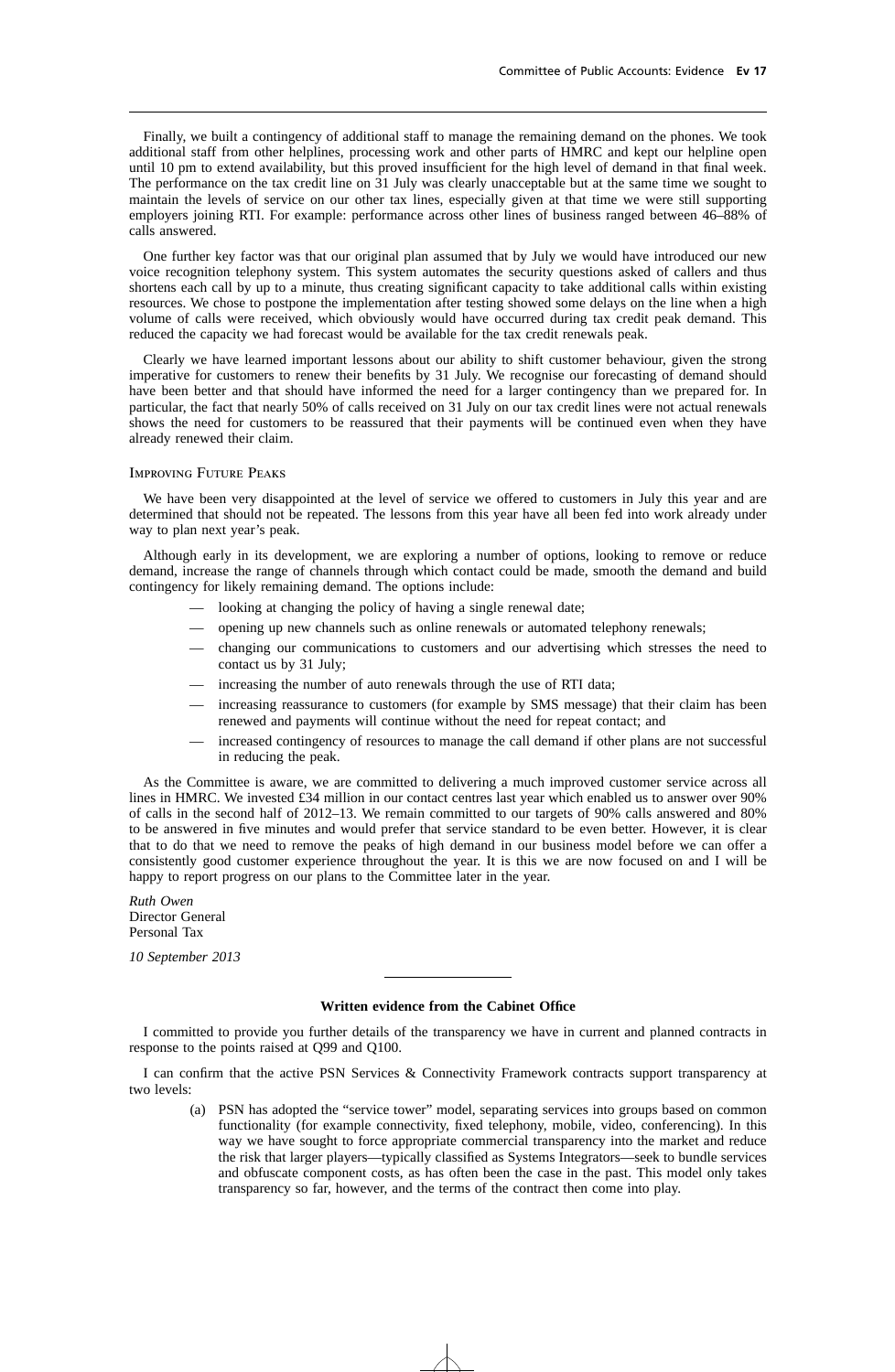(b) The standard PSN framework call-off terms and conditions allow Departments to require their PSN supplier to provide a full financial model detailing all component costs and charges pertaining to the contracted services. The detailed provisions are attached at Appendix 1.

Through a combination of (a) and (b) above, Departments may establish contracts for inbound voice (and other) services with a high degree of confidence that all supply and demand side costs and profit shares are clear and unambiguous if managed properly.

The use of the PSN frameworks by central government is still growing, but most Departments will be using these Frameworks by 2015. The transition to these contracts is externally published and updated quarterly.

The existing PSN frameworks will be replaced in May 2014, the replacement PSN framework will further build on this model. A greater number of standard services will be described and published in online catalogues, driving greater transparency and competition.

There is a further framework is in procurement, PSN Telephony Services, that includes a dedicated Lot for inbound calls. The approach on "financial model" differs from the main PSN frameworks as the agreement comprises few component elements and has been crafted to provide fully granular component pricing including clarity over how costs and profit for inbound calls are shared. The framework is due to be awarded in October 2014.

Finally, the BT "Citizen Contact" MoU provides a range of 0800, 0808, 0844, 0845, 0870, 0871 and 03xx numbers with associated consumer and customer costs published. The MoU is not a contract but establishes a price for the aggregate of public sectors spend, under a single volume-based agreement. Current contributing spend qualifies us for Tier 2 discounts—See table at Appendix 2.

*Richard Heaton* Permanent Secretary

*25 September 2013*

# **APPENDIX 1**

## EXTRACT OF CALLOFF SCHEDULE 5.4

- 1. Content and Construction of the Financial Model
	- 1.1 The Financial Model shall:
		- 1.1.1 provide sufficient detail for the Customer Authority to have visibility of the construction of the Charges to be paid in respect of the provision of the Services;
		- 1.1.2 be constructed in relation to Milestone Payments and Service Charges on a monthly basis (or such other basis as the Customer Authority requires);
		- 1.1.3 quote all monetary values in pounds sterling;
		- 1.1.4 quote all costs as exclusive of any VAT;
		- 1.1.5 provide visibility of the construction of cost of the Services throughout the Term, excluding mark-up if applied, which shall include (where applicable or as the Customer Authority requires from, but not necessarily limited to, the list below) the following:
			- 1.1.5.1 labour charges for delivering the Service Requirements and Contractor Service Descriptions broken down by each job title (eg project manager) with the number of days and daily rate shown for each job title. Labour shall also be broken down and sub-totalled by the Milestones and Tests;
			- 1.1.5.2 where required by the Customer Authority, breakdown at a unit level of hardware and software costs (including underlying telecommunications costs and rental charges), Sub-contractor costs and any other underlying identifiable costs making up the Service Element pricing;
			- 1.1.5.3 the Service Element unit pricing for the Base Services, Service Options and Service Attributes showing recurring and non-recurring pricing and service terms and volume discounts applicable, cross-referenced to the Service Requirements, Contractor Service Descriptions and Service Level Targets;
			- 1.1.5.4 depreciation policy applicable to Assets (including software and hardware) (which also applies to calculating the Net Book Value);
			- 1.1.5.5 other licence costs not included in Service Element unit pricing;
			- 1.1.5.6 other Sub-contractor costs not included in Service Element unit pricing;
			- 1.1.5.7 accommodation costs (if applicable);
			- 1.1.5.8 overheads/mark-ups separately identified and their calculation explained;
			- 1.1.5.9 pricing of risk/contingency fully explained and the quantification supported by a priced risk matrix;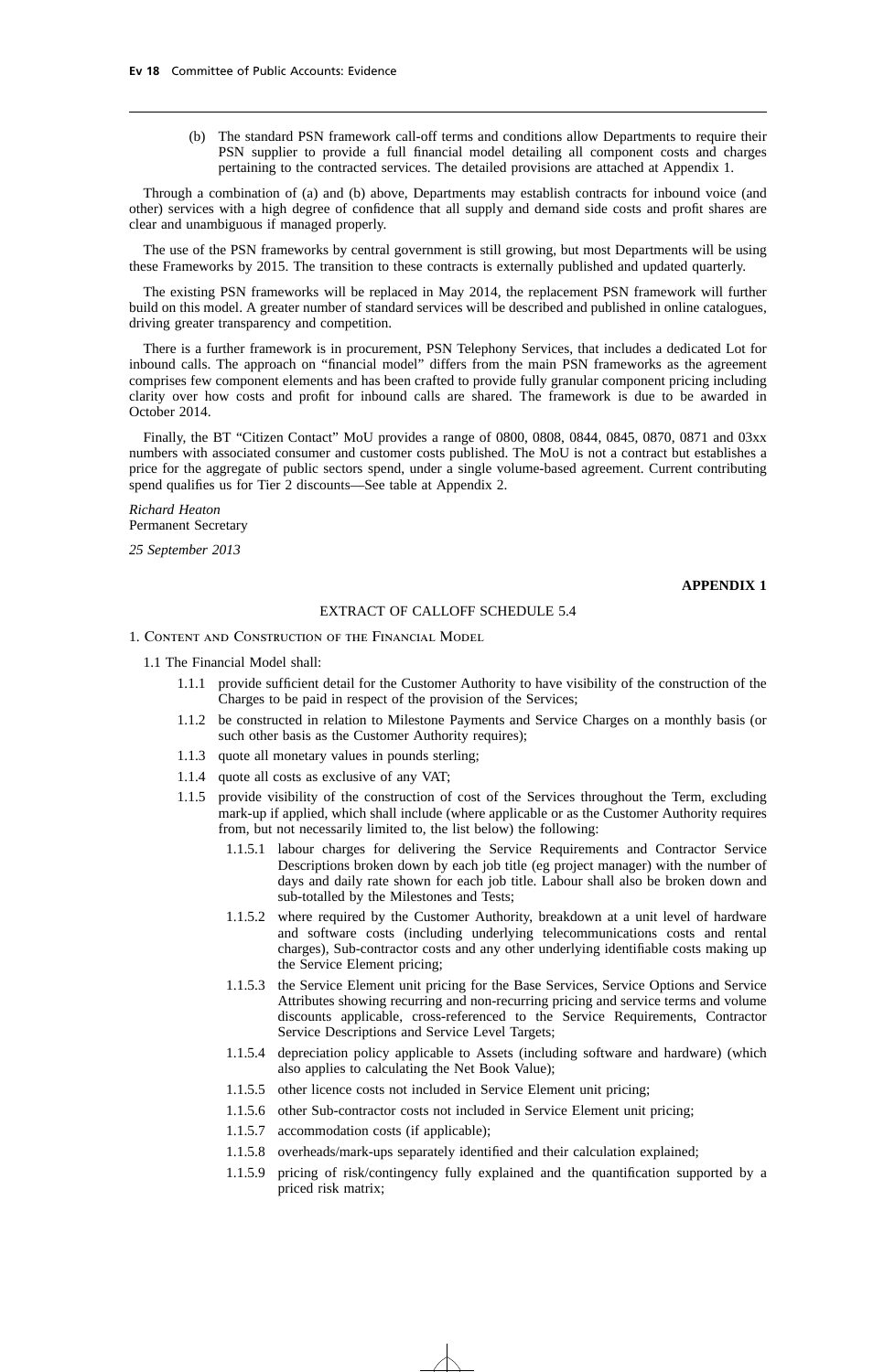- 1.1.5.10 financing costs (if applicable) showing the interest rate and calculation and the need to apply financing explained;
- 1.1.5.11 other miscellaneous costs including the charges for providing assistance in accordance with Paragraph 4.4 of Schedule 4.1 (Implementation Plan); and
- 1.1.5.12 Charges associated with PSN Changes;
- 1.1.6 provide a reasonably skilled and experienced individual with a full analysis of the Contractor's capital and operating costs and the assumptions used to develop and modify the Charges set out in Appendix 10 of the Call-Off Form;
- 1.1.7 quote all costs, prices and revenues based on current prices;
- 1.1.8 be constructed in a format and using a software tool as specified by the Customer Authority;
- 1.1.9 not have any parts which are hidden, protected, locked or made otherwise inaccessible or obscured to review or alteration;
- 1.1.10 be laid out in a clear and logical manner. The overall flow of information in the Financial Model shall flow from inputs, to calculations, to outputs, with the final output being in tables. Any formulae in the Financial Model shall not contain a mixture of inputs and calculations. Any column labelling in the Financial Model shall be consistent between worksheets;
- 1.1.11 include a cash flow statement that shows the timing and relationship between the planned cash outflows and the revenue which the Contractor expects to receive;
- 1.1.12 include an explanation of any underlying assumptions regarding:
	- 1.1.12.1 overtime rates;
	- 1.1.12.2 standard hours;
	- 1.1.12.3 accommodation charges; and
	- 1.1.12.4 discounts applied;
- 1.1.13 clearly show the calculation of any financing charges associated with outstanding balances (between costs incurred and revenue received);
- 1.1.14 provide visibility of profit (and the calculation of profit) both as a value and as a percentage and show the Project Internal Rate of Return; and
- 1.1.15 include a version control sheet that provides visibility of changes from the previous approved version of the Financial Model together with a summary reconciliation of those changes.

1.2 The Contractor shall, if requested by the Customer Authority, provide (or procure the provision of) the above level of information in relation to the costs and expenses to be incurred by any of its Sub-contractors or third party suppliers.

#### 2. Visibility through the Financial Model

2.1 Upon request of the Customer Authority, the Contractor shall promptly provide to the Customer Authority details of the elements used to make up any Charges.

2.2 The Contractor shall provide to the Customer Authority the following (where applicable and/or as required by the Customer Authority) information in relation to the Charges:

- 2.2.1 the Contractor's total prices for the Services and/or Deliverables;
- 2.2.2 any margin (if applicable) included in that total price;
- 2.2.3 a summary of the construction of each Service Charge and/or Milestone Payment;
- 2.2.4 details of any manpower costs included in the Milestone Payments, for all project activities to be undertaken;
- 2.2.5 a resource estimating model to support the Milestone Payments/Deliverables;
- 2.2.6 a breakdown of manpower resources by the number and type of Contractor Personnel required for each Milestone, Test, Deliverable and/or Service and free of any contingency. This shall also apply to third party costs;
- 2.2.7 the total price of Services, Milestone Payments and Deliverables broken down by volume, unit cost and margin;
- 2.2.8 any additional activities, costs and risks that may impact the Customer Authority and which are not already covered by the Charges;
- 2.2.9 an explanation of the type and value of risk associated with the provision of the Services, including the amount of money attributable to each risk;
- 2.2.10 an explanation and supporting details of any financing costs applicable to this Agreement;
- 2.2.11 a statement of the Contractor's anticipated cashflow for the Term;
- 2.2.12 the actual Charges profile for each month; and
- 2.2.13 any additional information as the Customer Authority reasonably requires.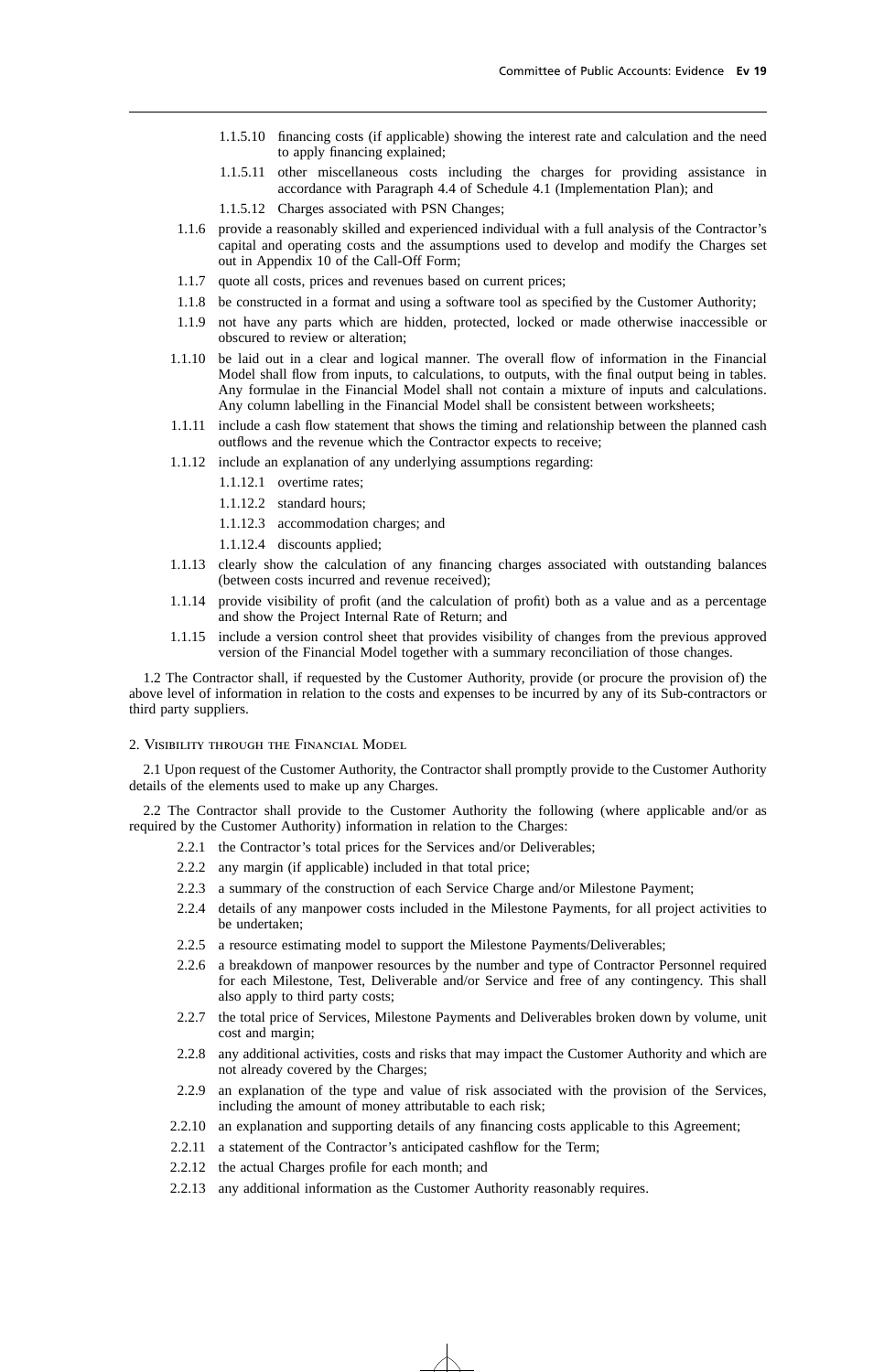## **APPENDIX 2**

| Product                                                              |                             |                 | Pence Per Minute            |                             |                       |
|----------------------------------------------------------------------|-----------------------------|-----------------|-----------------------------|-----------------------------|-----------------------|
| Price Tiers                                                          |                             | <b>Baseline</b> | Tier 1                      | Tier 2                      | Tier 3                |
|                                                                      |                             | 0 to            | 15,417,000 to               | 20,417,000 to               | Over                  |
| Total Aggregated Minutes Per month                                   |                             | 15,416,999      | 20,416,999                  |                             | 30,829,999 30,830,000 |
| 0800/0808 free to landline callers at all times, mobile tariffs vary |                             | £0.0185         | £0.017                      | £0.016                      | £0.0155               |
| 0844 charged to BT callers at 0.851ppm at all times                  |                             | £0.013          | £0.013                      | £0.013                      | £0.013                |
| 0844 charged to BT callers at 1.702ppm at all times                  |                             | £0.045          | £0.045                      | £0.045                      | £0.045                |
| 0844 charged to BT callers at 2.553ppm at all times                  |                             | £0.0            | £0.0                        | £0.0                        | £0.0                  |
| 0844 charged to BT callers at 3.404ppm at all times                  |                             | $-£0.011$       | $-£0.011$                   | $-£0.011$                   | $-£0.011$             |
| 0844 charged to BT callers at 4.255ppm at all times                  |                             | $-£0.0195$      | $-£0.0195$                  | $-£0.0195$                  | $-£0.0195$            |
| 0845 charges vary according to plan and time of day see below        |                             | £0.000          | £0.000                      | £0.000                      | £0.000                |
| 0870 charges vary according to plan and time of day see below        |                             | £0.005          | £0.005                      | £0.005                      | £0.005                |
| 0871 charged to BT callers at 5.106ppm at all times                  |                             | $-£0.028$       | $-£0.028$                   | $-£0.028$                   | $-£0.028$             |
| 0871 charged to BT callers at 5.957ppm at all times                  |                             | $-£0.036$       | $-£0.036$                   | $-£0.036$                   | $-£0.036$             |
| 0871 charged to BT callers at 6.808ppm at all times                  |                             | $-£0.045$       | $-£0.045$                   | $-£0.045$                   | $-£0.045$             |
| 0871 charged to BT callers at 7.659ppm at all times                  |                             | $-£0.0535$      | $-£0.0535$                  | $-£0.0535$                  | $-£0.0535$            |
| 0871 charged to BT callers at 8.51ppm at all times                   |                             | $-£0.062$       | $-£0.062$                   | $-£0.062$                   | $-£0.062$             |
| 03xx charges vary according to plan and time of day see below        |                             | £0.005          | £0.005                      | £0.005                      | £0.005                |
|                                                                      | Daytime Mon-Fri             |                 | Evening/Night               |                             |                       |
| <b>Number</b>                                                        | $07:00 - 19:00$             |                 | Before 0700 & After 1900    |                             | Weekend               |
| 0845 inside calling plan up to 1 hour                                | $\theta$                    |                 | $\theta$                    |                             | $\overline{0}$        |
| 0845 inside calling plan over 1 hour                                 | 2.042                       |                 | 0.51                        |                             | Same rates apply—time |
|                                                                      |                             |                 |                             |                             | depending             |
| 0845 outside calling plan                                            | 2.042                       |                 | 0.51                        |                             | Same rates apply-time |
|                                                                      |                             |                 |                             |                             | depending             |
| 0845 identified as through Internet                                  | 2.042                       |                 | 0.51                        |                             | Same rates apply—time |
| service providers & calling cards but                                |                             |                 |                             |                             | depending             |
| customer has calling plan                                            |                             |                 |                             |                             |                       |
| 0845 no calling plan                                                 | 4.032                       |                 | 1.021                       |                             | 1.021                 |
| 0870 no calling plan                                                 | 8.076                       |                 | 4.032                       |                             | 1.524                 |
| 03XX inside calling plan                                             | As per 0845 details         |                 | As per 0845 details         |                             | As per 0845 details   |
| 03XX outside calling plan                                            | As per outside calling plan |                 | As per outside calling plan | As per outside calling plan |                       |
|                                                                      | details for 0845            |                 | details for 0845            |                             | details for 0845      |

# BT CITIZEN CONTACT MOU PRICING TABLE

# **Written evidence from the Public and Commercial Services Union**

### HMRC Customer Service

1. PCS, the Public and Commercial Services union, is the largest trade union in the civil service, representing over 250,000 members including over 50,000 workers in HM Revenue and Customs.

2. As part of the SR10 Spending Review HMRC are required to achieve 25% savings by 2015. Reinvestment in HMRC to tackle avoidance and evasion also featured as part of the settlement however no investment was made in the Personal Tax Directorate—the public face of HMRC for UK citizens.

#### Personal Tax Directorate Service Delivery and Staffing

3. This has meant that significant budget cuts must be achieved in Personal Tax to achieve savings which can then be recycled elsewhere to tackle avoidance and evasion. As a result there has been no recruitment of permanent or additional staff since 2010. Instead, there has been a reliance on a temporary workforce to mask the cuts in permanent staffing. The total workforce has reduced from 23,675 full time equivalent (FTE) as of 31 May 2010 to 20,815 as of 31 May 2013, of which 3,074 FTE are temporary.

4. The loss of nearly 3,000 posts since the SR10 period began has had a significant impact on the PT Operations service delivery. HMRC has been criticised for the poor performance in its Contact Centres—where millions of calls go unanswered every year and taxpayers are often unable to get through at all at busy times to receive help with their tax affairs and benefits.

5. Even with the redeployment of thousands of other PT Operations staff onto call taking work and the retention of approximately 1,000 additional temporary staff to bolster performance PT Operations are still unable to deliver against their commitments to improve performance. PCS believes that the target of 90% call attempts handled for the 2013–14 financial year is unattainable with current staffing levels. This appears to be supported by HMRC's own performance reports, which show, for example, that on the Tax Credits Renewal deadline day (31 July 2013) HMRC were unable to answer 89.74% of incoming calls on that line of business.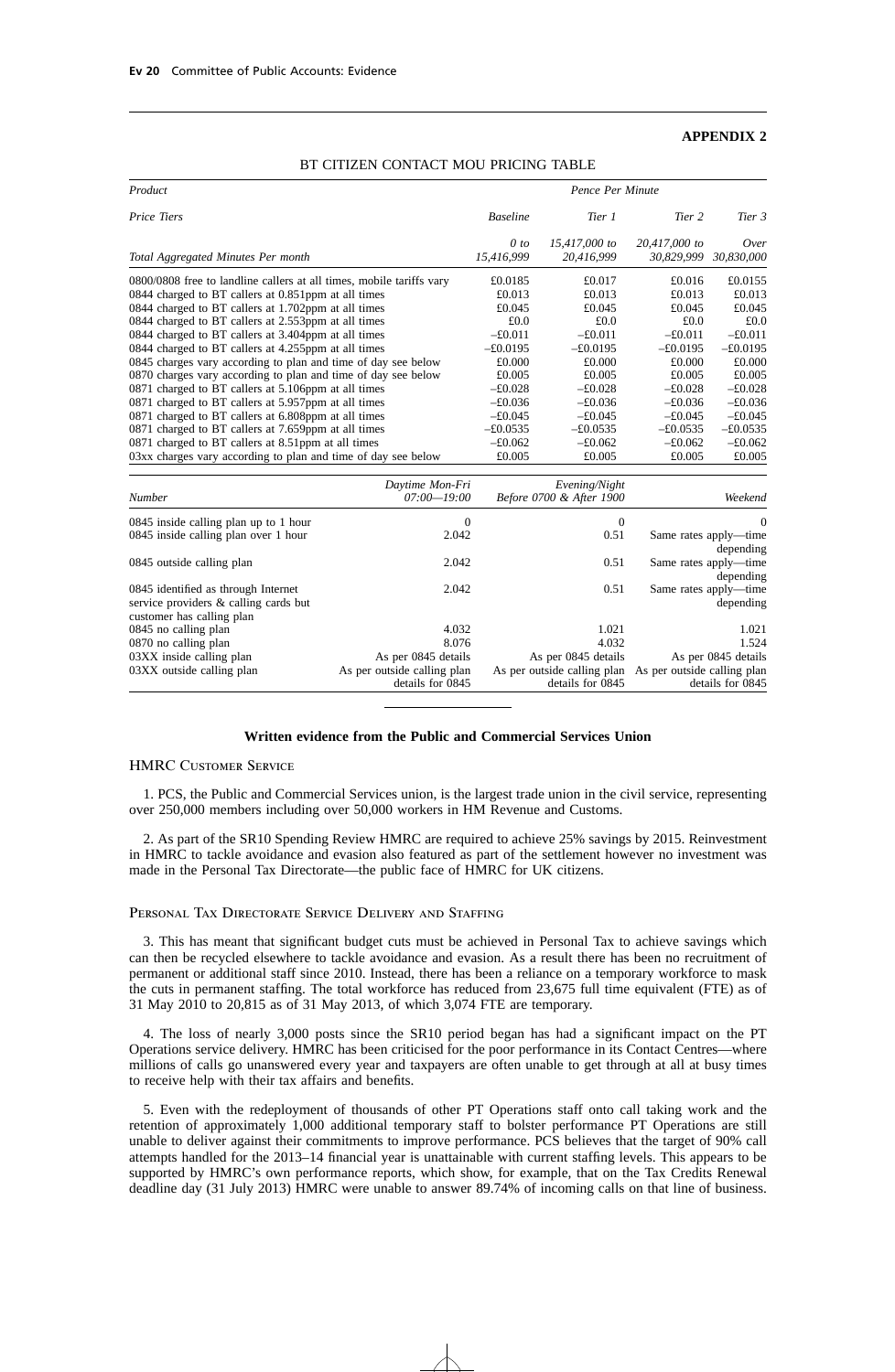6. At the same time that HMRC is focussing efforts on improving Contact Centre performance, they are also releasing staff from other areas of Personal Tax Operations which is also causing backlogs. The "post on hand" (the department's measure of customer correspondence still awaiting a response) is increasing and reaching critical levels, beyond which it may become unrecoverable.

7. The Public Account Committee have previously criticised HMRC for having nearly 1 million items of post on hand but we are not far away from reaching this point again. Work management items (updates and corrections to taxpayers records) are also increasing and we fear that this is storing up problems for a later date, such as we saw when HMRC got behind with reconciling previous years PAYE cases (known as open cases).

8. It is HMRC's intention to release all staff currently employed on fixed term contracts before the end of this financial year. This will amount to a further 3,800 job cuts (3,000 FTE) over and above the 3,000 already lost since SR10 began. HMRC are also allowing natural wastage amongst the permanent workforce and sideways transfers of staff into other areas of HMRC.

#### Needs Enhance Support Pilot—Closure of Enquiry Centres

9. This poor level of performance is particularly concerning when considered in the context of the new delivery model for face to face advice and support for taxpayers currently delivered through the UK network of 281 Enquiry Centres and staffed by 1,300 employees.

10. The new operating model being piloted in the North East (also known as the Needs Enhanced Support pilot), would see the closure of the Enquiry Centre network in early 2014 and all customers including those that need extra support will be required to seek advice and support through the Contact Centre help lines. Customers that require "needs enhanced support" will only be referred to a specialist telephony team if it is identified on the initial call and only a face to face appointment by a specialist mobile advisor if HMRC deem that this is absolutely necessary. The two month pilot performance report has shown that just 87 customers managed to obtain a face to face appointment compared to 2,182 over the same period in 2012.

11. Three months into the pilot HMRC are yet to find solutions for unemployed and low paid customers disenfranchised by the new model because they either do not have a telephone, internet access or cannot afford the cost of calling a Contact Centre. Neither have they tackled the issue of the lack of internet and mobile phone coverage in the some parts of the UK, particularly affecting large areas of Wales and rural areas elsewhere.

12. PCS is concerned that if taxpayers are unable to even get through to the Contact Centres because they are rejecting a high proportion of incoming calls and their local Enquiry Centre is closed—customers, particularly those who need enhanced support, will be unable to obtain the support and advice they need. This significantly increases the risk of fraud and error and the consequent loss to the exchequer and could leave vulnerable taxpayers without any access to help and support with their tax affairs.

13. PCS maintains that it is impossible for HMRC to achieve the cuts expected under the Spending Review and to deliver an acceptable service to taxpayers. These concerns reflected in a National Audit Office report published in the 12 December 2012 http://www.nao.org.uk/report/hm-revenue-customs-customer-serviceperformance/.

14. If pressed by the Public Accounts Committee, we believe that an honest assessment by HMRC would have to be that an acceptable service to taxpayers can only be delivered if staffing in PT Operations is significantly increased.

# HMRC's Digital Vision

15. The Government Digital Strategy was published in November 2012 as part of the Civil Service Reform plan and champions "Digital by Default" as a way of realising savings. HMRC has been specifically identified as a government department to develop digital strategies. Whilst the HMRC strategy is still being developed, four areas have been identified for focus. These are: PAYE Online, Paperless Self Assessment, Tax for my Business and Agent Online Self-serve. We believe that HMRC's digitalisation will have a huge impact on jobs but will not improve the service to the customer or increase tax compliance.

16. We are concerned that some areas of the UK will be disenfranchised by the digital by default agenda due to the absence of or low internet and mobile coverage in certain areas.

# Suggested Questions

- What performance has been achieved year to date for Personal Tax against its targets?
- What performance do Personal Tax expect to be able to deliver by the end of the year if staffing levels do not change? How does this compare to target?
- What performance do Personal Tax expect to be able to deliver by the end of the financial year if staffing cuts continue as planned? How does this compare to target?
- Has an assessment been made of the staffing levels that would be necessary to meet all targets by financial year end?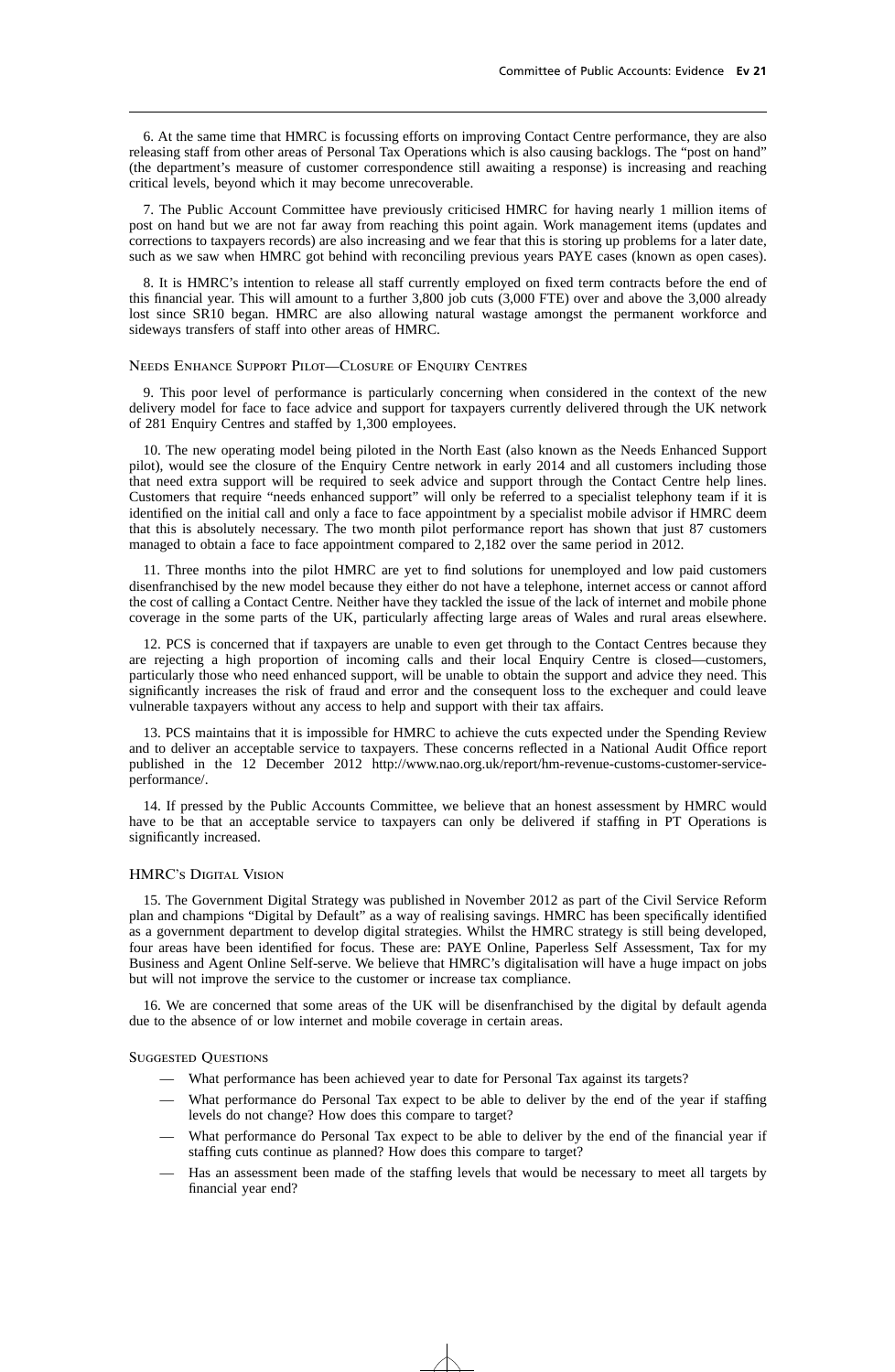- The two month pilot performance report on the proposed new model for providing customers with advice and support for their tax affairs shows that 87 customers managed to obtain a face to face appointment compared to 2,182 over the same period in 2012. PCS is concerned that some customers are choosing not to engage with HMRC under the new model and this is likely to affect tax compliance. How do HMRC intend to increase the number of customers securing a face to face appointment during the last two months of the pilot? If the numbers cannot be significantly increased what is HMRC's estimate of the amount tax that will fail to be collected and benefits unclaimed if the decision is taken to roll out the model nationally?
- Currently, customers are able to use the free phones and free internet service available in Enquiry Centres. How will HMRC ensure that unemployed or low paid customers are still able to seek advice and support on their tax affairs and entitlements under the proposed model to replace face to face services if they don't own a telephone/computer or can't afford the cost of a call?
- It should be noted that a significant number of staff have been redeployed to customer facing work in Enquiry Centres as a reasonable adjustment to support a disability as they are unable to do telephony work. Accepting that the majority of these staff will not be able to be redeployed into Contact Centres and will generally be difficult to redeploy, how many job cuts do HMRC estimate will need to be made if the new model to replace Enquiry Centres is rolled out nationally?
- How does HMRC intend to resolve the fact that some areas of the UK will not be able to access the proposed new model to seek advice and support on their tax affairs and entitlements due to the absence or low internet and mobile coverage in certain parts of the UK?
- What are the staff implications on Personal Tax staff numbers in processing and contact centres once digital by default has been rolled out?
- How does HMRC intend to resolve the potential of some areas being disenfranchised by the digital by default agenda due to the absence of or low internet and mobile coverage in certain parts of the UK?

*30 August 2013*

#### **Written evidence from Ofcom**

#### Summary and Key Messages

- Ofcom has concerns that the way that non-geographic calls are being priced by some operators is leading to considerable uncertainty and confusion and, in some cases, real consumer detriment.
- Alterations to the European regulatory framework for telecoms have enabled us to propose significant changes to the non-geographic calls market so that is more transparent and predictable for consumers. We are proposing that:
	- 080 numbers will be free-to-caller from mobiles as well as fixed lines; and
	- a consistent and clear tariff structure (which separates out the costs of calls into an "access charge" and a "service charge") will apply to the other non-geographic numbers -084, 087, 09 and 118.
- These changes are complex and far reaching and, consequently, we have consulted extensively to ensure that they are soundly based and understood by participants at all parts of the value chain.
- Our policy position was published in April and, following the expected publication of our final statement this autumn, will be implemented over an approximately 18 month period.
- It is not Ofcom's role to advise public or private sector users of non-geographic numbers which ranges and price points they should adopt.
- Nevertheless, we are undertaking an extensive communications programme with both private and public service providers so that they understand the impact of the changes and what their options are.
- For the public sector, we wrote to permanent secretaries of Government departments in April advising them of the changes and seeking contacts for more detailed briefings which have now been completed with most departments.
- We are now extending this contact programme to the devolved administrations and local government.

### *What is Ofcom's role in numbering?*

Ofcom has a number of duties in relation to numbering. We manage the UK's numbering resource (through publication of the National Telephone Numbering Plan)<sup>1</sup> and set out several requirements on communications providers in relation to the allocation and adoption of telephone numbers.<sup>2</sup>

<sup>&</sup>lt;sup>1</sup> http://stakeholders.ofcom.org.uk/binaries/telecoms/numbering/numbering-plan201212.pdf<br><sup>2</sup> Through the General Conditions primarily General Condition 17 evailable hara:

<sup>2</sup> Through the General Conditions—primarily General Condition 17, available here:

http://stakeholders.ofcom.org.uk/telecoms/ga-scheme/general-conditions/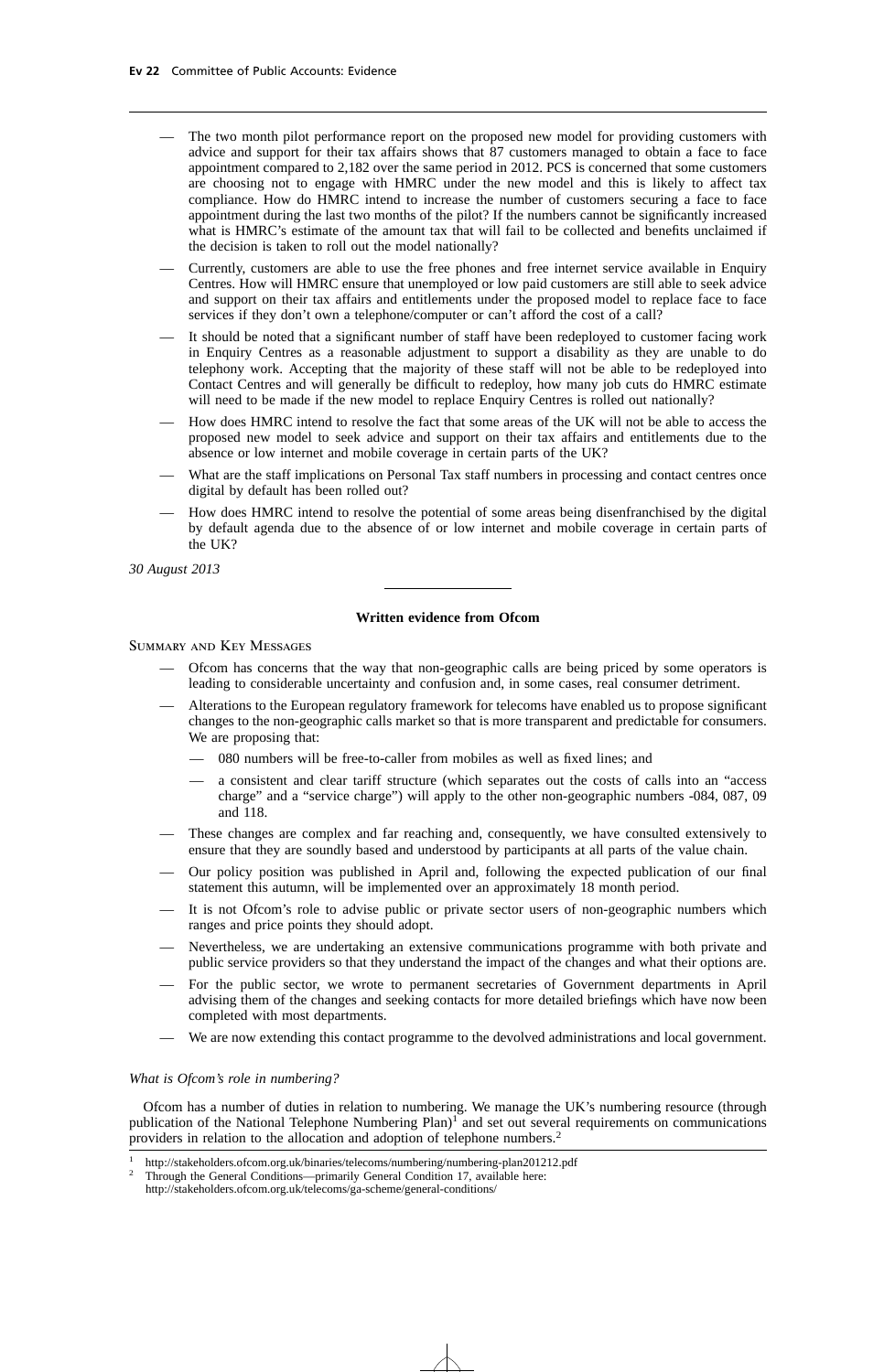Ofcom does not have the power to direct organisations to use particular number ranges for their services. Therefore, beyond the need to be consistent with the requirements in the Numbering Plan, the choice of number range for any given service or organisation falls outside Ofcom's regulatory duties and is a matter for the organisation concerned.

#### *Why is Ofcom making changes?*

Ofcom is currently undertaking a major review of non geographic numbers—these are numbers such as 0845, 0870 and 0800. As part of this review we have concluded that the current system for non-geographic calls is failing consumers. The lack of transparency in the pricing of these calls has given rise to considerable confusion surrounding their purpose and cost. This has reduced trust in these services, and led to consumers making fewer calls and sometimes going to great lengths to call organisations in other ways, possibly at higher cost or inconvenience (eg going to banks rather than calling or delaying dealing with service faults).

We have also identified particular concerns about the impact of higher charges for these numbers from mobile phones on lower incomes groups who are more likely to live in mobile-only households, typically using pre-paid mobile services—15% of households are mobile-only and this increases to 26% in the DE socioeconomic groups.<sup>3</sup> These groups therefore face more costly charges to call essential services on nongeographic numbers, such as some benefit offices, councils, utility services and doctor surgeries. This risks excluding these consumers, some of whom will be on lower incomes or benefits, from access to these vital services.

There are also problems in the wholesale supply of services. We have been presented with a series of disputes (and legal appeals of those disputes) about charges that companies are levying on each other within the supply chain for the services. These disputes cannot easily be resolved without greater clarity on what the preferred outcome for consumers regarding these charges should be.

Furthermore, the existing regulations relating to these numbers apply primarily to BT and this is no longer sustainable in a market where BT is no longer in a dominant position and where calls are increasingly made with mobile phones rather than landlines (54% of all voice calls were made using a mobile in 2012).<sup>4</sup> Therefore the existing pricing messages (which can only provide a BT price) are not relevant to a significant proportion of consumers making these calls. For example, when advertising these numbers, companies can only refer to the following pricing message:

*"calls cost Xp from a BT landline, other providers may vary and mobiles may cost considerably more."*

This means that if consumers want to know the actual cost of the call they will need to check with their individual provider in advance; something in reality that most are unlikely to do.

There is therefore a compelling case for substantial regulatory reform.

#### *What changes are Ofcom intending to make?*

To address the concerns outlined above, we intend to make fundamental changes to the structure of nongeographic numbers. We consider these changes will offer major benefits to consumers in terms of price transparency, encourage appropriate choices by companies, as well as encourage price competition and innovation in service delivery. We published our policy position setting out these changes in April this year.<sup>5</sup> In April we also wrote to the permanent secretaries of all government departments advising them of the changes and possible implications for their departments.

We are intending to implement:

- a requirement that 080 (Freephone) numbers are **free from all telephones** including mobiles;
- a new tariff structure for other non-geographic numbers (including all 084, 087, 09 and 118 numbers) where the charges will be "**unbundled**". This will mean the caller can identify the revenue retained by the phone company (**the access charge**) and that passed on to the recipient of a call and its telephone provider (**the service charge**); and
- tariff principles which will simplify the structure of the access and service charges, and various transparency obligations for those charges, including a requirement for the service charge to be clearly presented whenever a number is advertised.

By applying a consistent, and clear, tariff structure to all 084, 087, 09 and 118 numbers we will also remove some of the existing confusion specific to 0845/0870 numbers. These numbers were historically linked to "local" and "national" call rates through regulation on BT. However, that link has fallen away over time, particularly with the changing role of BT in the market. Consequently significant confusion about the price of

Ofcom, 2013 Communications Market report, p.353,

http://stakeholders.ofcom.org.uk/binaries/research/cmr/cmr13/UK\_5.pdf

Ofcom, 2013 Communications Market report, p.333, Figure 5.24,

http://stakeholders.ofcom.org.uk/binaries/research/cmr/cmr13/UK\_5.pdf

<sup>5</sup> http://stakeholders.ofcom.org.uk/consultations/simplifying-non-geo-no/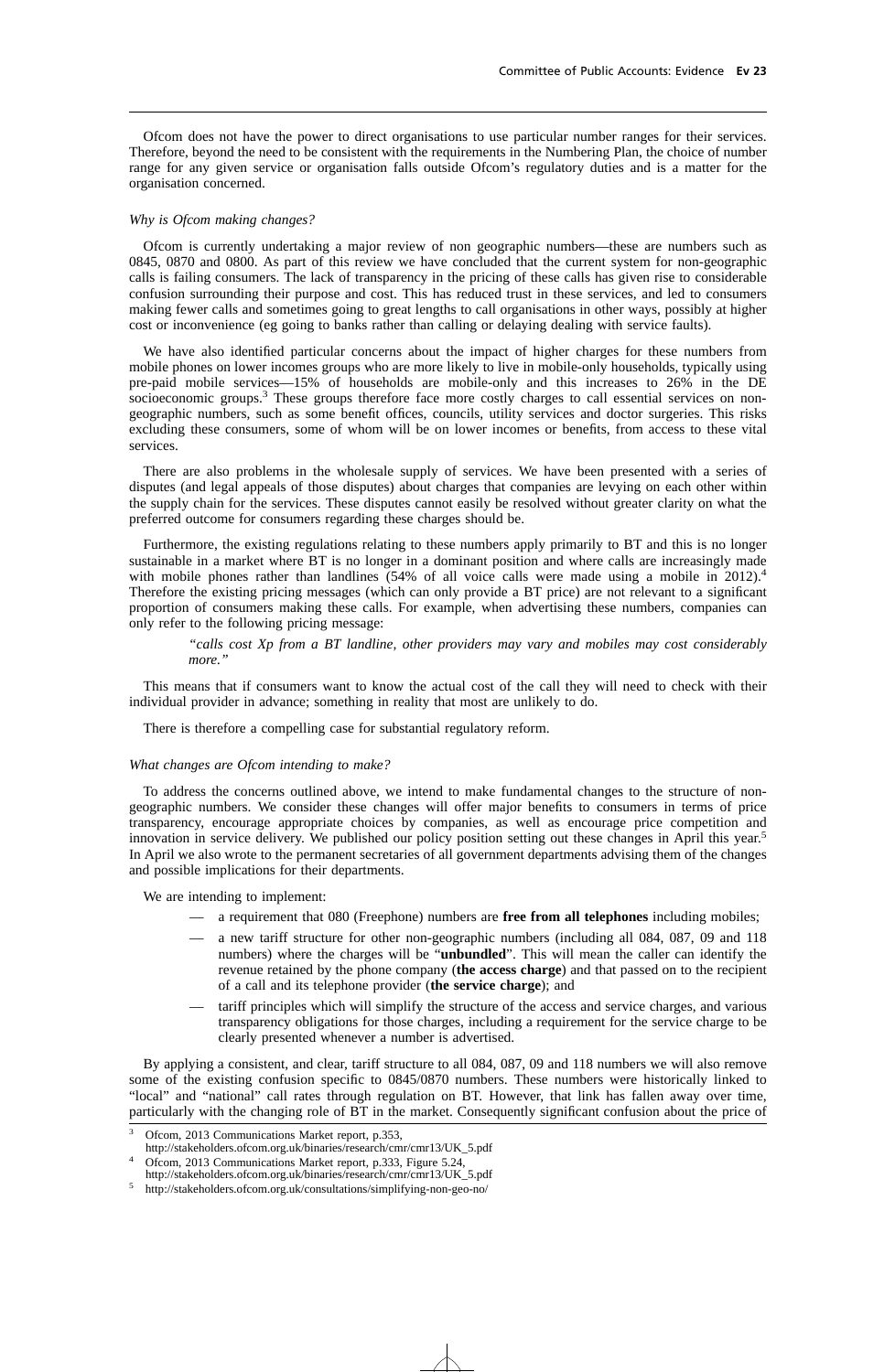these numbers has developed—our changes will remove that confusion and will encourage use of the 03 range, which costs the same as calling a UK landline (see below).

#### *When will the changes come into effect?*

As part of the April policy position we also consulted on the amendments to legal instruments required to implement these changes (as well as some remaining aspects of our analysis). We intend to issue a final statement in the autumn.

These changes will require a significant amount of work to implement, particularly at the wholesale level, with communications providers having to make changes to their billing systems. In addition some companies may choose to migrate to alternative number ranges. We have therefore allowed an implementation time of 18 months. This means the changes are likely to come into effect in spring 2015.

We recognise that it has taken some time to reach a conclusion to this review. However, this is a very complex area and the changes will affect virtually every business in the UK, some very materially, as well as all telephone users across the country. We have therefore needed to make absolutely sure that the changes we were proposing were practicable, cost effective, and would achieve our aims of reducing consumer confusion and increasing transparency and competition.

#### Impact on Government Departments

As mentioned above, following the publication of our policy position in April we wrote to the permanent secretaries of all government departments in April to advise them of our likely changes and ask that they nominate a named person to liaise with Ofcom to discuss the possible implications for their department. We heard back from and have since met with most, but not all departments and feel confident that those we have met understand the changes and what action they need to take.

No departments, or any companies, using these numbers will be forced to change their number. As noted above, it is not within Ofcom's powers to direct companies, or government departments, which numbers they can use for their services. Our primary aim in this review is to ensure that the charges for non-geographic numbers are made clear to consumers.

However, users of these numbers may decide that, in light of these changes, they would prefer to use a different number range for their service. In that case departments may look to complete any migration at the same time, or ahead of, the likely implementation of the changes in spring 2015.

Those departments that decide to remain on their existing number ranges will need to take the following into account:

#### The changes to 080

In order to make 080 numbers free from mobiles as well as fixed lines there will need to be an increase in the wholesale charges made between telephone providers for these calls. Therefore Government departments using 080 numbers will see an increase in the rate they pay on a per minute ("ppm") basis for receiving calls to their 080 number.

Currently the amount they pay for receiving calls (on a fixed line) is 0.5ppm plus any additional amount charged by their telephone provider for hosting the 080 number. When the changes to 080 come into effect, we expect the charge for receiving mobile originated calls is likely to be between 1.5–2.5ppm (again plus any hosting charges from their provider). The overall financial impact on the individual government department of this change will depend on how many calls they receive, as well as the proportion of fixed vs. mobile calls they receive.

We advise departments to discuss with their telephone providers to understand the likely impact of the changes on their costs.

#### Advertising the service charge for 084, 087 and 09 numbers

Any departments using these number ranges will be required to advertise the service charge applicable to their number where their number is advertised. For example this could be a message similar to the following:

*"This call will cost you 2 pence per minute, plus your provider's access charge."*

Departments will therefore need to ensure that this message is displayed on websites, printed literature, advertisements etc (there will not, however, be any requirement for a pre-call announcement to this effect). Departments will need to allow time within the 18-month implementation period to arrange for the re-printing or replacement of any materials to include this pricing message.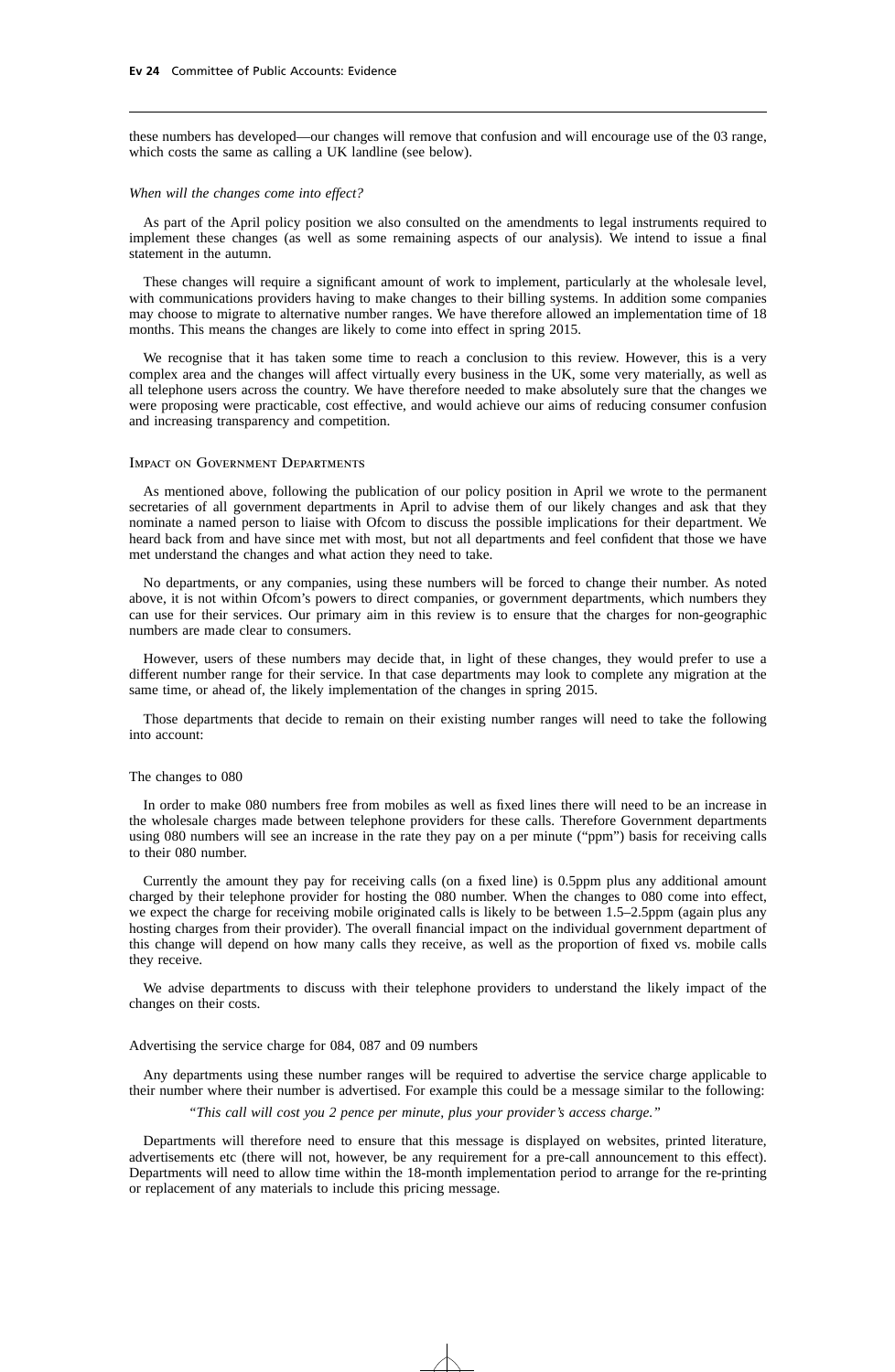#### COMMUNICATING THE CHANGES

The changes we intend to introduce are significant. We recognise the central role that Ofcom has to play to both communicating the new regime, and in co-ordinating the communication activities of stakeholders. We will therefore be undertaking a major public awareness and industry information campaign.

We will be developing communication materials to help explain the changes, including setting up a dedicated website to provide advice to the public and industry. We will, for example, be sharing these materials with MPs (and devolved representatives) to help explain the changes to their constituents and some government departments have expressed keenness to provide links to our dedicated website on their own web sites to ensure consumers see consistent messages.

We have already begun a process of stakeholder engagement to ensure all parties are aware of the changes and start preparing for them. This engagement includes industry, consumer groups and companies using the numbers, including government departments.

This work is ongoing and will continue throughout the 18-month implementation period.

#### Explanation of Revenue-sharing Arrangements

Revenue sharing is permitted on all non-geographic number ranges referred to above, with the exception of the 03 range which has been specifically designated in the National Numbering Plan as a range where the charges are linked to charges for landline numbers (01 and 02 numbers) and therefore revenue-sharing on this range is prohibited.

Revenue sharing means that there is additional revenue within the call, ie revenue beyond the normal telecoms costs of connecting a call. On the higher rated numbers such as 0871 and 09, this revenue sharing mechanism is used as a way of making micro-payments for services and companies using these numbers will receive a direct payment for each call they receive.

For the lower charged 084 numbers, however, revenue sharing does not necessarily mean that the company/ department using the number receives a direct payment for each call. Instead the additional revenue in the call is often used to offset the cost of providing call handling services.

For example, for a department using a 03 number, they might be paying their telephone provider 1.5ppm for each call they receive. However, the same service provided on a 0845 number would cost them nothing. This is because the additional revenue in the call has been retained by the department's telephone provider to cover the call handling costs for the department (instead of the department contributing towards those costs).<sup>6</sup>

Under our proposed changes, the revenue-sharing element of the call (the service charge) will be directly visible to consumers, because companies/departments using the number will have to advertise that charge. There will, however, be no requirement to break down exactly how much of the service charge is retained by the telephone provider and how much goes directly to the company or department using the number.

#### 03 Numbers

The 03 number range was introduced in 2007. It is designed to offer organisations a non-geographic number with national access to their services at call prices which are the same as geographic calls (with callers also being able to use their in-bundle minutes when calling these numbers).

The 030 sub-range is specifically reserved for not-for-profit organisations, charities and public bodies— Ofcom and a number of other public bodies use this range for their services, including the BBC and the Department for Transport. We have also reserved the 0345 and 0370 ranges for those organisations currently using 0845 and 0870 numbers who want to migrate to the same number on the 03 range. Some departments, including HMRC, have started to migrate their services to this range.

*29 August 2013*

#### **Written evidence from Fair Telecoms**

This briefing, individually and on behalf of the **fair telecoms campaign**, is to support the Public Account Committee in its inquiry covering the NAO report "Charges for customer telephone lines".

It presents a number of specific points which may be of value to the Committee in its considerations and the questioning of witnesses. We will be pleased to assist with further information, both in support of, and in addition to, that which follows.

Note the costs in this example are illustrative—actual costs depend on the organisation's individual contract with their telephone provider.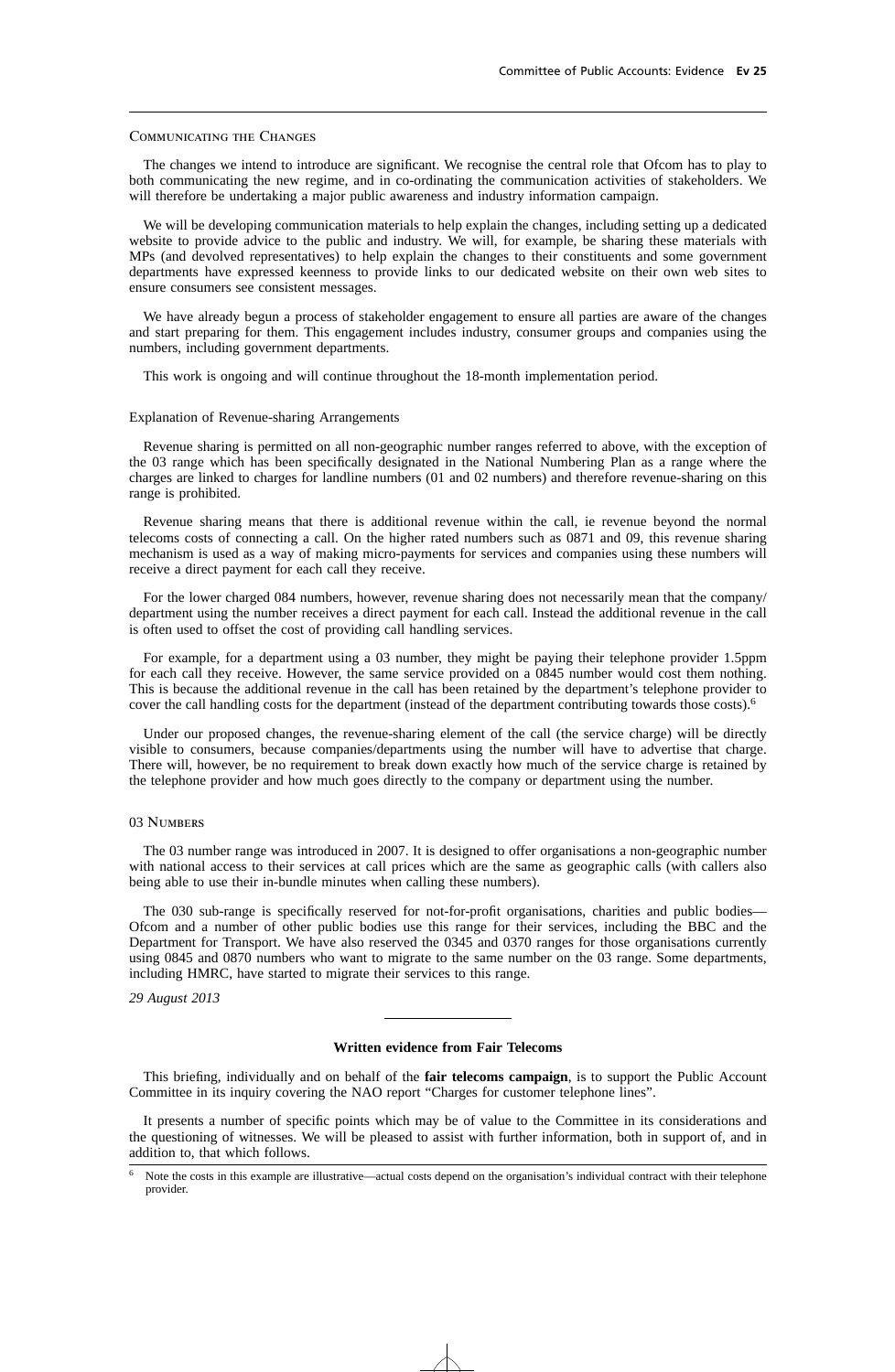# Summary of Points

#### *Ofcom and the unbundled tariff*

- The **Ofcom**-proposed "unbundled tariff" does little more than add transparency to the current situation, exposing the **Service Charge** and **Access Charge** components of the present bundled charge for calling 084/087/09/118 numbers, **confirming 03 as the "cost neutral" option**.
- **The Service Charge is fairly designated as The Telephone Tax** when imposed for accessing a service funded by taxation.
- **Ofcom**'s progress is being impeded by the telecoms industry—notably EE.

# *The BT anomaly*

- For a variety of reasons, **BT** call charges are unusual and highly unrepresentative of the calls market as a whole, of which **BT**'s share is less than 25%.
- **BT** should not be used as the general case. **"BT rates may vary from those of other providers"**.

#### *The cost of a normal telephone call*

- Those who will be considering the necessary move to 03 numbers need a clear view of the saving to callers that will be achieved. (The **NAO** report figure is little more than indicative.)
- **DWP** currently argues that there will be no saving!
- The **Cabinet Office** needs to lead the work that has to be done to determine a fair figure for the average/normal cost of calling a geographic rate (01/02/03) number.

#### *03 vs. 080*

— We argue that 080 ("freephone") numbers should only be used when it is accepted that their use may be providing an unearned bonus to telephone companies.

#### *Customer Service Lines—Consumer Rights Directive*

- Forthcoming regulations will prohibit businesses from using 084/087 numbers for customer service lines for businesses, but they will not apply to the public sector.
- **DWP** and **Citizens Advice** have pointed out that they do not need to consider this regulation.
- Is the government (along with its agencies and contractors) keen to be seen to be doing to its customers what it prohibits businesses from doing to theirs?

### *HMRC as a positive example*

— Following much campaigning effort, **HMRC** has accepted that the **Telephone Tax** is improper and withdrawn it, delivering this benefit to tax-payers ahead of those in "vulnerable groups".

#### OFCOM AND THE UNBUNDLED TARIFF

It is important to understand that Ofcom's proposal for the "unbundled tariff" represents nothing more than what is necessary to bring transparency to the situation that has always existed for with the number ranges covered—084, 087, 09 and 118.

Charges for calls to these numbers consist of two elements:

| <b>SERVICE CHARGE</b>                | <b>ACCESS CHARGE</b>                 |
|--------------------------------------|--------------------------------------|
| To the benefit of the person called, | To the benefit of caller's telephone |
| paid via their telephone company     | company, retained by them            |

When "unbundled", each will be declared separately by the respective party.

03 numbers will remain as the only non-geographic numbers charged at the geographic rate (ie that for calls to 01/02 numbers—distinct rates for "local" and "national" calls being long gone.)

We believe that a **Service Charge** (imposition of which is a consequence of choosing a 084/087 number) is only acceptable where it is declared and justified. When it is imposed by a provider of services funded by taxation, we refer to it as the "**Telephone Tax**".

#### *Level of Telephone Tax*

Ofcom confirms that the present levels of **Service Charge/Telephone Tax** are equivalent to the following (VAT inclusive) amounts:

- All 0845 numbers—2p per minute.
- 0844/3 numbers—up to 7p per minute (according to the particular number).
- 0871/2/3 numbers—up to 13p per minute (according to the particular number).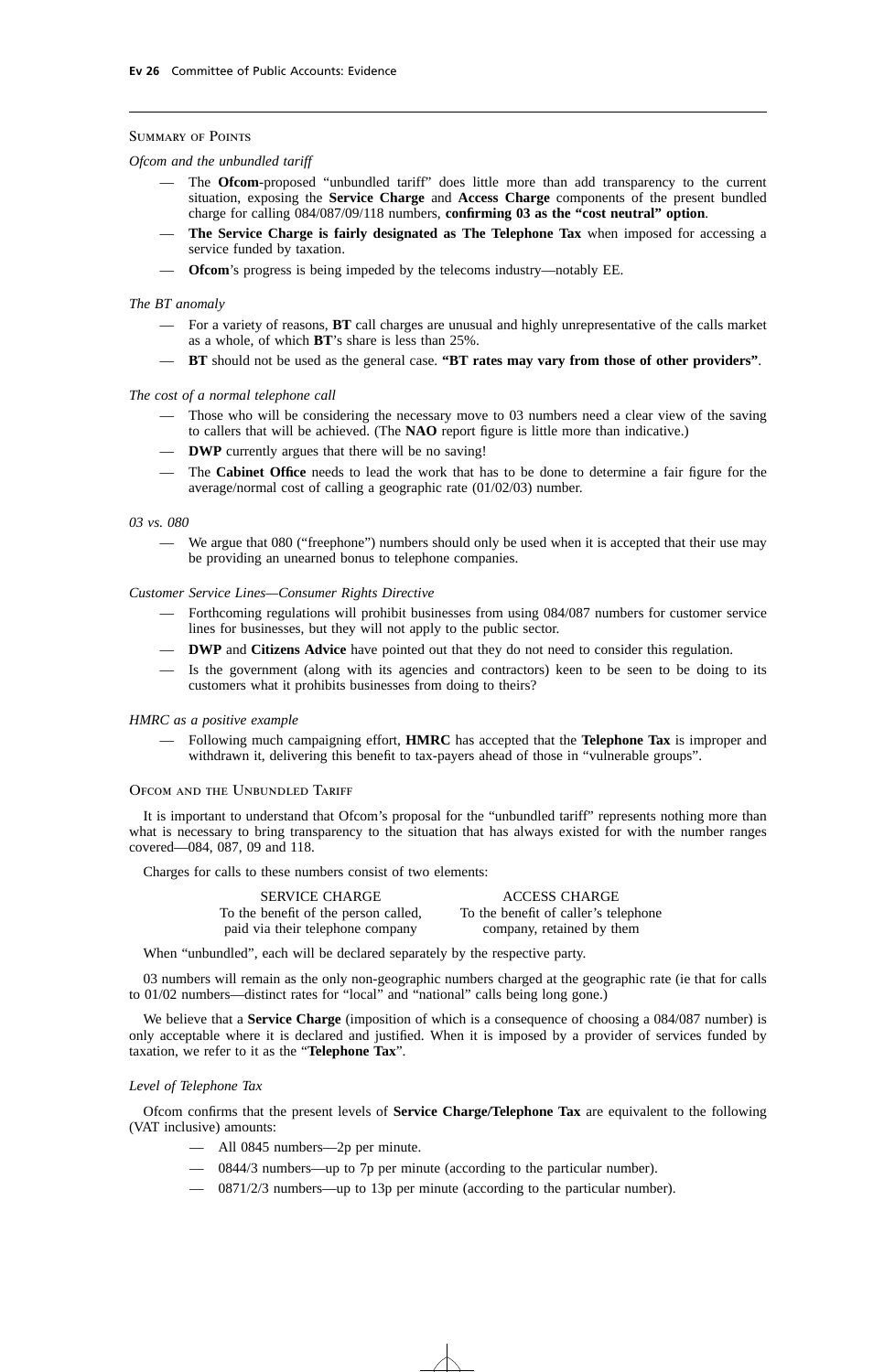The 0870 range currently has no Service Charge associated with it, however **Ofcom** proposes for this to return.

The 03 range will continue to be free of Service Charge. It will remain under regulation ensuring that calls are subject to no greater charge than that for calling a geographic  $(01/02)$  number, including the terms of inclusive packages and bundles.

# *Level of Access Charge*

At present, the level of **Access Charge** may be derived by subtracting the **Service Charge** from the "bundled" rate given under the tariff. This gives a wide variety of rates. Under the "unbundled tariff" telephone companies will have to set and declare a single rate of **Access Charge** for each tariff across all number ranges (084/087/09/118).

Whilst **Access Charge** levels are significant for many landline call providers, the greatest levels are seen from mobile providers. In many cases there is a single bundled rate for calls to all 084/087 numbers, set at 35p, 40p and 41p per minute for some leading providers.

This means that the **Access Charge** on some calls to 0845 numbers is 39p per minute.

#### *Implementation of the "unbundled tariff"*

**Ofcom** is currently preparing a response to its consultation on firm proposals for the regulatory measures to implement the "unbundled tariff". Once this is complete, the regulations will be put in place, with an 18 month implementation timetable.

**Ofcom**'s progress continues to be impeded by extensive objections raised by some telephone companies most notably **Everything Everywhere**. Many of us see these objections as largely spurious, being based on a desire to continue to profit from a lack of transparency and the consequent consumer confusion.

#### The BT Anomaly

Whilst **BT** remains as the largest single provider of telephone call services, it only operates in the landline market (less than 50% of the total) and now has a share of only around 40% of that market.

**BT** still however remains subject to regulation of its charges for calls to 084/087/09/118 numbers. This regulation effectively prohibits it from adding any **Access Charge**. For this reason, it is commonplace for the charges levied by **BT** to be quoted, with the comment "others may vary". Because other providers are able to add an **Access Charge**, the **BT** rates are guaranteed to be the lowest (barring those who may offer such calls at a loss).

Because **BT** rates for calls to geographic numbers are unregulated, there are cases where the unregulated cost of call to a geographic number is greater than that of an equivalent call to a 084/087 number. This applies in cases where a caller incurs a "**penalty charge**" for making a weekday daytime call under the terms of a Call Plan which covers only Weekend and perhaps Evening calls. (Only the highest rated two groups of "Premium Rate Service" 087 calls are now more expensive than an "out of plan" weekday daytime call to a geographic rate number.)

Yet further confusion arose in January 2009 when, perhaps on misreading **Ofcom**'s future intentions, **BT** began collecting the **Service Charge** on calls to 0845 numbers from all call plan subscribers, so as to make these calls inclusive. This was done alongside the same move in respect of 0870 calls, however **Ofcom**'s intention to abolish the **Service Charge** for 0870 was completed in August 2009.

There are many complex points to discuss around the issue of **BT** and 0845 calls. The essential point with this, as with the other points made here, is that **the case of BT is highly anomalous**. When considering call charges in general it is fair to reverse the common phrase—**"BT rates may vary from those of other providers"**.

It is perhaps worth noting that the special regulation of **BT**'s charges, known as "the NTS retail condition" will not exist under the "unbundled tariff".

#### The Cost of a Normal Telephone Call

We are very concerned at the amount of debate and policy work that is being undertaken without a clear shared understanding of what "people" actually pay to make particular types of call.

Published tariffs are used to give ranges of costs that may be incurred, however these give no indication about where the "norm" lies. There are some published figures about the volumes of broad categories of call handled by various providers, but these are not precise enough to enable meaningful estimates of average/ normal costs to be derived.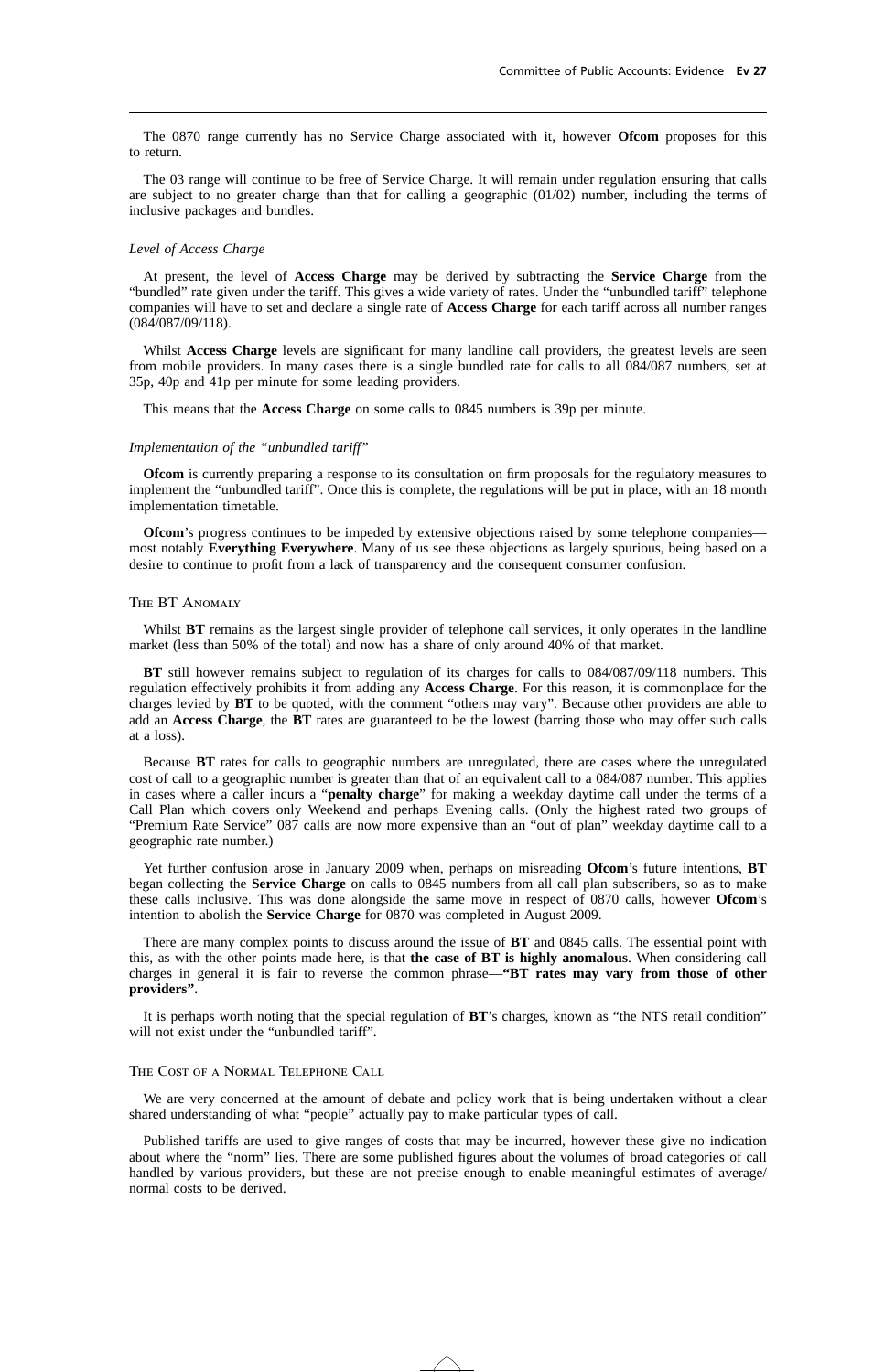Some years ago **Ofcom** commissioned work on the "Flow of Funds" associated with calls to non-geographic numbers, however this is admittedly incomplete and focussed on a number of internal industry issues. Most significantly this did not address calls to geographic numbers, so as to provide the comparison that many seek.

The **NAO** report which prompts this inquiry attempts to suggest an amount that would be saved by callers on a move from 084/087 to geographic rate (03) numbers. There is however no clear published basis for the figures given, so as to enable a meaningful determination to be made for a particular case.

#### **Most calls from both landlines and mobiles to "geographic rate" numbers incur no call charge.**

Both landline and contract mobile telephone services are provided with call inclusive "plans" or "bundles". These may be limited by time of day or volume, however the penalty charges incurred for exceeding these limits ensure that consumers select only an appropriate plan and "*generally*" remain within its terms. (The word "generally" needs some clear understanding.)

**BT** confirms that its "Unlimited Anytime" call plan is the most widely used. Its "penalty charge" for a noninclusive weekday daytime call to a geographic rate number has doubled over the last four years—confirming these calls as exceptional. The same trend may be observed for other providers. Even regular subscribers on PAYG mobile packages now typically benefit from a bundle of calls. The distinction between "pre-paid" and "post-paid" no longer applies to calls to ordinary numbers.

It may be fairly argued that any individual inclusive call is "free"; it is certainly free of a call charge. **Sadly, there is no specific evidence to show what proportion of calls made are inclusive**, as against those which are subject to a penalty charge—because the terms of a plan or bundle are being exceeded, or those made under the terms of a tariff without any inclusive calls.

The **Cabinet Office** is currently focussed on securing good deals for migration to 03 numbers. If however Departments and others are to make this move, they must be convinced of the benefit which this will provide to callers. **DWP** has long argued that it would be of no benefit!

We see it as essential that there is strong evidence to show the extent of the saving to be achieved by callers on migration to 03, to set against whatever cost may be incurred as a result of the loss of the subsidy obtained through the **Telephone Tax**. We believe that this may be best achieved by the **Cabinet Office** working with **Ofcom** and the telephone companies to obtain the relevant data and produce some meaningful *aggregated* figures, respecting commercial confidentiality.

Having previously worked with the **Contact Council** and currently being engaged helping NHS England, we have offered to assist the **Cabinet Office** in this work.

#### 03 vs. 080

Under Ofcom's proposals, all calls to 03 numbers will continue to be charged at the same rate, if any, as calls to 01/02 numbers. In most cases this means that there is no call charge.

The present option to charge for calls to 080 numbers (assuming that a pre-call announcement is made) will be removed. In effect, this will mean that users of 080 numbers will bear the full cost of all calls made, including those from mobiles. (DWP already does this, by special arrangement.)

We believe that, in normal circumstances, it is reasonable for a telephone caller to meet the normal costs associated with using the telephone, in the same way that someone accessing an online service meets the costs of a broadband connection and owning a suitable device. Calls to 03 numbers are included in the Call Plans and bundles, which represent the way in which normal call costs are generally covered. Users of 03 numbers do not meet any of the costs incurred by callers.

We believe that there are some services for which it is imperative that the caller incurs no call charge in any situation, eg when on a PAYG tariff, or calling outside the terms of their selected call plan. If a 080, rather than 03, number is used to meet this requirement, in cases where the caller could have called a 03 number at no charge, their telephone company is benefitting at the expense of the public purse, whereas there is no benefit to the caller.

We believe that this effect should be recognised and accepted only in important cases, by use of 080 numbers. In general we argue for use of 03, where a non-geographic number is required.

Informed decision making on this point again requires the understanding referred to in the point above. It is vital to have a fair idea of what proportion of calls to a 03 number are free of charge.

# Customer Service Lines—Consumer Rights Directive

On 6 August **BIS** published draft regulations which will implement provisions of the Consumer Rights Directive.

Under the provision covering numbers used **for customer service lines, businesses will only be able to use basic rate and freephone numbers. Use of 084/087/09 numbers will be prohibited**. Certain business sectors